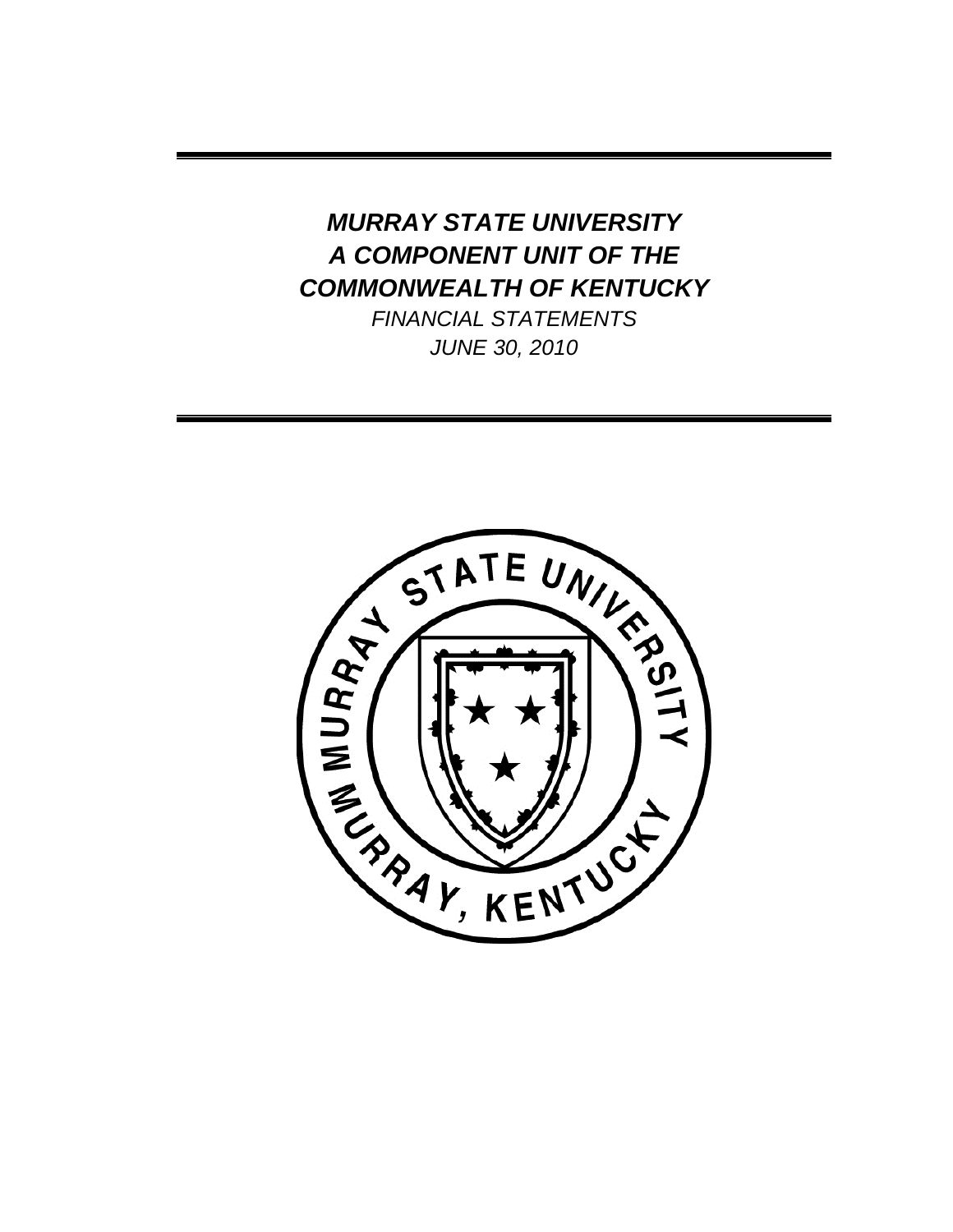# **Contents**

| <b>Financial Statements</b>                                                                     |  |
|-------------------------------------------------------------------------------------------------|--|
| Statements of Net Assets - Murray State University  16 - 17                                     |  |
| Statements of Financial Position - Murray State                                                 |  |
| Statements of Revenues, Expenses and<br>Changes in Net Assets - Murray State University 20 - 21 |  |
| <b>Statements of Activities - Murray State University</b>                                       |  |
| Statements of Cash Flows - Murray State University 24 - 25                                      |  |
|                                                                                                 |  |

 **Page**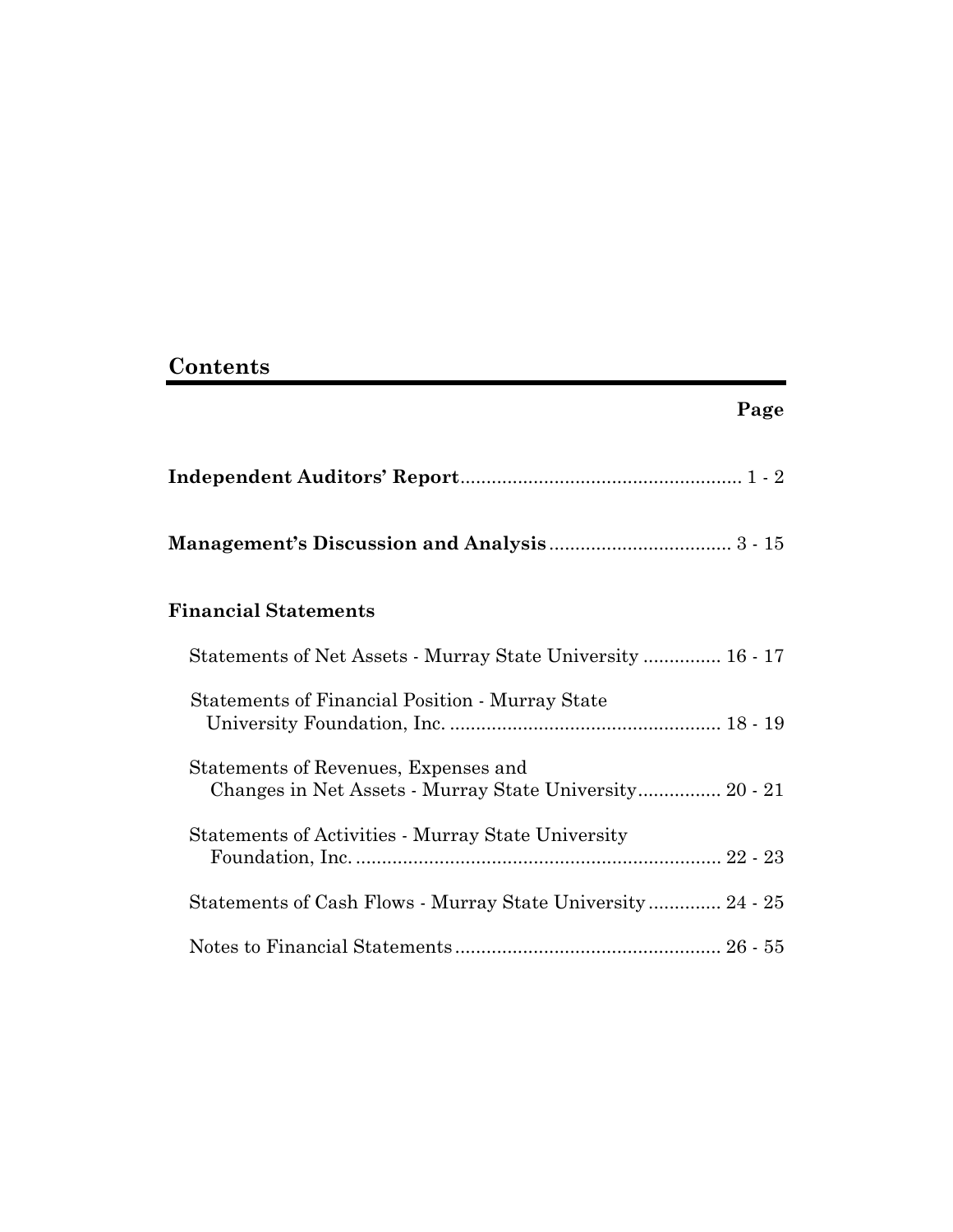

**RubinBrown LLP Certified Public Accountants** & Business Consultants

One North Brentwood Saint Louis, MO 63105

T 314.290.3300 F 314.290.3400

W rubinbrown.com  $E$  info@rubinbrown.com

## **Independent Auditors' Report**

Board of Regents and Audit Committee Murray State University Murray, Kentucky

We have audited the accompanying financial statements of the business-type activities of Murray State University (the University), a component unit of the Commonwealth of Kentucky and its discretely presented component unit, as of June 30, 2010 and for the year then ended, which collectively comprise the University's basic financial statements as listed in the table of contents. These financial statements are the responsibility of the University's management. Our responsibility is to express opinions on these financial statements based on our audits. The financial statements of the University and its discretely presented component unit as of and for the year ended June 30, 2009, were audited by other auditors, whose report dated November 13, 2009, expressed an unqualified opinion on those statements.

We conducted our audits in accordance with auditing standards generally accepted in the United States of America and the standards applicable to financial audits contained in *Government Auditing Standards,* issued by the Comptroller General of the United States. Those standards require that we plan and perform the audit to obtain reasonable assurance about whether the financial statements are free of material misstatement. The financial statements of Murray State University Foundation, Inc., the discretely presented component unit, were not audited in accordance with *Government Auditing Standards*. An audit includes examining, on a test basis, evidence supporting the amounts and disclosures in the financial statements. An audit also includes assessing the accounting principles used and significant estimates made by management, as well as evaluating the overall financial statement presentation. We believe that our audits provide a reasonable basis for our opinions.

In our opinion, the financial statements referred to above present fairly, in all material respects, the financial position of the business-type activities and the discretely presented component unit of Murray State University as of June 30, 2010, and the respective changes in financial position, and cash flows, where applicable, thereof for the year then ended, in conformity with accounting principles generally accepted in the United States of America.

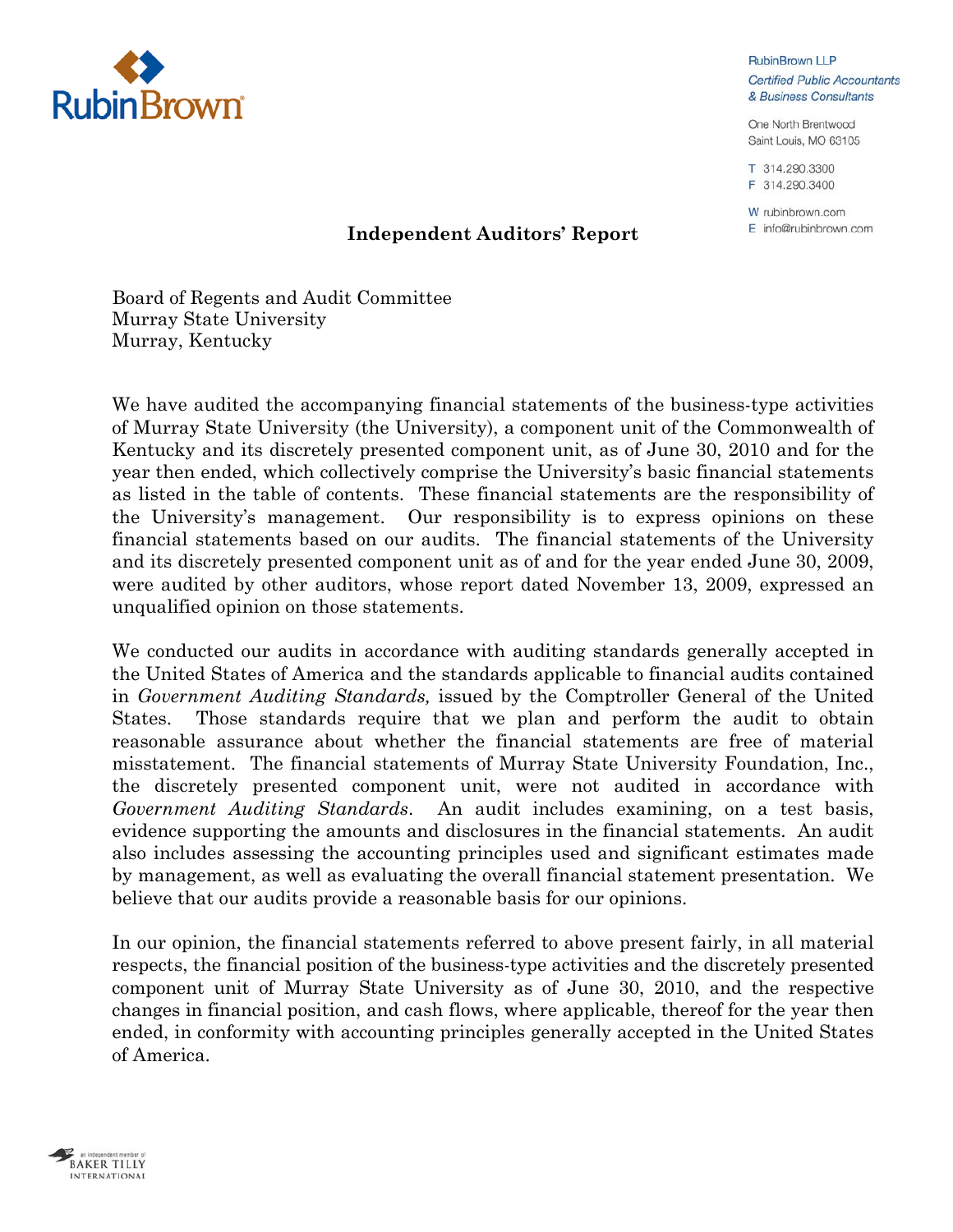In accordance with *Government Auditing Standards,* we have also issued our report dated October 12, 2010, on our consideration of the University's internal control over financial reporting and our tests of its compliance with certain provisions of laws, regulations, contracts and grant agreements and other matters. The purpose of that report is to describe the scope of our testing of internal control over financial reporting and compliance and the results of that testing, and not to provide an opinion on the internal control over financial reporting or on compliance. That report is an integral part of an audit performed in accordance with *Government Auditing Standards* and should be considered in assessing the results of our audit.

The accompanying management's discussion and analysis as listed in the table of contents is not a required part of the basic financial statements but is supplementary information required by the Governmental Accounting Standards Board. We have applied certain limited procedures, which consisted principally of inquiries of management regarding the methods of measurement and presentation of the required supplementary information. However, we did not audit the information and express no opinion on it.

RubinBrown LLP

October 12, 2010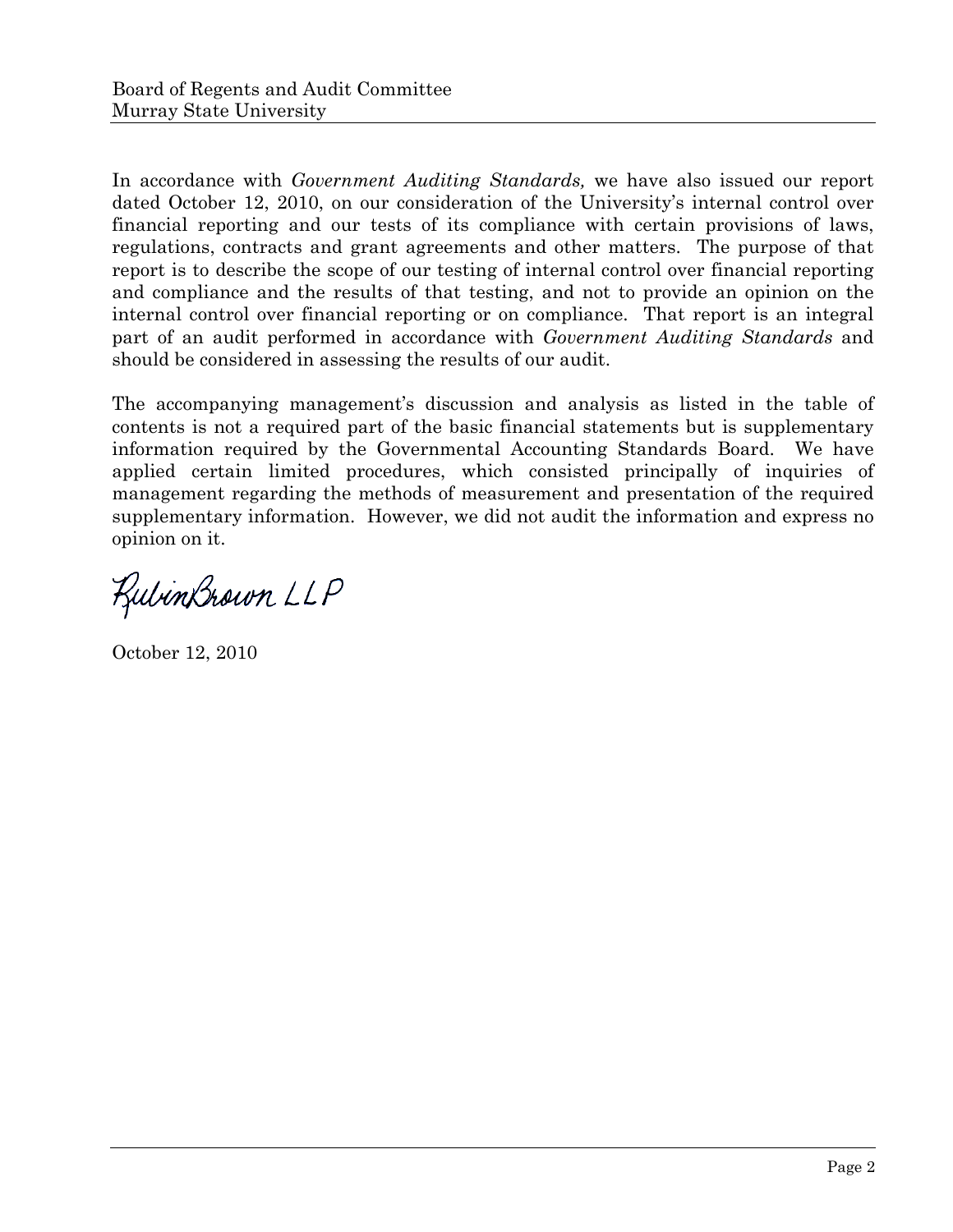#### **MANAGEMENT'S DISCUSSION AND ANALYSIS**

#### **Introduction**

The following Management's Discussion and Analysis (MD&A) provides an overview of the financial position and activities of Murray State University (University) for the year ended June 30, 2010. This discussion has been prepared by management and should be read in conjunction with the financial statements and the notes thereto, which follow this section. The financial statements and related notes and this discussion and analysis are the responsibility of management.

The University is a comprehensive public institution of higher learning located in western Kentucky and primarily serves students in Kentucky, Illinois, Missouri, Tennessee and Indiana. The University has study centers in four other cities where it offers a diverse range of degree programs from associate to master levels, is composed of five academic colleges and a school of agriculture, and contributes to the region and state through related research and public service programs. The University is a charter member of the Ohio Valley Conference and a Division I member of the NCAA. The University serves as a residential, regional university offering core programs in the liberal arts, humanities, sciences and selected high-quality professional programs for approximately 10,100 students. For the 2009-10 academic year, tuition and fees increased by \$144 per semester for full time resident undergraduate students. Tuition and fees at the University continues to be significantly less than the national average.

The University consistently ranks among the nation's top public universities and has been recognized for its academic quality and affordability. The University has been recognized for the 20th consecutive year as one of the best schools in the country in the U.S. News & World Report's 2011 edition of America's Best Colleges. The University was ranked 22nd in the South among private and public schools and is the 12th top public university in the nation, in Master's/Comprehensive category. The University is in seventh-place among the top public universities in the South. Factors considered in the rankings are reputation, retention rate, graduation rate, class size, student-faculty ratio, financial resources and alumni giving rate.

The University has been consistently recognized in the past for its high quality, affordable education and its unique setting. In addition to U.S. News, the University has been highly ranked by Forbes, G.I. Jobs, Princeton Review, Money Guide, Kiplinger's Personal Finance, Southern Living, Outdoor Life, Kaplan College Guide, GetEducated.Com, the MIT Student Review and a Carnegie Mellon study. The University has also been featured in the New York Times, the Chronicle of Higher Education and the London Times.

The University continues to have a commitment to academic and extracurricular excellence, while retaining its status as an affordable institution of higher education.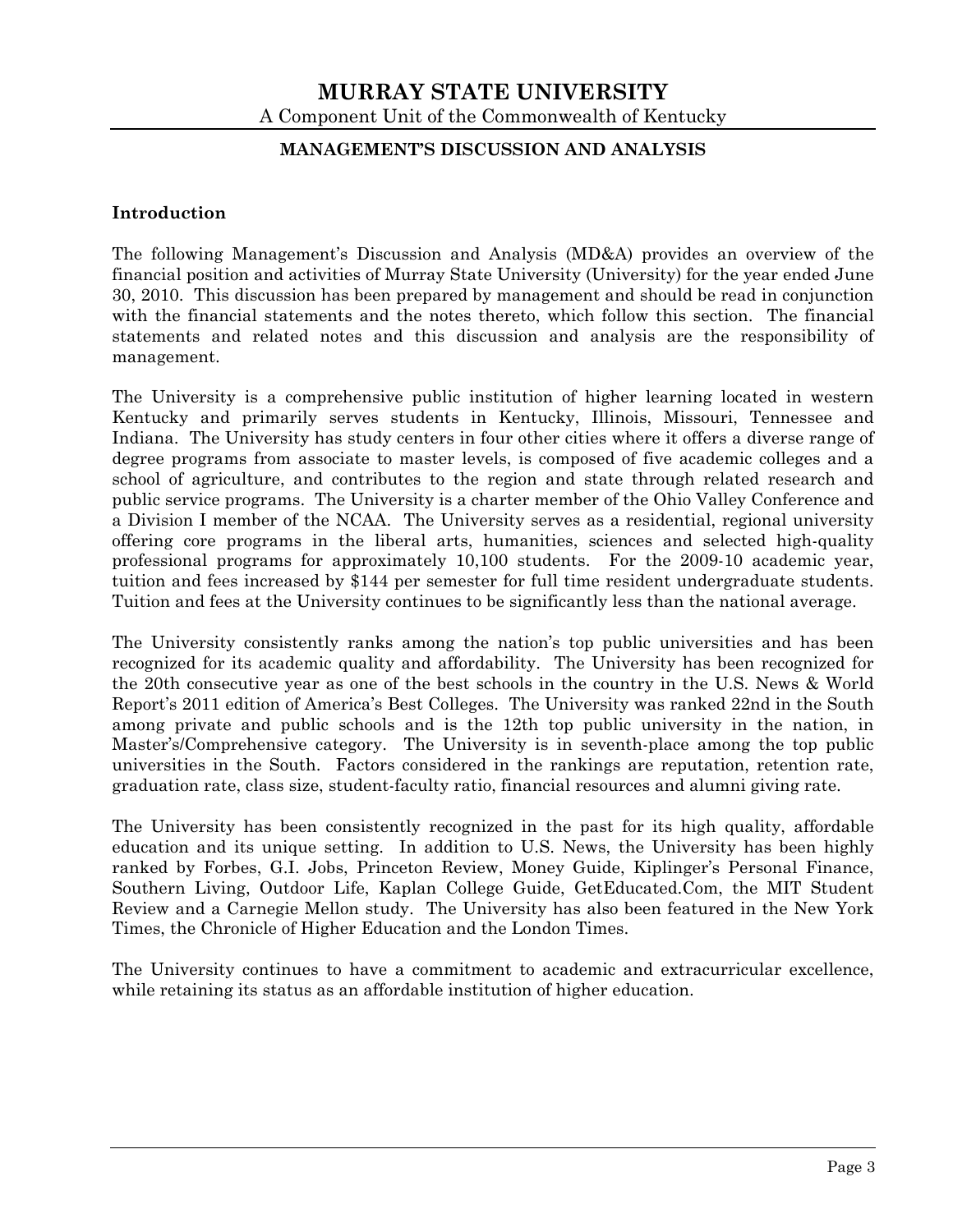Management's Discussion And Analysis *(Continued)*

### **Financial Highlights**

- $\triangleright$  The University's financial position remained strong as of the end of the year, with assets of \$284.8 million and liabilities of \$77 million. Net assets, which represent the University's residual interest in assets after liabilities are deducted, were \$207.8 million or 73 percent of total assets. Net assets increased by \$7.5 million from fiscal year 2009 to 2010.
- $\triangleright$  Fiscal operations were in accordance with the annual operating budget of approximately \$136 million. The University continued to be a strong employer for the region and employed 3,999 individuals, including 578 faculty and 1,107 staff members and 2,314 students. These totals include 1,353 regular and full time faculty and staff.
- $\triangleright$  Total operating state appropriations for fiscal year 2010 decreased by \$3.5 million. This decrease in state appropriations was supplemented with \$3.5 million of Federal State Fiscal Stabilization Funds. With this supplement, the total funding from the state in appropriations was \$51.9 million for fiscal years 2009 and 2010.
- $\triangleright$  In the fall 2006, the University began the selection phase for a new Enterprise Resource Planning (ERP) system. SunGard Higher Education was selected as the primary software vendor in June 2007. The implementation phase of the ERP project was started in July 2007 and included core modules for Finance, Student Services, Student Financial Aid and Human Resources. The installation of a new campus wide ERP system enhanced the technology available to future and current students and improved the data capabilities of all administrative systems. The project's scope of \$8 million was funded in fiscal year 2008. The implementation of all core modules was completed in July 2009, as was scheduled, and was within the established budget parameters. The student module was the focus for fiscal year 2010. This was the first academic year for this module, which included web registration, online grade submission and student advising.

With the implementation of all core modules complete, the ERP system is now the primary administrative system and serves students, faculty and staff with their daily information and data needs.

 The University entered into a Master Lease-Purchase Agreement in June 2010 for \$1.5 million to fund an electrical generation project. This project will be completed through a partnership with the Tennessee Valley Authority and the Murray Electric System to provide backup power during extended electrical outages.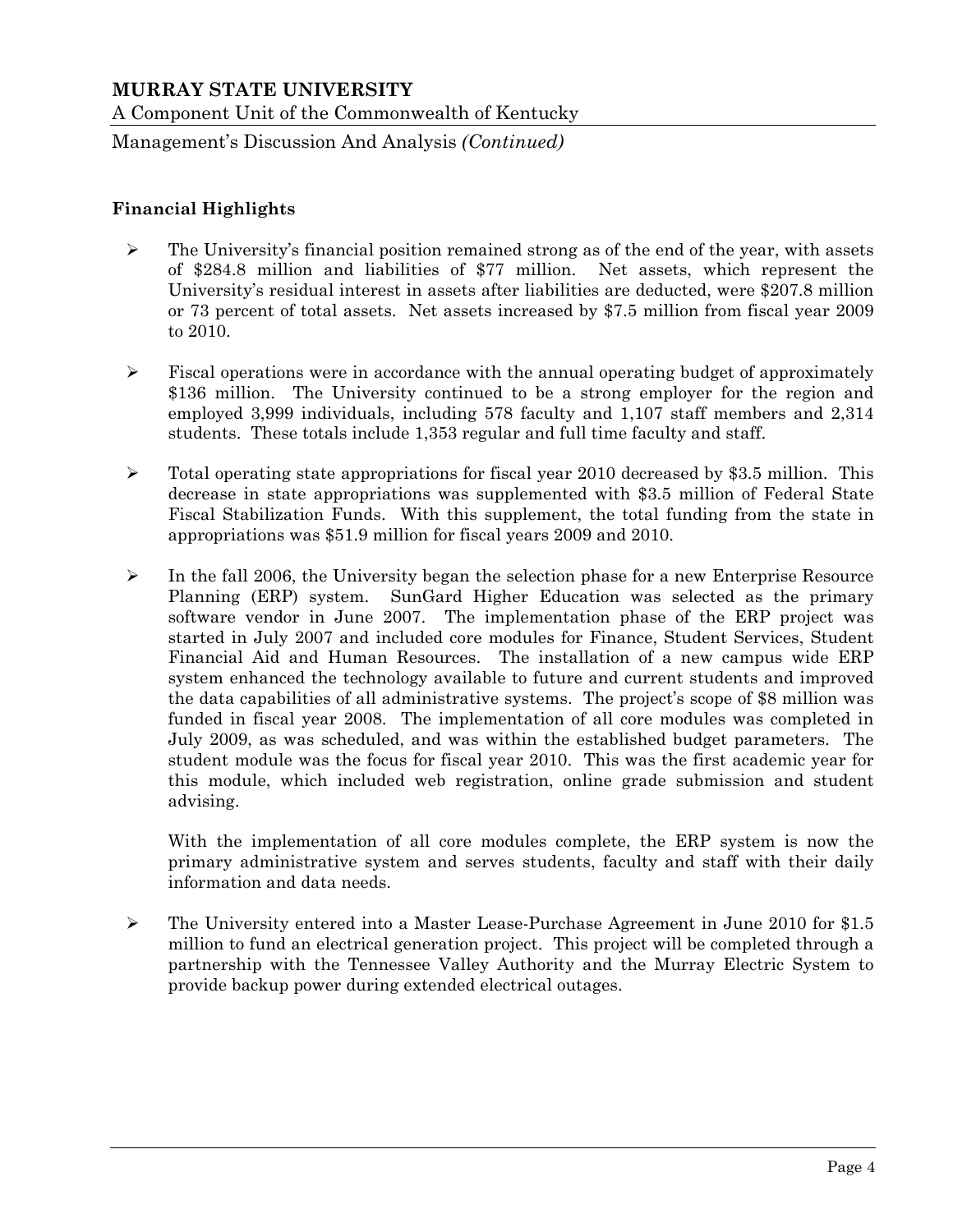Management's Discussion And Analysis *(Continued)*

- $\triangleright$  The University implemented a major redesign of its self-insured health plan for the calendar year 2010, with a cost of approximately \$700,000. These costs were fully funded through internal reallocations, new funding and savings within the self insurance fund. The costs associated with the plan redesign were funded entirely by the University and did not increase the share of premiums paid by the employees for the calendar year 2010.
- During the 2008-2010 state biennium, the University was authorized for \$1.6 million from the "Bucks for Brains" and "Bucks for Bricks" programs from the Commonwealth of Kentucky. These funds were awarded based on the University's meeting the matching requirements with private funds.
- $\triangleright$  The University invests approximately 95 percent of its endowment funds with the Murray State University Foundation, Inc. (Foundation). The value of these funds is as follows:

 Historical Value \$16.7 million Market Value \$16.3 million

These funds are recovering from the \$1.6 million loss in fiscal year 2009 and experienced an unrealized gain of \$1.1 million in fiscal year 2010. This action allowed for most program spending to remain constant during the fiscal year 2010.

#### **Using the Financial Statements**

The University's financial statements consist of Statements of Net Assets, Statements of Revenues, Expenses and Changes in Net Assets, Statements of Cash Flows and Notes to the Financial Statements. These financial statements and accompanying notes are prepared in accordance with the appropriate Governmental Accounting Standards Board (GASB) pronouncements.

These financial statements provide an entity-wide perspective and focus on the financial condition, results of operations and cash flows of the University as a whole.

Financial statements have also been included for the Foundation, a component unit, in accordance with the requirements of GASB Statement No. 39, Determining Whether Certain Organizations are Component Units. Financial statements for this entity consist of Statements of Financial Position and Statements of Activities. These statements are prepared in accordance with the appropriate Financial Accounting Standards Board (FASB) pronouncements. The Murray State University Athletic Foundation, Inc. is also a component unit, but not included due to materiality.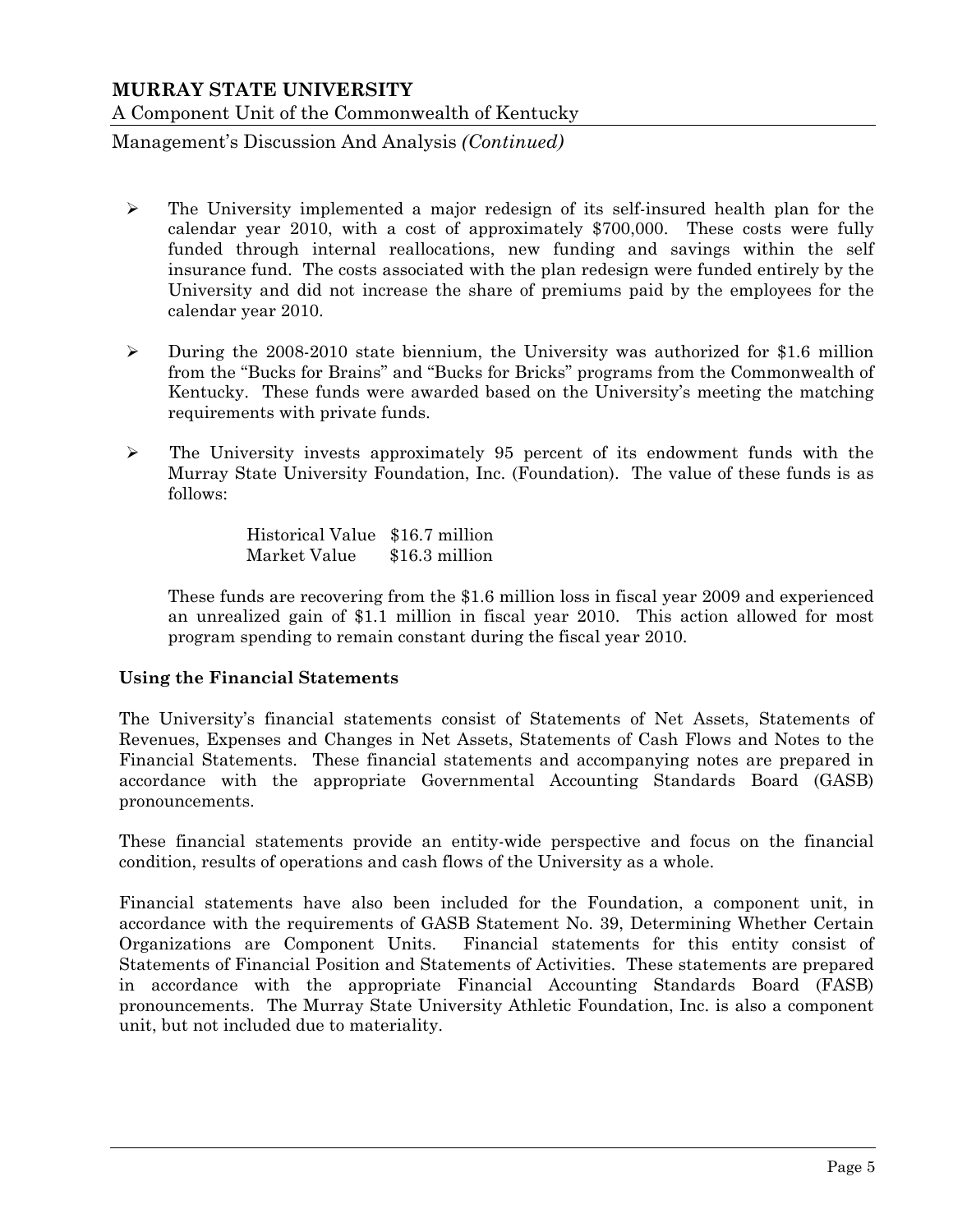Management's Discussion And Analysis *(Continued)*

#### **Statement of Net Assets**

The Statement of Net Assets present a financial picture of the University's financial condition at the end of the 2010 and 2009 fiscal years by reporting assets (current and noncurrent), liabilities (current and noncurrent) and net assets. Net assets, the difference between total assets and total liabilities, are an important indicator of the current financial condition, while the change in net assets is an indicator of whether the overall financial position has improved or declined during the year.

#### *Assets*

Total assets at the end of the fiscal year 2010 were \$284.8 million, of which capital assets, net of depreciation, represented the largest portion. Capital assets totaled approximately \$168.9 million or 60 percent of total assets and was primarily comprised of Universityowned land, buildings, equipment and library holdings. Cash and cash equivalents amounted to \$72 million or 25.3 percent of total assets. Total assets increased by \$4.4 million during the 2010 fiscal year. This change was due to additional funding of \$2.4 million for the completion of the Science Complex Phase II for the Chemistry Building, \$1.4 million for the Commonwealth's Comprehensive University Endowment Trust, and \$1.5 million of unspent debt proceeds received for the electrical generation project. These increases were offset by a \$600,000 decrease in debt reserve and other bond proceeds funds. Total assets increased by \$18.6 million during the 2009 fiscal year, which was largely due to an increase in capital assets for the final construction of the new Richmond Hall and the Science Complex Phase II for the Chemistry Building.

#### *Liabilities*

Total liabilities at the end of the 2010 fiscal year were \$77 million, a decrease of approximately \$3 million. This change was attributable to a \$1.7 million decrease in construction related payables and a net decrease in long-term debt obligations of \$1.4 million.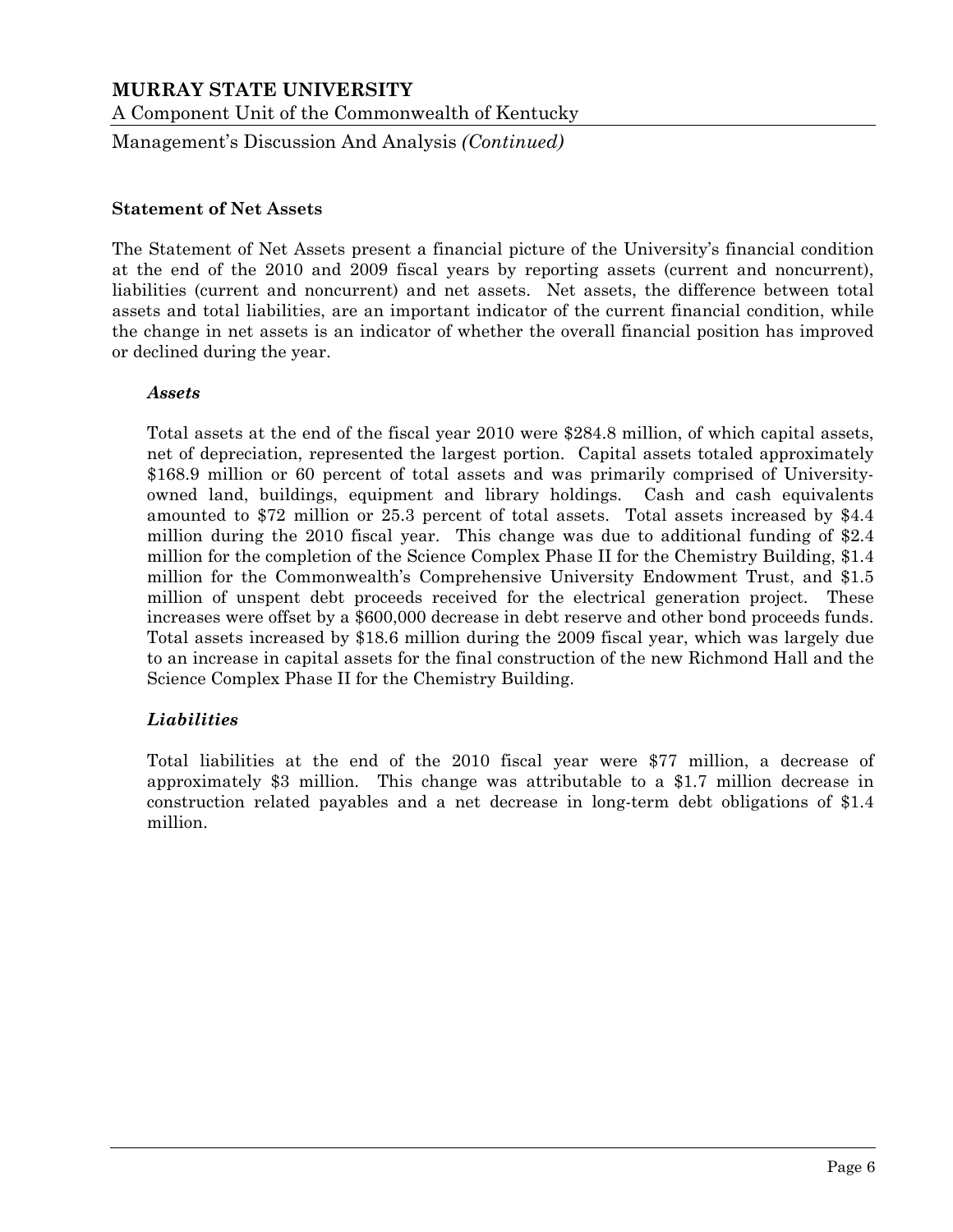A Component Unit of the Commonwealth of Kentucky

Management's Discussion And Analysis *(Continued)*

Total liabilities at the end of the 2009 fiscal year were \$80.1 million, an increase of approximately \$6.7 million. Accounts payable increased by approximately \$900,000 million, primarily due to the increase of expenditures for construction projects. Long-term debt obligations increased \$4.7 million, attributable principally to the sale of General Receipts Series A bonds of \$7.7 million.

|                             | June 30, 2010     | June 30, 2009    | June 30, 2008       |
|-----------------------------|-------------------|------------------|---------------------|
| Assets                      |                   |                  |                     |
| Current assets              | \$<br>64,296,745  | \$<br>58,856,928 | \$<br>49,561,624    |
| Noncurrent assets           | 51,648,832        | 53,154,960       | 64,435,741          |
| Capital assets              | 168,863,008       | 168,370,809      | 147,750,180         |
| Total assets                | 284,808,585       | 280,382,697      | 261,747,545         |
| Liabilities                 |                   |                  |                     |
| Current liabilities         | 20,116,378        | 21,382,319       | 19,375,394          |
| Noncurrent liabilities      | 56,928,021        | 58,702,356       | 53,977,396          |
| Total liabilities           | 77,044,399        | 80,084,675       | 73, 352, 790        |
| Net assets                  |                   |                  |                     |
| Invested in capital assets. | 114,150,370       | 112,861,206      | 109,428,719         |
| net of related debt         |                   |                  |                     |
| Restricted for              |                   |                  |                     |
| Nonexpendable               | 17,208,049        | 14,578,960       | 15,846,751          |
| Expendable                  |                   |                  |                     |
| Scholarships, research,     |                   |                  |                     |
| instruction and other       | 3,172,783         | 3,426,986        | 6,331,885           |
| Loans                       | 4,959,202         | 4,994,850        | 4,933,509           |
| Capital                     | 15,002,379        | 18,226,297       | 11,127,272          |
| Debt service                | 6,135,826         | 6,410,405        | 6,621,719           |
| Unrestricted                | 47,135,577        | 39,799,318       | 34,104,900          |
| Total net assets            | \$<br>207,764,186 | 200,298,022      | 188, 394, 755<br>\$ |

#### **Condensed Statements of Net Assets**

#### *Net Assets*

Net assets, which represent total equity, of the University were divided into three major categories, defined as follows:

o Invested in capital assets, net of related debt - This category represents the institution's equity in property, buildings, equipment, library holdings and other plant assets owned by the University, less related depreciation and outstanding balances of borrowings used to finance the purchase or construction of those assets.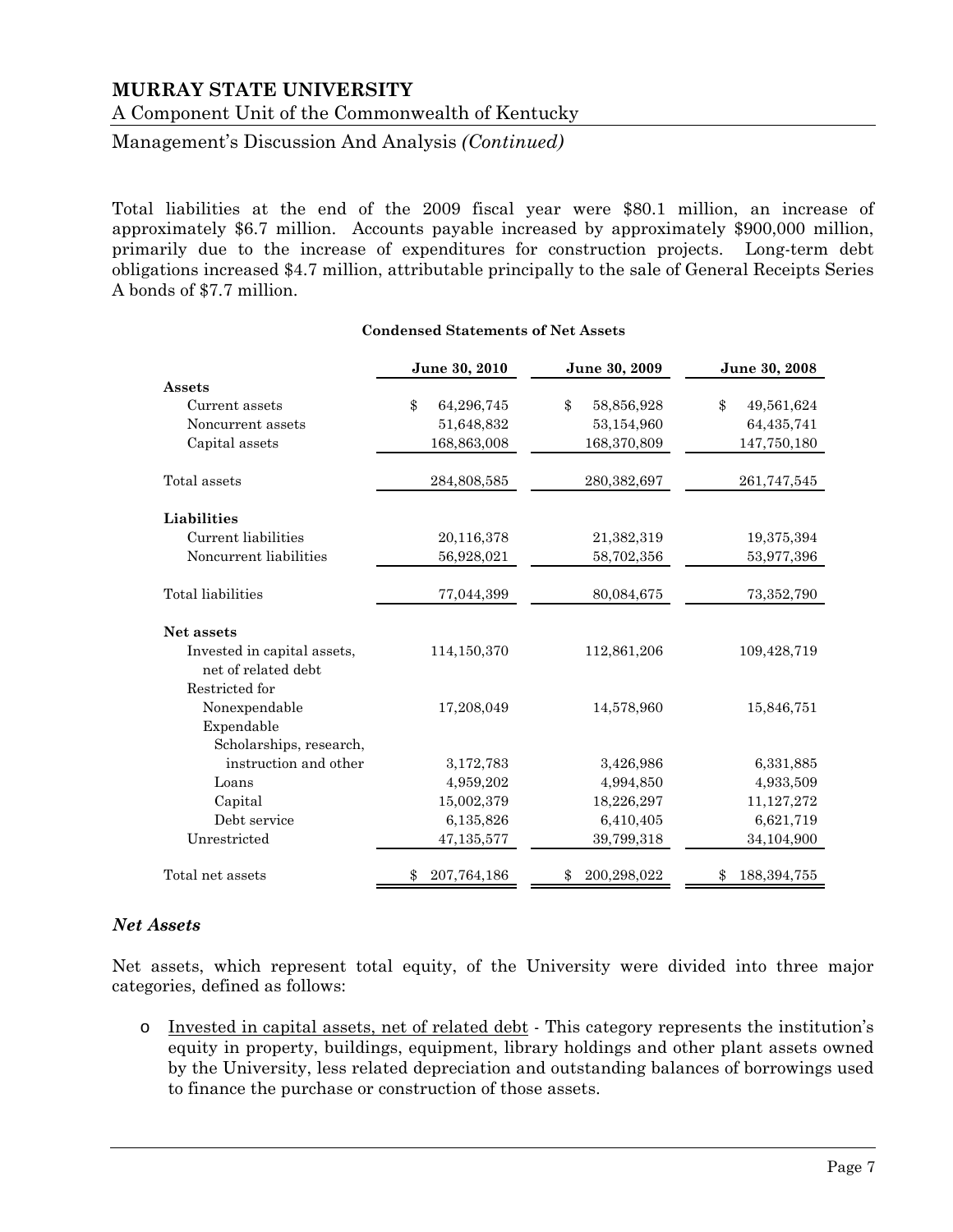Management's Discussion And Analysis *(Continued)*

- o Restricted This category represents those assets which are subject to externally imposed restrictions governing their use and includes classifications of nonexpendable and expendable.
	- Restricted nonexpendable net assets Restricted nonexpendable net assets consist solely of permanent endowments owned by the University. The corpus, as specified by the donor, is invested in perpetuity and may not be expended.
	- **Restricted expendable net assets** Restricted expendable net assets consist of those assets that may be expended by the University, but must be spent for purposes as defined by the donors and/or external entities that have placed time or purpose restrictions on the use of the assets.
- o Unrestricted This category represents the net assets held by the University that have no formal restrictions. Although unrestricted net assets are not subject to externally imposed stipulations, substantially all of the unrestricted net assets have been designated for various programs and initiatives, capital projects and working capital requirements.

The allocation of net assets between these three categories is provided in the following chart:



# **University Net Assets at June 30, 2010**

#### **Statements of Revenues, Expenses and Changes in Net Assets**

The Statements of Revenues, Expenses and Changes in Net Assets, which are generally referred to as the activities statement or income statement, present the revenues earned and expenses incurred and income or loss from operations for the current and prior fiscal years. Activities are reported as either operating or non-operating. Changes in total net assets as presented on the Statements of Net Assets are based on the activity presented in the Statements of Revenues, Expenses and Changes in Net Assets.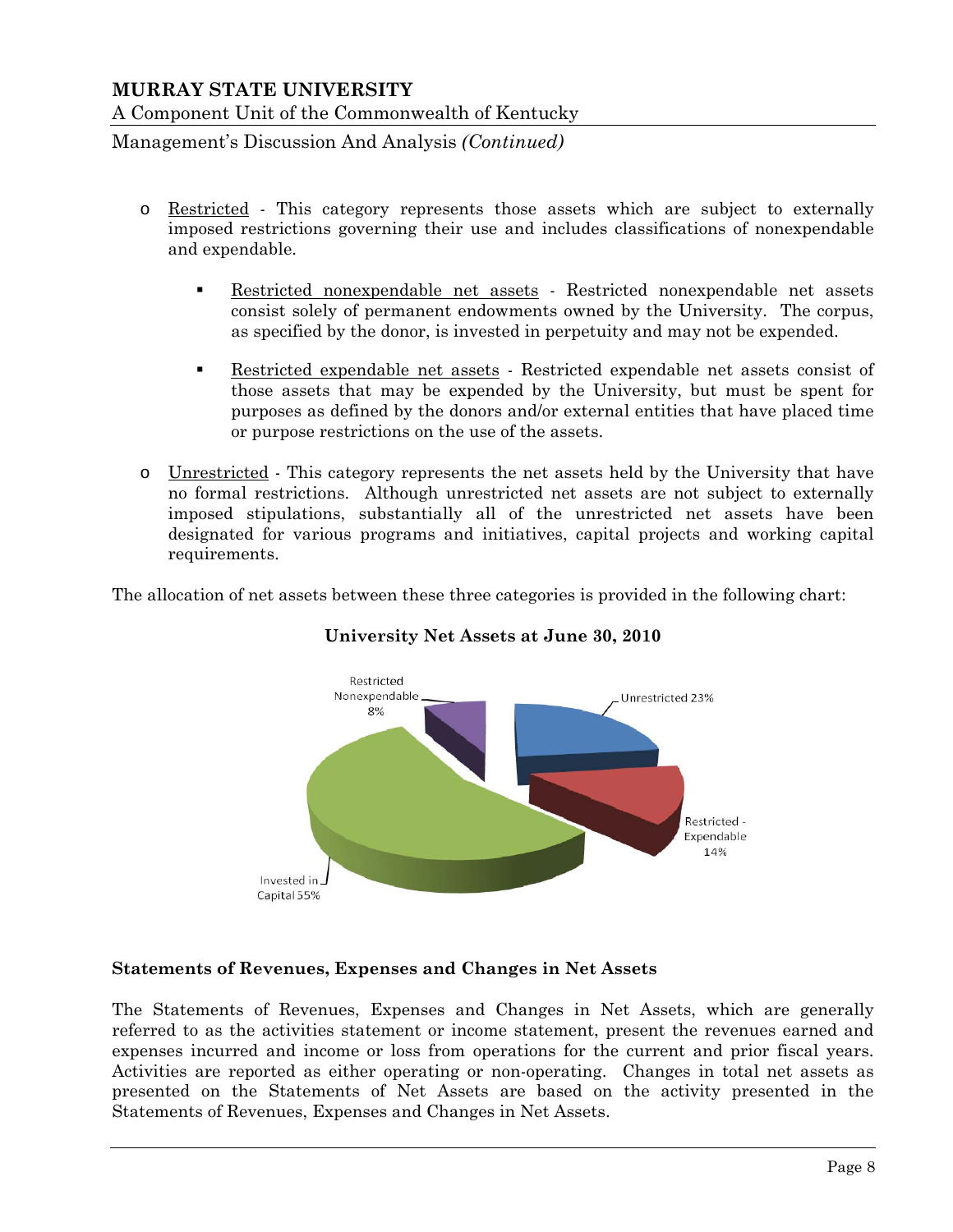Management's Discussion And Analysis *(Continued)*

The financial statements are prepared on the accrual basis of accounting, whereby revenues and assets are recognized when the service is provided and expenses and liabilities are recognized when others provide the service, regardless of when cash is exchanged. A public university's dependency on state appropriations will result in reported operating losses. The Governmental Accounting Standards Board requires state appropriations to be classified as nonoperating revenues. The utilization of long-lived capital assets is reflected in the financial statements as depreciation, which expenses the costs of an asset over its expected useful life.

#### *Revenues*

Total operating revenues, which exclude state appropriations, for the 2010 fiscal year were \$88.9 million, including student tuition and fees, net of related discounts and allowances, of \$50.2 million, operating grants and contracts revenues of \$8.6 million and auxiliary services net revenue of \$24.5 million.

During 2010, operating revenues increased by \$2.9 million. This increase is comprised primarily of an increase of \$1.7 million from net student tuition and fees and an increase of \$1.1 million of auxiliary revenues.

For 2010, the University received a net of \$48.4 million in state appropriations for operations. State appropriations are required to be classified as nonoperating revenues; however, these funds were used to support University operating activities.

The comparative sources of total operating revenues and nonoperating state appropriation revenues are reflected in the following chart:



#### **Operating Revenues and State Appropriations (In Thousands)**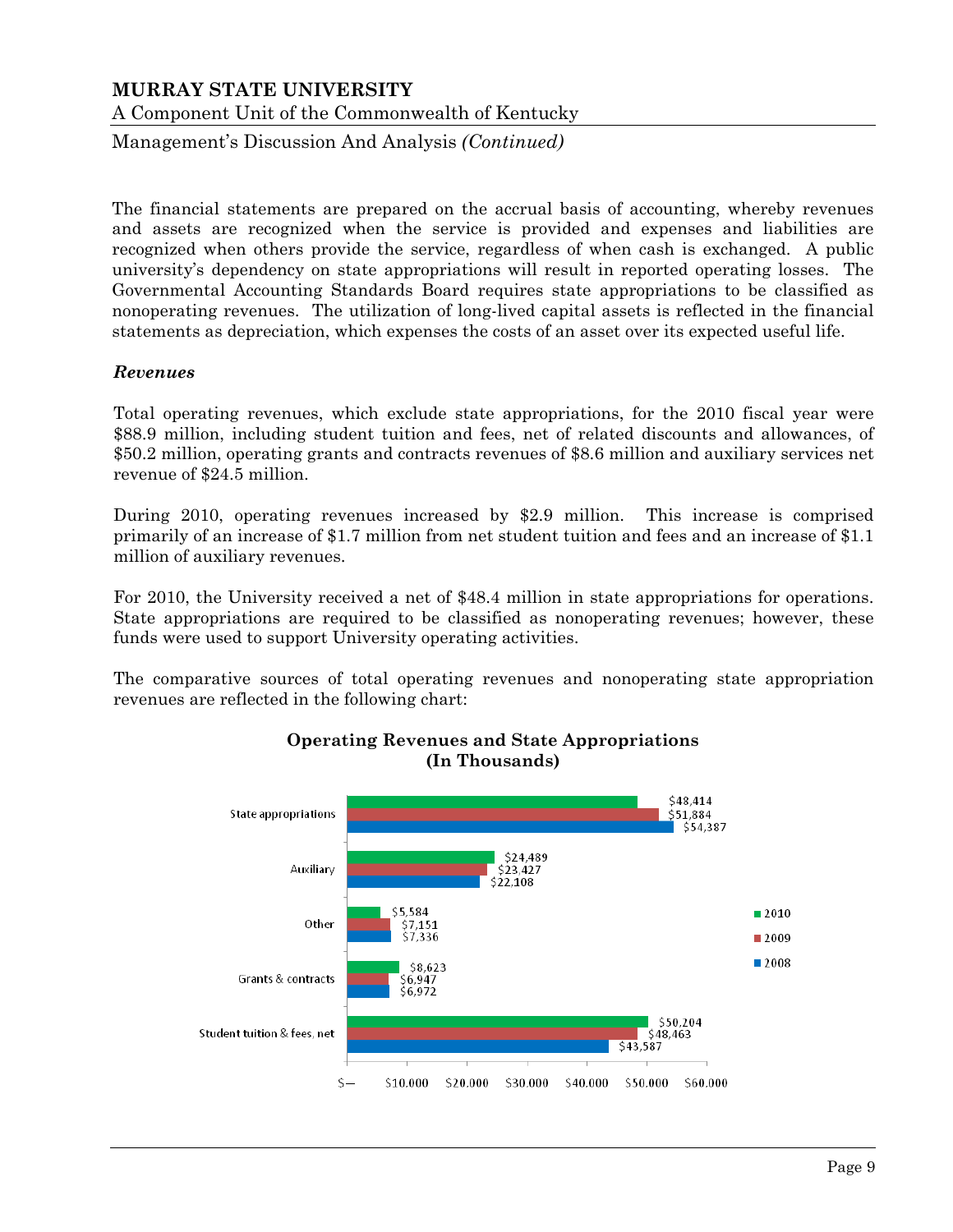A Component Unit of the Commonwealth of Kentucky

Management's Discussion And Analysis *(Continued)*

#### *Expenses*

Total operating expenses for the 2010 fiscal year were \$161.3 million. Academic affairs, which include instruction, research, libraries and academic support, represent a significant portion of the operating expenses totaling \$66.3 million or 41.1 percent. Student affairs, which include student services, financial aid and auxiliary services, was \$47.1 million or 29.2 percent and other expenses which include public service, institutional support, depreciation and operation and maintenance amounted to \$47.9 million or 29.7 percent. Depreciation for all areas of the University is reported as an operating expense and was not allocated to each program group, except for auxiliary enterprises.

Operating expenses increased for the year ended June 30, 2010, by \$5.9 million. The primary reasons for increases in operating expenses include \$1.5 million for student services, \$1.5 million for research, \$804,000 for student financial aid and a mid-year salary and fringe benefit increase of \$450,000 applicable to all program categories.

Operating expenses by type are reflected in the following chart:



#### **University Operating Expenses Year Ended June 30, 2010**

The net loss from operations for the year ended June 30, 2010, was \$72.4 million. Nonoperating revenues, net of expenses, of \$75.4 million, capital funding not requiring debt of \$3 million, and endowment gifts of \$1.4 million resulted in an increase in net assets of \$7.4 million for the year ended June 30, 2010.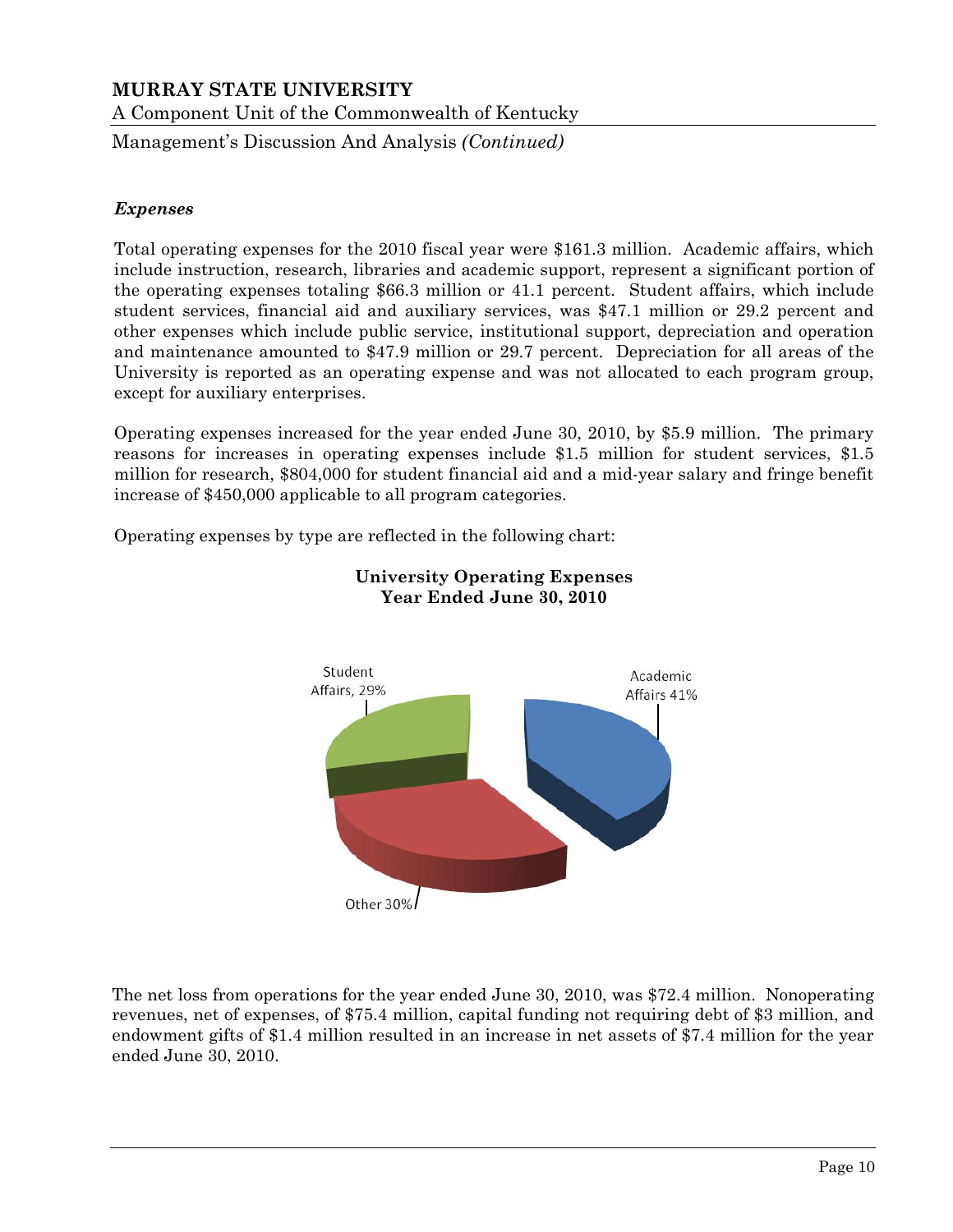A Component Unit of the Commonwealth of Kentucky

Management's Discussion And Analysis *(Continued)*

The net loss from operations for the year ended June 30, 2009, was \$69.5 million. Nonoperating revenues, net of expenses, of \$68.3 million and related capital funding not requiring debt of \$13 million, resulted in an increase in net assets of \$11.9 million for the year ended June 30, 2009.

|                               | 2010              | 2009 |                | 2008                |
|-------------------------------|-------------------|------|----------------|---------------------|
| <b>Operating revenues</b>     |                   |      |                |                     |
| Student tuition and fees, net | \$<br>50,203,723  | \$   | 48,463,181     | \$<br>43,587,478    |
| Grants and contracts          | 8,623,357         |      | 6,947,397      | 6,971,862           |
| Other                         | 5,584,326         |      | 7,151,361      | 7,336,292           |
| Auxiliary, net                | 24,489,161        |      | 23,426,783     | 22,107,883          |
| Total operating revenues      | 88,900,567        |      | 85,988,722     | 80,003,515          |
| <b>Operating expenses</b>     |                   |      |                |                     |
| Instruction                   | 54,869,706        |      | 55,416,671     | 55,595,539          |
| Other educational and general | 77,961,052        |      | 72,480,088     | 69,231,643          |
| Depreciation                  | 7,946,348         |      | 8,091,601      | 7,118,205           |
| Auxiliary enterprises         | 19,338,893        |      | 18,676,811     | 17,269,537          |
| Auxiliary depreciation        | 1,201,183         |      | 787,325        | 758,726             |
| Total operating expenses      | 161,317,182       |      | 155,452,496    | 149,973,650         |
| Operating loss                | (72, 416, 615)    |      | (69, 463, 774) | (69, 970, 135)      |
| Nonoperating revenues         |                   |      |                |                     |
| State appropriations          | 48,413,800        |      | 51,884,300     | 54,386,600          |
| Other nonoperating revenues   | 27,032,226        |      | 16,445,192     | 22,120,374          |
| Total nonoperating revenues   | 75,446,026        |      | 68,329,492     | 76,506,974          |
| Other revenues                |                   |      |                |                     |
| State capital appropriations  |                   |      |                |                     |
| and other                     | 4,436,753         |      | 13,037,549     | 2,678,043           |
| Increase in net assets        | 7,466,164         |      | 11,903,267     | 9,214,882           |
| Net assets, beginning of year | 200,298,022       |      | 188, 394, 755  | 179,179,873         |
| Net assets, end of year       | \$<br>207,764,186 | \$   | 200,298,022    | \$<br>188, 394, 755 |

#### **Condensed Statements of Revenues, Expenses, and Changes in Net Assets**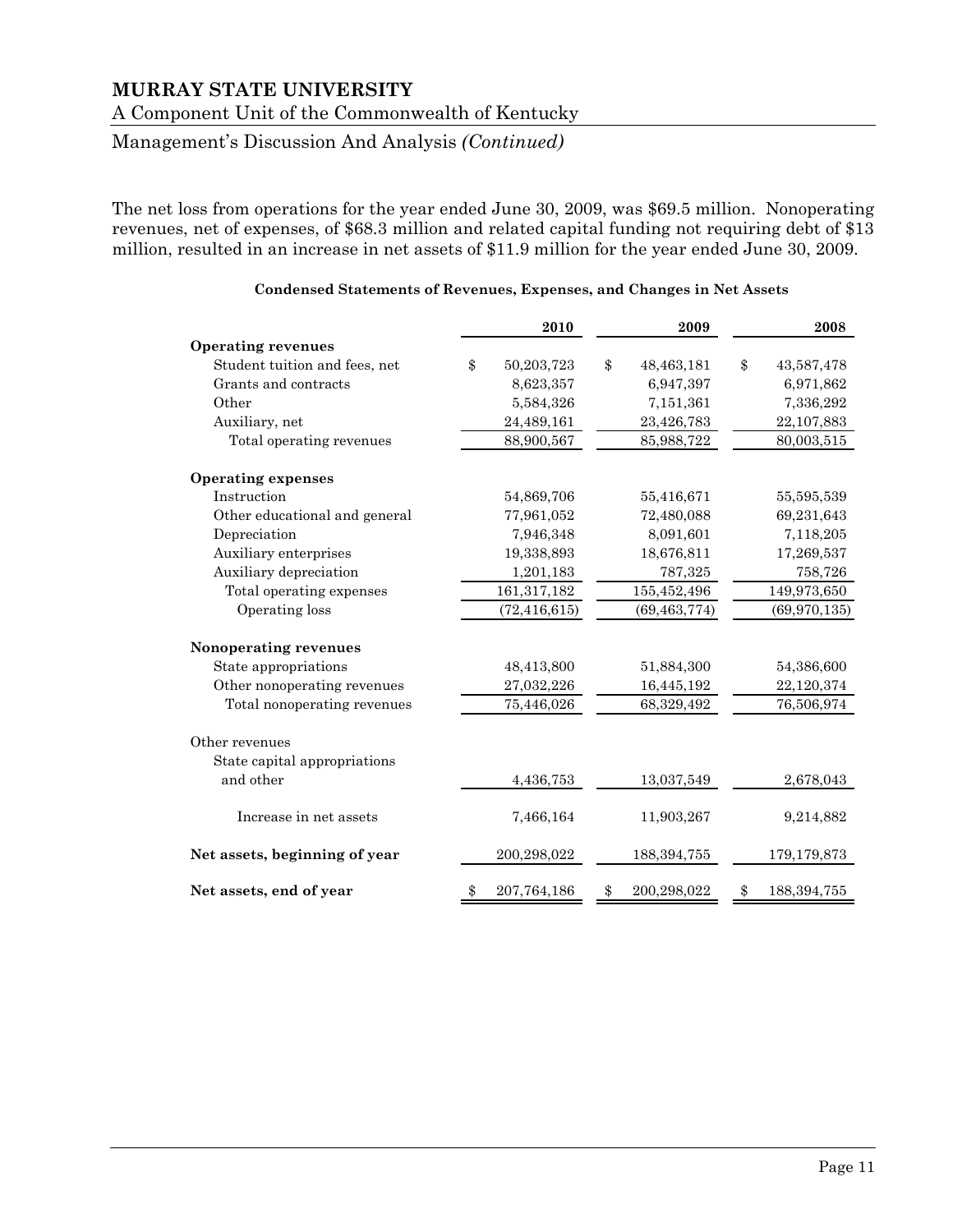A Component Unit of the Commonwealth of Kentucky

Management's Discussion And Analysis *(Continued)*

#### **Statements of Cash Flows**

The Statements of Cash Flows provide a summary of the sources and uses of cash by defined categories. The principal purposes of the Statements of Cash Flows are to provide information about the University's cash receipts and payments during the years and to help assess the University's ability to generate future net cash flows and meet obligations as they become due, as well as its need for external financing.

#### For the year ended June 30, 2010:

The net cash used in operating activities reflects the net cash used for general operations of the University, which increased by \$3.0 million during 2010.

The cash flows from noncapital financing activities, increased by \$3.6 million during 2010. This change was primarily due to increase in nonoperating grants and contracts received from the federal government for student financial aid.

The net cash flows used in capital and related financing activities represent cash received and used for the acquisition, construction and renovation of capital assets, decreased by \$2.8 million during 2010. The majority of this change is due to decreases in the amount of debt issued of \$6 million, state capital project allotments of \$7.1 million for the construction of the Chemistry Building and project expenditures of \$15.9 million, primarily related to the construction of Richmond Hall in 2009.

The cash flows provided by investing activities represent the cash activities of investments, which decreased by \$2.2 million for 2010. This change was primarily due to net investment purchases of \$2.1 million.

#### For the year ended June 30, 2009:

The net cash used in operating activities reflects the net cash used for general operations of the University, which decreased by approximately \$1 million during 2009.

The cash flows from noncapital financing activities, decreased by \$3.4 million during 2009. This change was due to reductions in state appropriations.

The net cash flows used in capital and related financing activities represent cash received and used for the acquisition, construction and renovation of capital assets, decreased by \$6.6 million during 2009. The majority of this change is due to a decrease in the amount of debt issued of \$6.8 million, an increase in state capital project allotments of \$11.2 million for the construction of the Chemistry Building and an increase in project expenditures of \$10.4 million, which was primarily related to the construction of Richmond Hall.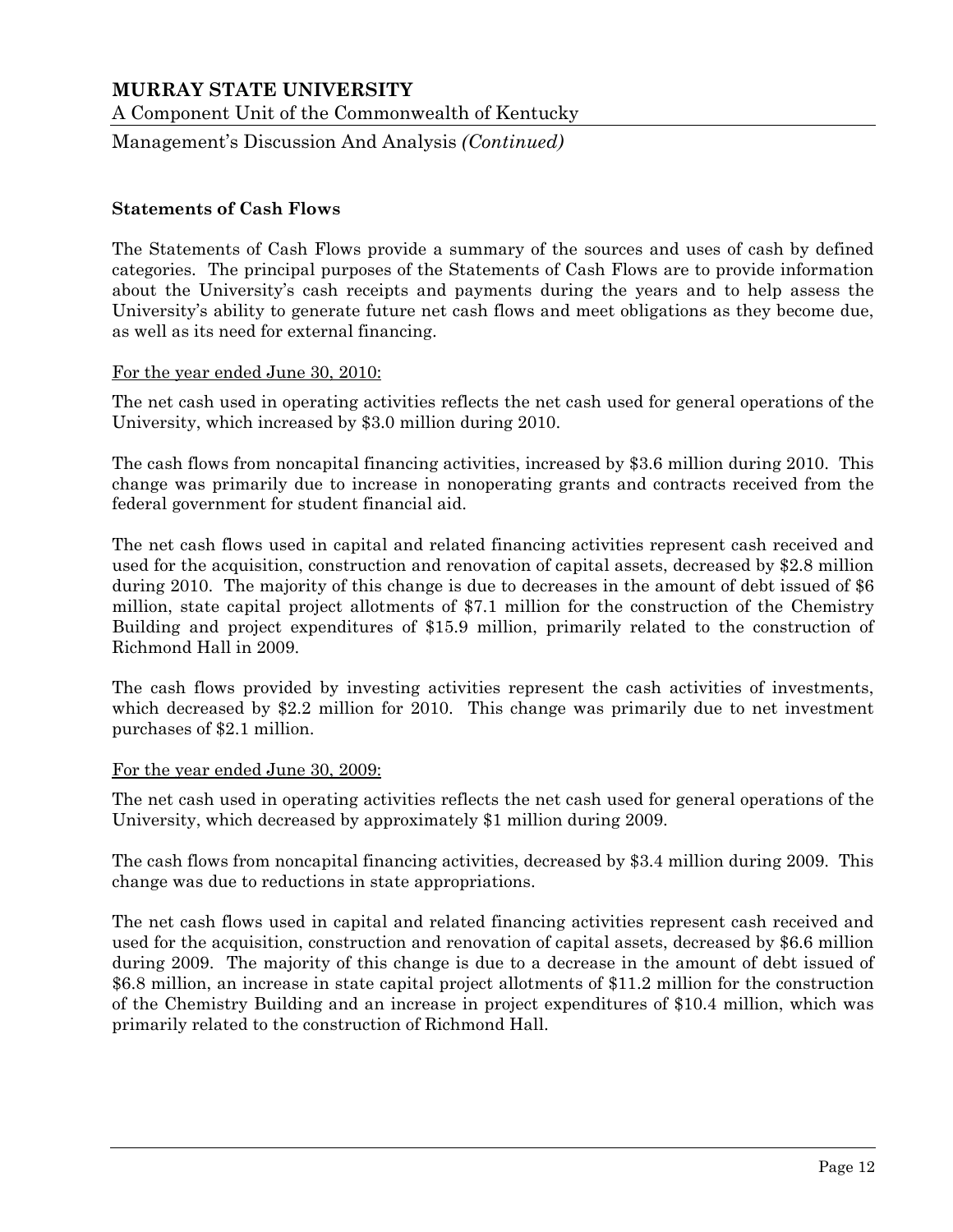A Component Unit of the Commonwealth of Kentucky

Management's Discussion And Analysis *(Continued)*

The cash flows provided by investing activities represent the cash activities of investments, which decreased by \$800,000 for 2009. This change was primarily due to a decrease in interest receipts on investments of \$2.4 million and an increase in proceeds of \$500,000 from sales of investments for debt service payments. Consolidated Educational bond payments are not currently funded from state appropriations due to adequate debt service reserves available for debt payments.

#### **Condensed Statements of Cash Flows**

|                                          | 2010                 | 2009                 | 2008                 |
|------------------------------------------|----------------------|----------------------|----------------------|
| Cash provided/(used by):                 |                      |                      |                      |
| Operating activities                     | \$<br>(64, 130, 542) | \$<br>(61, 107, 523) | \$<br>(62, 104, 840) |
| Noncapital financing activities          | 74,552,733           | 70,983,009           | 74,426,720           |
| Capital and related financing activities | (8,836,940)          | (11,612,224)         | (5,012,957)          |
| Investing activities                     | (224, 292)           | 1,943,466            | 2,758,056            |
| Net increase in cash                     | 1,360,959            | 206,728              | 10,066,979           |
| Cash and cash equivalents, beginning     |                      |                      |                      |
| of year                                  | 70,685,892           | 70,479,164           | 60,412,185           |
| Cash and cash equivalents, end of year   | 72,046,851           | \$<br>70,685,892     | 70,479,164           |

#### **Capital Assets and Debt Administration**

The University had an \$8 million increase in capital assets during the fiscal year ended June 30, 2010. This change is due to multiple projects, with the largest being \$1.7 million in final construction costs related to the Chemistry Building and Jesse Jones Clock Tower and \$1.9 million for the final costs for the new Richmond Residential College. Capital assets as of June 30, 2010, and changes during the year are as follows:

|                           | <b>Balance</b>    | Net Change     |
|---------------------------|-------------------|----------------|
|                           | June 30, 2010     | 2009-10        |
|                           |                   |                |
| Land                      | \$<br>9,669,405   | \$<br>73,209   |
| Construction in progress  | 4,962,923         | (10, 183, 966) |
| Museum and collectibles   | 558,626           | 6,983          |
| <b>Buildings</b>          | 246, 317, 822     | 15,652,212     |
| Non-building improvements | 11,413,220        | 114,811        |
| Equipment                 | 25,447,996        | 1,986,933      |
| Software                  | 1,932,019         | 128,694        |
| Library holdings          | 30,117,077        | 445,238        |
| Livestock                 | 541,750           | (175,000)      |
| Accumulated depreciation  | (162,097,830)     | (7,556,915)    |
| Total                     | 168,863,008<br>\$ | 492,199        |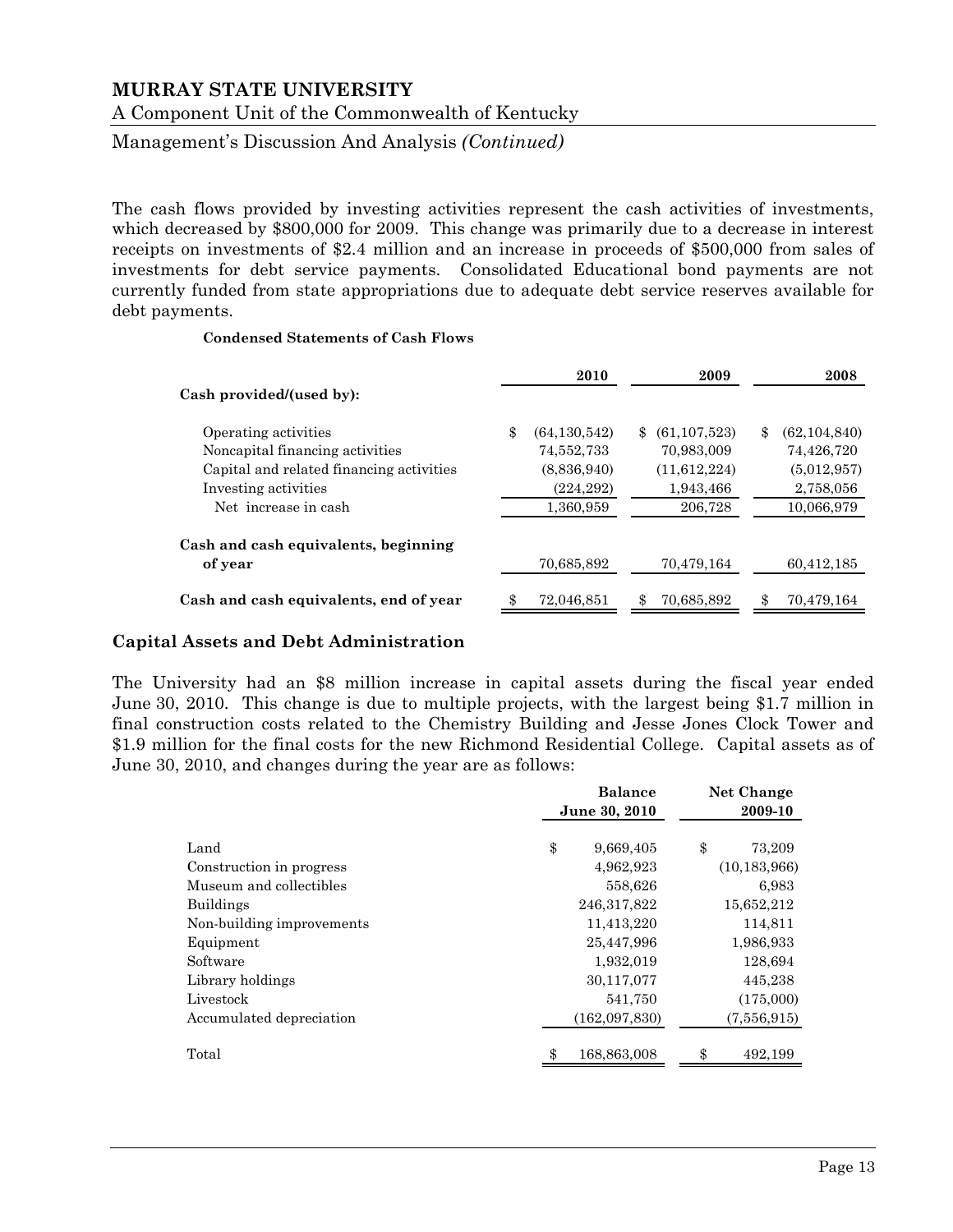A Component Unit of the Commonwealth of Kentucky

Management's Discussion And Analysis *(Continued)*

The University issued new debt of \$1.5 million for energy-saving projects and retired \$2.9 million of long-term debt during the year ended June 30, 2010.

Debt as of June 30, 2010, is summarized below:

|                                              | <b>Balance</b> |            |  |  |
|----------------------------------------------|----------------|------------|--|--|
|                                              | June 30, 2010  |            |  |  |
| Housing and Dining System Revenue Bonds      | \$             | 22,115,000 |  |  |
| General Receipts Bonds                       |                | 21,245,000 |  |  |
| Consolidated Educational Buildings Revenue   |                |            |  |  |
| <b>Bonds</b>                                 |                | 720,000    |  |  |
| Bond discount                                |                | (658, 969) |  |  |
| City of Murray                               |                | 9,400,000  |  |  |
| Other (see Notes to Financial Statements 11) |                | 7,090,308  |  |  |
|                                              |                |            |  |  |
| Total                                        | \$             | 59,911,339 |  |  |

#### **Infrastructure Assets**

Infrastructure assets are defined by GASB No. 34 as long-lived assets that are normally stationary in nature and normally can be preserved for a significantly greater number of years than most capital assets. These types of assets will typically be permanent nonbuilding additions that service the entire campus. The University has adopted the modified approach of accounting for its infrastructure assets. This approach requires that an asset management system be established and maintained. Such a system would assess and disclose that all eligible infrastructure assets are being preserved approximately at (or above) a condition level established. To date, the University has not identified any assets that should be classified as infrastructure.

Additional information for Capital Assets and Debt can be found in Notes 7 and 11, respectively, to the financial statements.

#### **Economic Factors Affecting Future Periods**

 $\triangleright$  General state appropriations from the Commonwealth of Kentucky (Commonwealth) remain uncertain at this time. Although there have been recent signs of revenue growth, current projections indicate that total state revenues for fiscal year 2011 will fall slightly short of the amount required to balance the state budget. In addition, it is anticipated that there will be pressure to have moderate tuition rate increases for the next academic year.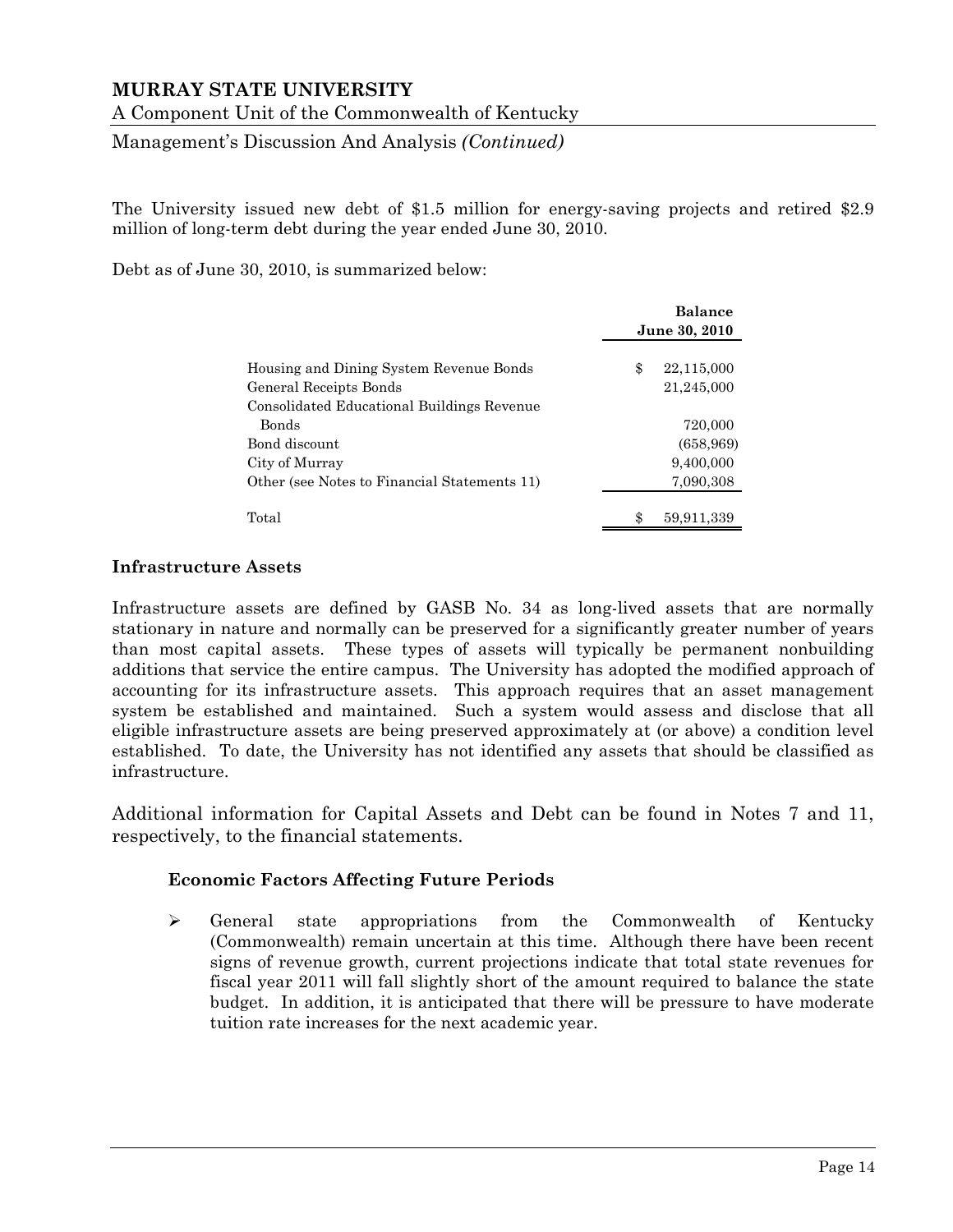Management's Discussion And Analysis *(Continued)*

- $\triangleright$  The University requested funding of \$30 million from the Commonwealth of Kentucky in the 2010-12 biennial budget to construct the Engineering/Physics Building. Due to budget constraints in the Commonwealth's biennial budget, construction projects were not funded.
- $\triangleright$  The University provides health insurance to employees through a self-funded program. As reflected in national trends, the costs of health claims will continue to be a major expense for the University.
- $\triangleright$  The University is currently reviewing options and needs for residential college facilities, including the College Courts complex. These include major renovations and/or replacements and are based on long-term occupancy projections and rental rates.
- $\triangleright$  The University invests in various investment securities. Investment securities are exposed to various risks such as interest rate, market and credit risks. Due to the level of risks associated with certain investment securities, it is at least reasonably possible that changes in the values of investment securities will occur in the near term and that such change could materially affect the amounts reported in the accompanying balance sheets.

#### **Contacting the University's Financial Management**

This financial report is designed to provide a general overview of the University's finances and to show the University's accountability for the money it receives. Questions about this report and requests for additional financial information should be directed to the Vice President for Finance and Administrative Services, 322 Sparks Hall, Murray, KY 42071.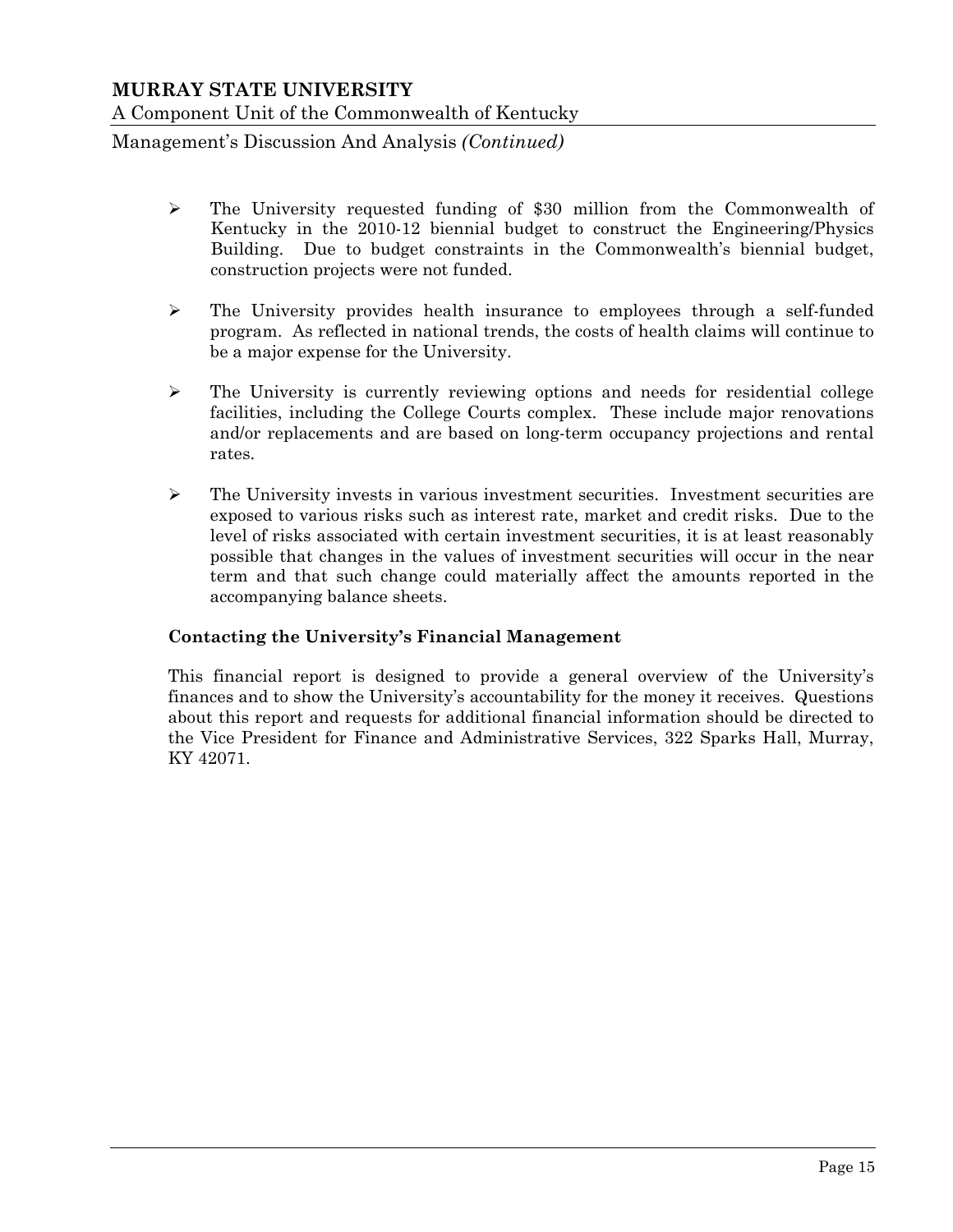A Component Unit of the Commonwealth of Kentucky

# **STATEMENTS OF NET ASSETS Page 1 of 2**

|                                      | June 30, |               |    |                 |
|--------------------------------------|----------|---------------|----|-----------------|
|                                      |          | 2010          |    | 2009            |
| Assets                               |          |               |    |                 |
| <b>Current Assets</b>                |          |               |    |                 |
| Cash and cash equivalents            | \$       | 51,108,665    | \$ | 45,289,020      |
| Accounts receivable, net             |          | 7,746,172     |    | 8,594,125       |
| Interest receivable                  |          | 1,122,437     |    | 1,235,443       |
| Inventories                          |          | 2,278,447     |    | 1,960,647       |
| Loans to students, net               |          | 784,907       |    | 907,352         |
| Prepaid expenses                     |          | 1,256,117     |    | 870,341         |
| <b>Total Current Assets</b>          |          | 64,296,745    |    | 58,856,928      |
|                                      |          |               |    |                 |
| <b>Noncurrent Assets</b>             |          |               |    |                 |
| Restricted cash and cash equivalents |          | 20,938,186    |    | 25,396,872      |
| Restricted investments               |          | 26,824,125    |    | 23,343,191      |
| Loans to students, net               |          | 3,254,984     |    | 3,740,023       |
| Capital assets                       |          | 330,960,838   |    | 322,911,724     |
| Accumulated depreciation             |          | (162,097,830) |    | (154, 540, 915) |
| Debt issuance costs, net             |          | 631,537       |    | 674,874         |
| <b>Total Noncurrent Assets</b>       |          | 220,511,840   |    | 221,525,769     |
|                                      |          |               |    |                 |
| <b>Total Assets</b>                  | \$.      | 284,808,585   | \$ | 280, 382, 697   |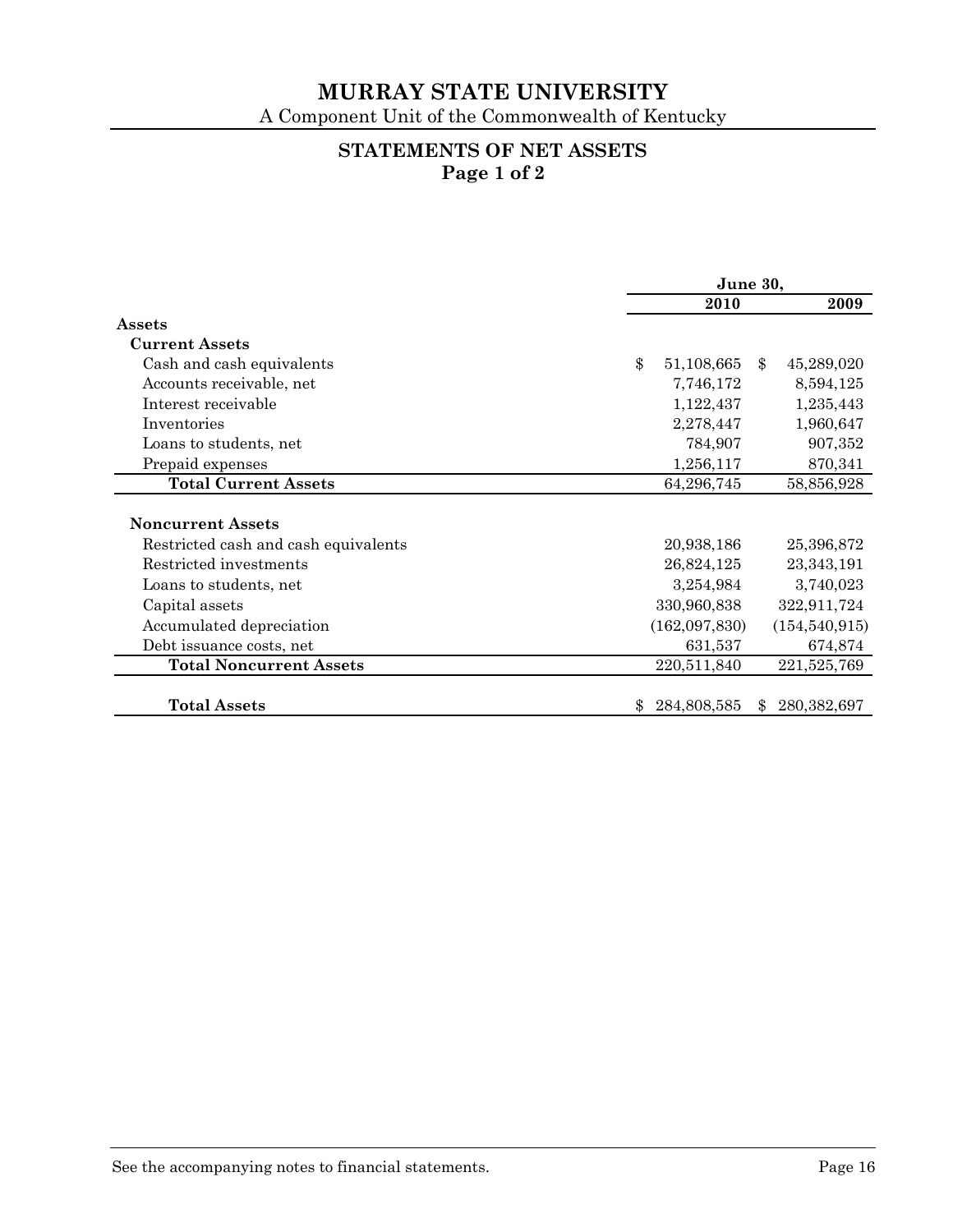A Component Unit of the Commonwealth of Kentucky

# **STATEMENTS OF NET ASSETS Page 2 of 2**

|                                                 | June 30, |             |    |             |
|-------------------------------------------------|----------|-------------|----|-------------|
|                                                 |          | 2010        |    | 2009        |
| Liabilities                                     |          |             |    |             |
| <b>Current Liabilities</b>                      |          |             |    |             |
| Accounts payable                                | \$       | 6,242,549   | \$ | 7,555,962   |
| Accrued payroll                                 |          | 5,941,385   |    | 5,657,894   |
| Self-insured health liability                   |          | 914,092     |    | 805,439     |
| Interest payable                                |          | 740,057     |    | 779,087     |
| Deferred revenue                                |          | 2,625,541   |    | 3,287,876   |
| Deposits - current portion                      |          | 382,424     |    | 345,091     |
| Long-term debt - current portion                |          | 3,270,330   |    | 2,950,970   |
| <b>Total Current Liabilities</b>                |          | 20,116,378  |    | 21,382,319  |
|                                                 |          |             |    |             |
| <b>Noncurrent Liabilities</b>                   |          |             |    |             |
| Deposits                                        |          | 287,011     |    | 291,016     |
| Long-term debt                                  |          | 56,641,010  |    | 58,411,340  |
| <b>Total Noncurrent Liabilities</b>             |          | 56,928,021  |    | 58,702,356  |
|                                                 |          |             |    |             |
| <b>Total Liabilities</b>                        |          | 77,044,399  |    | 80,084,675  |
|                                                 |          |             |    |             |
| <b>Net Assets</b>                               |          |             |    |             |
| Invested in capital assets, net of related debt |          | 114,150,370 |    | 112,861,206 |
| Restricted for:                                 |          |             |    |             |
| Nonexpendable:                                  |          |             |    |             |
| Endowment                                       |          | 17,208,049  |    | 14,578,960  |
| Expendable:                                     |          |             |    |             |
| Scholarships, research, instruction and other   |          | 3,172,783   |    | 3,426,986   |
| Loans                                           |          | 4,959,202   |    | 4,994,850   |
| Capital projects                                |          | 15,002,379  |    | 18,226,297  |
| Debt service                                    |          | 6,135,826   |    | 6,410,405   |
| Unrestricted                                    |          | 47,135,577  |    | 39,799,318  |
| <b>Total Net Assets</b>                         | \$       | 207,764,186 | \$ | 200,298,022 |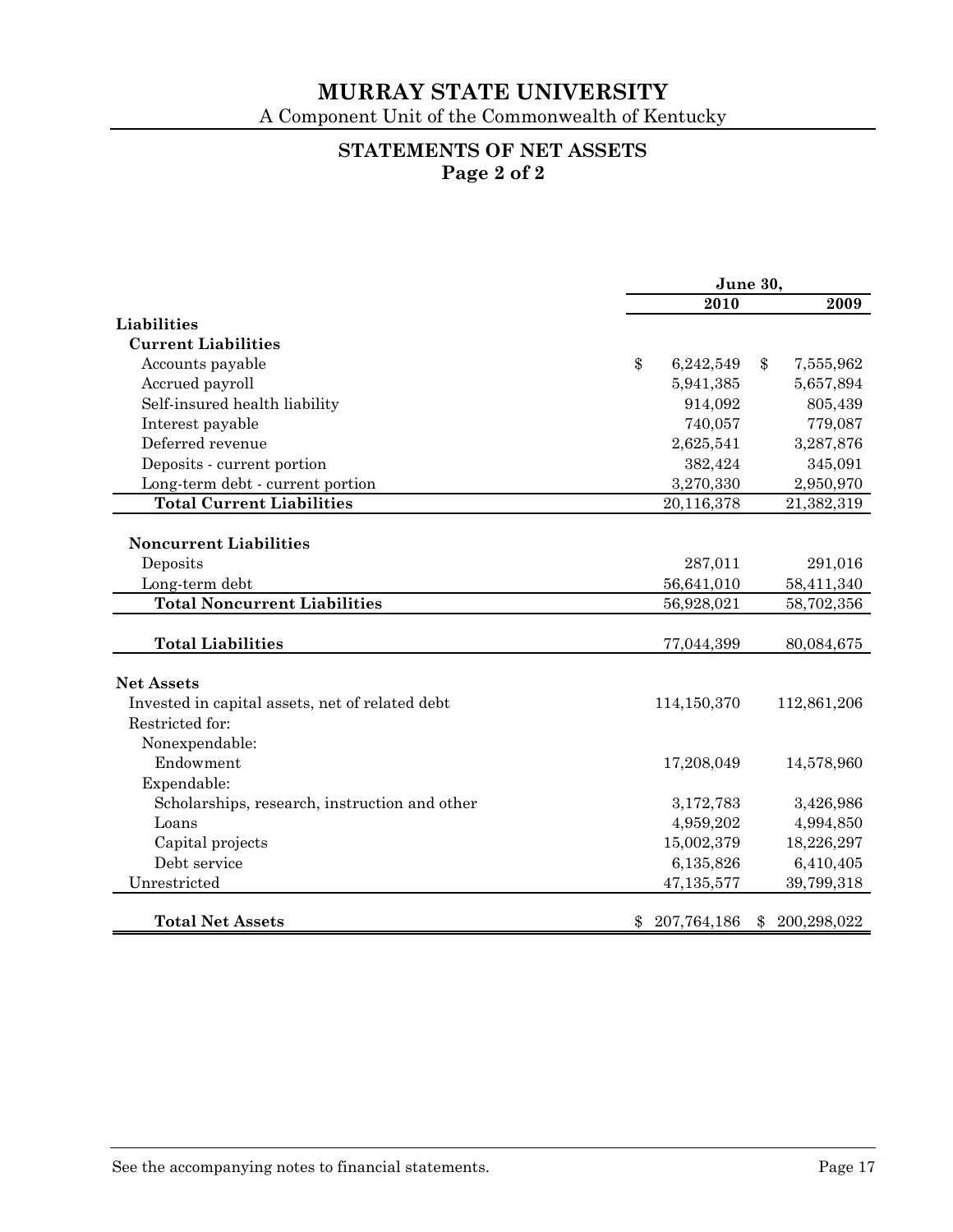# **MURRAY STATE UNIVERSITY FOUNDATION, INC.**

# **STATEMENTS OF FINANCIAL POSITION Page 1 of 2**

#### **Assets**

|                                                                             | June 30, |            |                 |  |
|-----------------------------------------------------------------------------|----------|------------|-----------------|--|
|                                                                             |          | 2010       | 2009            |  |
| Cash and cash equivalents                                                   | \$       | 2,089,504  | 1,288,076<br>\$ |  |
| Accounts receivable, net of allowance, none in 2010 and<br>\$18,678 in 2009 |          | 24,964     | 35,040          |  |
| Accounts receivable - L.D. Miller Trust                                     |          | 307,713    | 248,248         |  |
| Accounts receivable, Murray State University                                |          | 100,223    | 96,776          |  |
| Investments                                                                 |          | 61,437,243 | 54,558,605      |  |
| Real estate held for investment                                             |          | 1,385,714  | 713,414         |  |
| Prepaid and other current assets                                            |          | 41,364     | 44,900          |  |
| Contributions receivable                                                    |          | 1,854,168  | 1,031,101       |  |
| Note receivable                                                             |          |            | 56,229          |  |
| Property and equipment                                                      |          | 3,271,185  | 3,306,055       |  |
|                                                                             |          |            |                 |  |
| <b>Total Assets</b>                                                         | \$       | 70,512,078 | \$61,378,444    |  |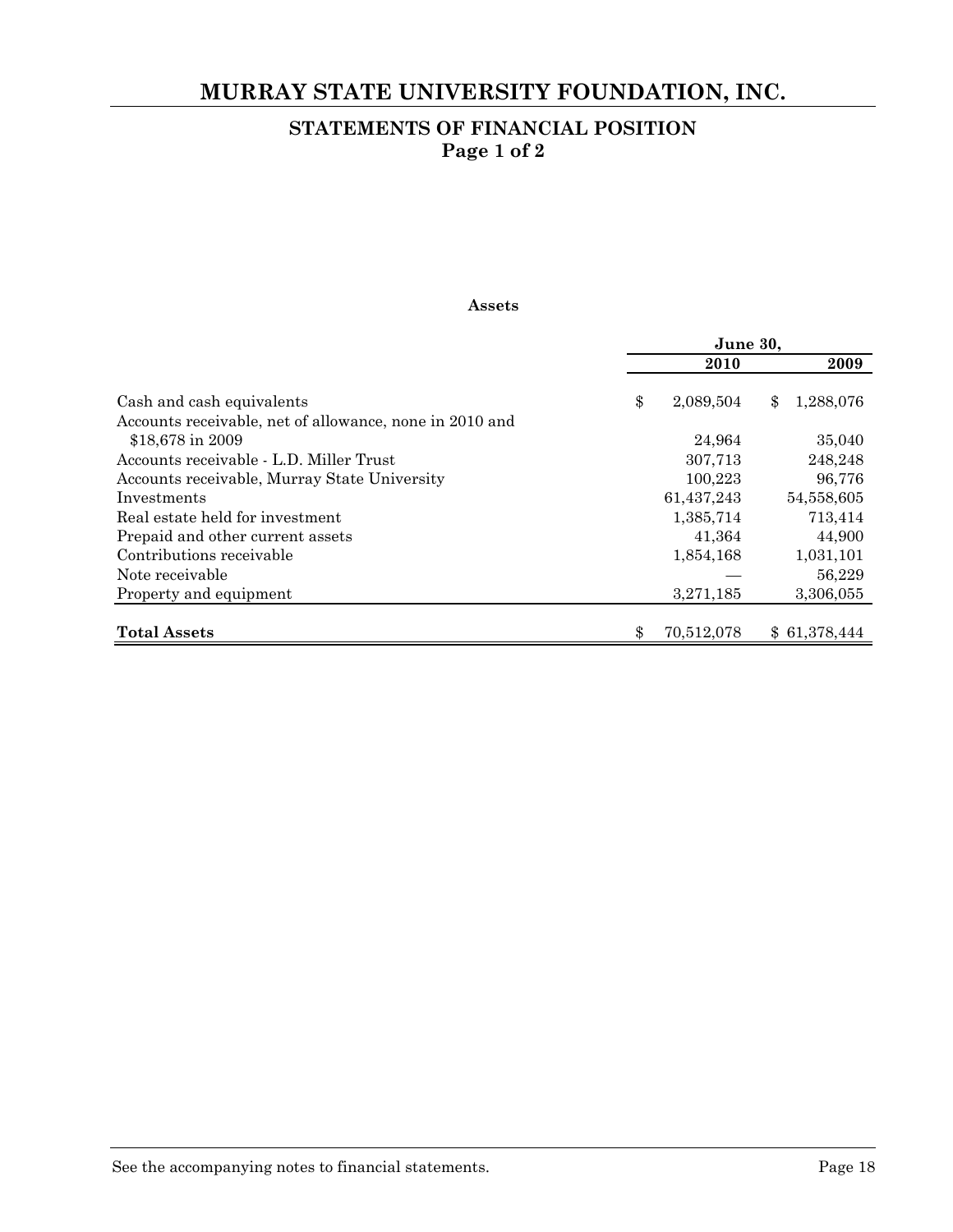# **MURRAY STATE UNIVERSITY FOUNDATION, INC.**

# **STATEMENTS OF FINANCIAL POSITION Page 2 of 2**

#### **Liabilities And Net Assets**

|                                         | June 30,         |              |  |  |
|-----------------------------------------|------------------|--------------|--|--|
|                                         | 2010             | 2009         |  |  |
| Liabilities                             |                  |              |  |  |
| Accounts payable                        | \$<br>135,410    | \$<br>20,836 |  |  |
| Amount due to related parties           | 405,264          | 667,679      |  |  |
| Accrued expenses                        | 735,755          | 33,683       |  |  |
| Deferred revenue                        | 54,267           | 38,685       |  |  |
| Assets held for others                  | 18,781,839       | 16,318,575   |  |  |
| Capital lease obligation                | 128,505          | 48,522       |  |  |
| Annuities payable                       | 3,540,468        | 3,433,252    |  |  |
| Refundable advances                     | 417,245          | 411,388      |  |  |
| <b>Total Liabilities</b>                | 24, 198, 753     | 20,972,620   |  |  |
| <b>Net Assets</b>                       |                  |              |  |  |
| Unrestricted                            | 6,729,482        | 5,900,311    |  |  |
| Temporarily restricted                  | 8,697,340        | 5,850,353    |  |  |
| Permanently restricted                  | 30,886,503       | 28,655,160   |  |  |
| <b>Total Net Assets</b>                 | 46,313,325       | 40,405,824   |  |  |
|                                         |                  |              |  |  |
| <b>Total Liabilities And Net Assets</b> | \$<br>70,512,078 | \$61,378,444 |  |  |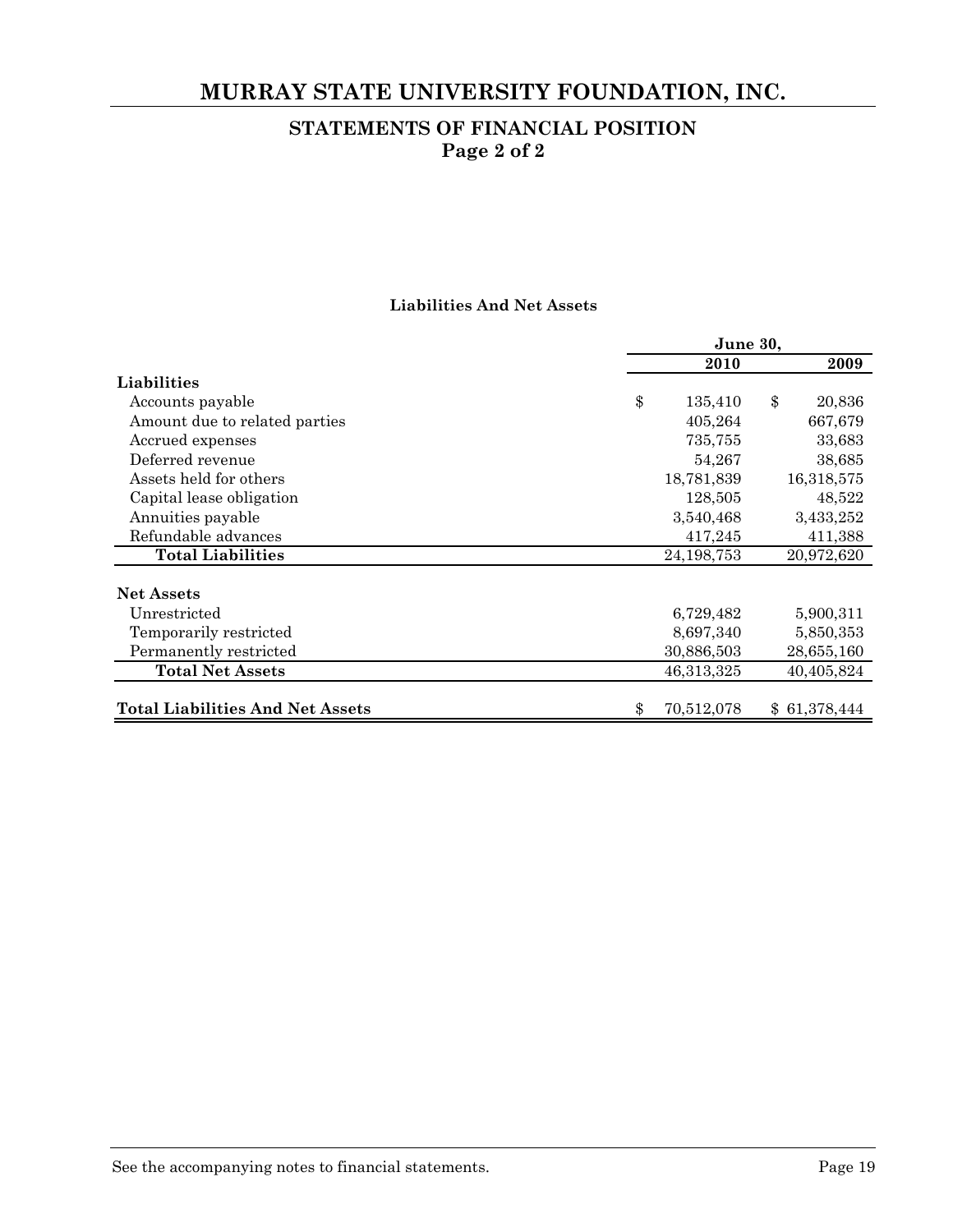A Component Unit of the Commonwealth of Kentucky

# **STATEMENTS OF REVENUES, EXPENSES AND CHANGES IN NET ASSETS Page 1 of 2**

|                                                                                                                                     |    | <b>For The Years</b><br>Ended June 30, |                |  |
|-------------------------------------------------------------------------------------------------------------------------------------|----|----------------------------------------|----------------|--|
|                                                                                                                                     |    |                                        |                |  |
|                                                                                                                                     |    | 2010                                   | 2009           |  |
| <b>Operating Revenues</b>                                                                                                           |    |                                        |                |  |
| Tuition and fees                                                                                                                    | \$ | 79,677,614<br>\$                       | 78,206,406     |  |
| Less: Discounts and allowances                                                                                                      |    | (29, 473, 891)                         | (29, 743, 225) |  |
| Net tuition and fees                                                                                                                |    | 50,203,723                             | 48,463,181     |  |
| Federal grants and contracts                                                                                                        |    | 6,168,646                              | 4,687,137      |  |
| State grants and contracts                                                                                                          |    | 2,008,201                              | 1,811,712      |  |
| Private grants and contracts                                                                                                        |    | 446,510                                | 448,548        |  |
| Total grants and contracts                                                                                                          |    | 8,623,357                              | 6,947,397      |  |
|                                                                                                                                     |    |                                        |                |  |
| Sales and services of educational activities                                                                                        |    | 3,722,111                              | 5,037,129      |  |
| Other operating revenues                                                                                                            |    | 1,862,215                              | 2,114,232      |  |
| Total sales, services, and other revenues                                                                                           |    | 5,584,326                              | 7,151,361      |  |
| Auxiliary enterprises revenue (Revenues are pledged as<br>security for the Housing and Dining Revenue System<br>Bonds Series L - Q) |    | 25,171,922                             | 24, 245, 278   |  |
| Less: Discounts and allowances                                                                                                      |    | (682, 761)                             | (818, 495)     |  |
| Net auxiliary revenue                                                                                                               |    | 24,489,161                             | 23,426,783     |  |
| <b>Total Operating Revenues</b>                                                                                                     |    | 88,900,567                             | 85,988,722     |  |
| <b>Operating Expenses</b>                                                                                                           |    |                                        |                |  |
| Instruction                                                                                                                         |    | 54,869,706                             | 55,416,671     |  |
| Research                                                                                                                            |    | 2,979,396                              | 1,517,552      |  |
| Public service                                                                                                                      |    | 7,903,517                              | 7,250,703      |  |
| Libraries                                                                                                                           |    | 1,926,024                              | 2,255,357      |  |
| Academic support                                                                                                                    |    | 6,512,991                              | 6,729,684      |  |
| Student services                                                                                                                    |    | 15,649,254                             | 14,129,154     |  |
| Institutional support                                                                                                               |    | 15,255,014                             | 14,451,519     |  |
| Operation and maintenance of plant                                                                                                  |    | 16,837,243                             | 16,052,952     |  |
| Student financial aid                                                                                                               |    | 10,897,613                             | 10,093,167     |  |
| Depreciation                                                                                                                        |    | 7,946,348                              | 8,091,601      |  |
| Auxiliary enterprises                                                                                                               |    | 19,338,893                             | 18,676,811     |  |
| Auxiliary depreciation                                                                                                              |    | 1,201,183                              | 787,325        |  |
| <b>Total Operating Expenses</b>                                                                                                     |    | 161,317,182                            | 155,452,496    |  |
| <b>Operating Loss</b>                                                                                                               | \$ | (72, 416, 615)<br>\$                   | (69, 463, 774) |  |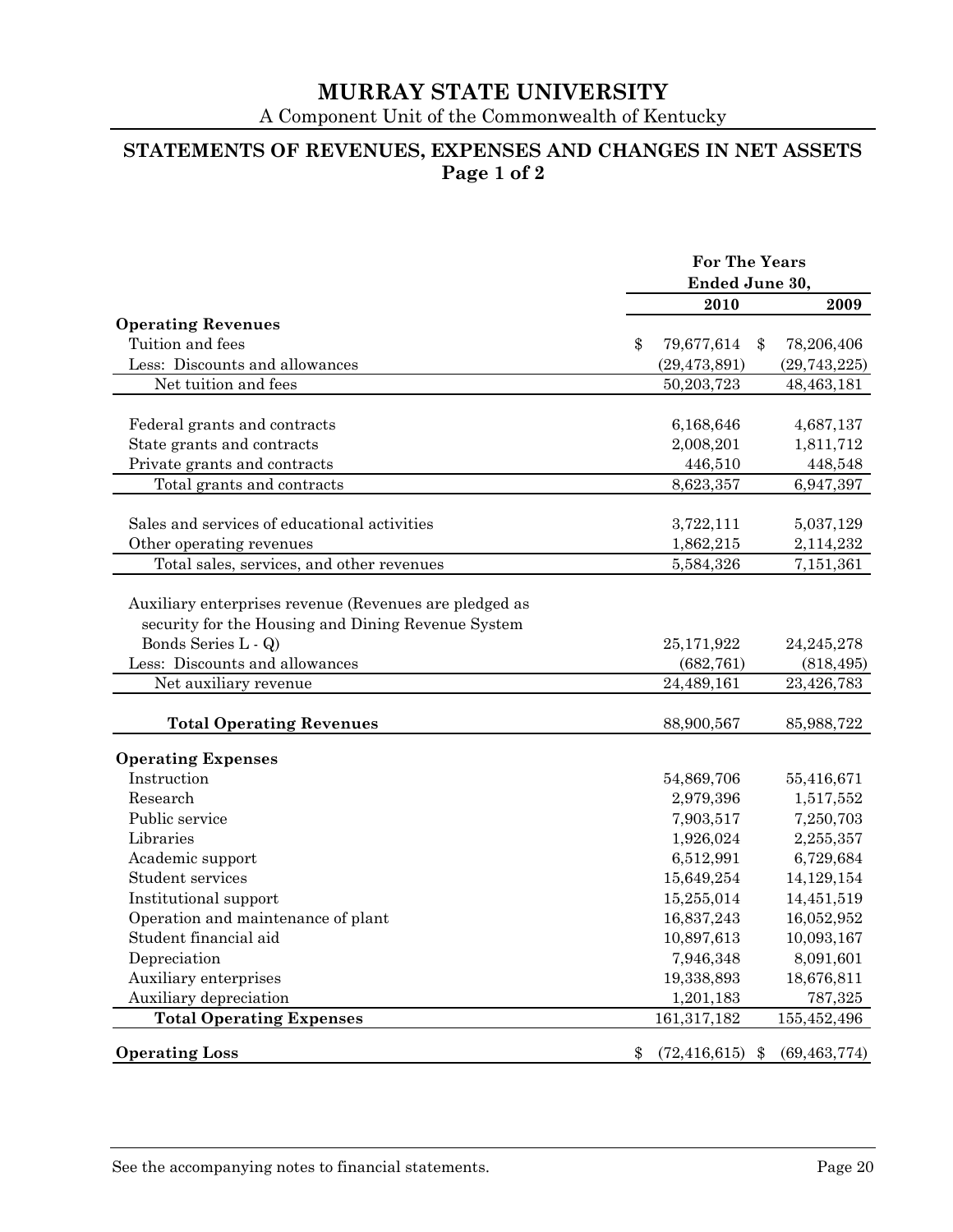A Component Unit of the Commonwealth of Kentucky

# **STATEMENTS OF REVENUES, EXPENSES AND CHANGES IN NET ASSETS Page 2 of 2**

|                                                   | <b>For The Years</b><br>Ended June 30, |             |               |               |
|---------------------------------------------------|----------------------------------------|-------------|---------------|---------------|
|                                                   |                                        | 2010        |               | 2009          |
| <b>Nonoperating Revenues (Expenses)</b>           |                                        |             |               |               |
| State appropriations                              | $\mathcal{S}$                          | 48,413,800  | $\mathbf{\$}$ | 51,884,300    |
| State appropriations - fiscal stabilization funds |                                        | 3,470,500   |               |               |
| Restricted student fees (revenues are pledged as  |                                        |             |               |               |
| security for the City of Murray debt agreement)   |                                        | 642,031     |               | 644,137       |
| Federal grants and contracts                      |                                        | 13,940,442  |               | 9,501,216     |
| State grants and contracts                        |                                        | 7,281,791   |               | 8,063,120     |
| Local and private grants and contracts            |                                        | 449,599     |               | 505,618       |
| Gifts                                             |                                        | 837,494     |               | 886,643       |
| Investment income (loss)                          |                                        | 3,204,302   |               | (856, 752)    |
| Interest on capital asset-related debt            |                                        | (2,455,648) |               | (2, 163, 383) |
| Loss on deletion and disposal of capital assets   |                                        | (257,520)   |               | (62, 542)     |
| Bond amortization                                 |                                        | (80, 765)   |               | (72, 865)     |
| Nonoperating Revenues (Expenses), Net             |                                        | 75,446,026  |               | 68,329,492    |
|                                                   |                                        |             |               |               |
| Income (Loss) Before Other Revenues, Expenses     |                                        |             |               |               |
| <b>Gains and Losses</b>                           |                                        | 3,029,411   |               | (1, 134, 282) |
|                                                   |                                        |             |               |               |
| <b>State Capital Appropriations</b>               |                                        | 2,412,481   |               | 12,818,690    |
| <b>Insurance Proceeds</b>                         |                                        | 347,961     |               | 16,427        |
| <b>Capital Gifts</b>                              |                                        | 230,048     |               | 202,432       |
| <b>Additions to Permanent Endowments</b>          |                                        | 1,446,263   |               |               |
|                                                   |                                        |             |               |               |
| <b>Change in Net Assets</b>                       |                                        | 7,466,164   |               | 11,903,267    |
| <b>Net Assets - Beginning of Year</b>             |                                        | 200,298,022 |               | 188, 394, 755 |
| Net Assets - End of Year                          | \$                                     | 207,764,186 | \$            | 200,298,022   |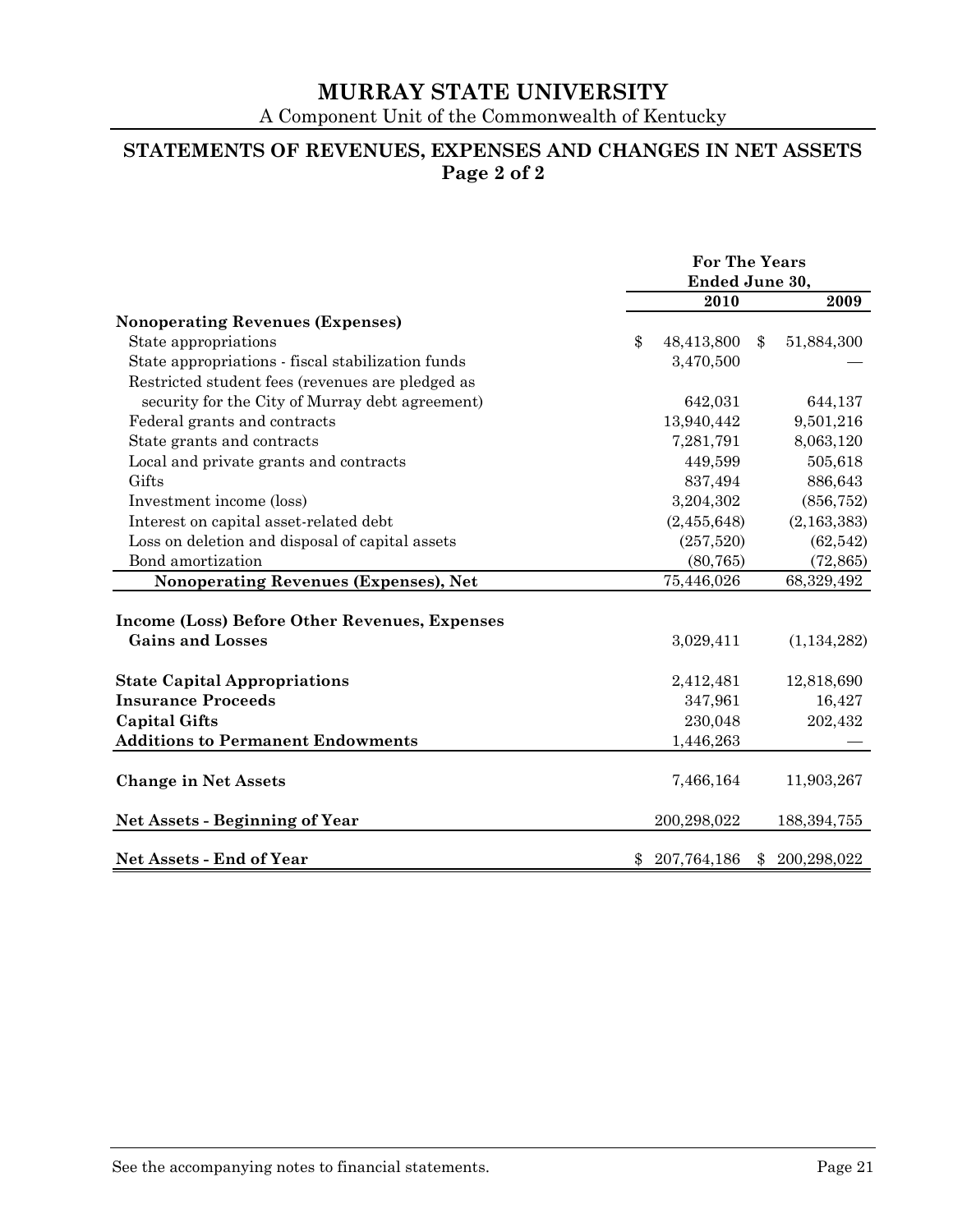# **MURRAY STATE UNIVERSITY FOUNDATION, INC.**

# **STATEMENTS OF ACTIVITIES For The Year Ended, June 30, 2010**

|                                                    |                 | Temporarily   |               | Permanently |            | Totals           |
|----------------------------------------------------|-----------------|---------------|---------------|-------------|------------|------------------|
|                                                    | Unrestricted    |               | Restricted    |             | Restricted | 2010             |
| <b>Revenues, Gains And Other Support</b>           |                 |               |               |             |            |                  |
| Contributions                                      | \$<br>89,461    | $\mathcal{S}$ | 2,729,712     | -S          | 2,699,122  | \$<br>5,518,295  |
| Revenues from operations of the                    |                 |               |               |             |            |                  |
| Frances E. Miller Memorial Golf Course             | 511,027         |               | 17,877        |             |            | 528,904          |
| Fees                                               | 314,771         |               | 15,583        |             |            | 330,354          |
| Investment return                                  | 1,947,937       |               | 2,998,122     |             | 28,671     | 4,974,730        |
| Other                                              | 3,803           |               | 236,015       |             | (35, 449)  | 204,369          |
| Change in value of annuities payable               |                 |               |               |             | (461,001)  | (461,001)        |
| Net assets released from restrictions              | 3,150,322       |               | (3, 150, 322) |             |            |                  |
| <b>Total Revenues, Gains And Other Support</b>     | 6,017,321       |               | 2,846,987     |             | 2,231,343  | 11,095,651       |
| <b>Expenses And Losses</b>                         |                 |               |               |             |            |                  |
| Payments made on behalf of Murray State University | 3,150,322       |               |               |             |            | 3,150,322        |
| Frances E. Miller Memorial Golf Course             | 483,948         |               |               |             |            | 483,948          |
| General and administrative                         | 1,553,880       |               |               |             |            | 1,553,880        |
| <b>Total Expenses And Losses</b>                   | 5,188,150       |               | —             |             |            | 5,188,150        |
| <b>Change In Net Assets</b>                        | 829,171         |               | 2,846,987     |             | 2,231,343  | 5,907,501        |
| <b>Net Assets - Beginning Of Year</b>              | 5,900,311       |               | 5,850,353     |             | 28,655,160 | 40,405,824       |
| <b>Net Assets - End Of Year</b>                    | \$<br>6,729,482 | \$.           | 8,697,340     | \$          | 30,886,503 | \$<br>46,313,325 |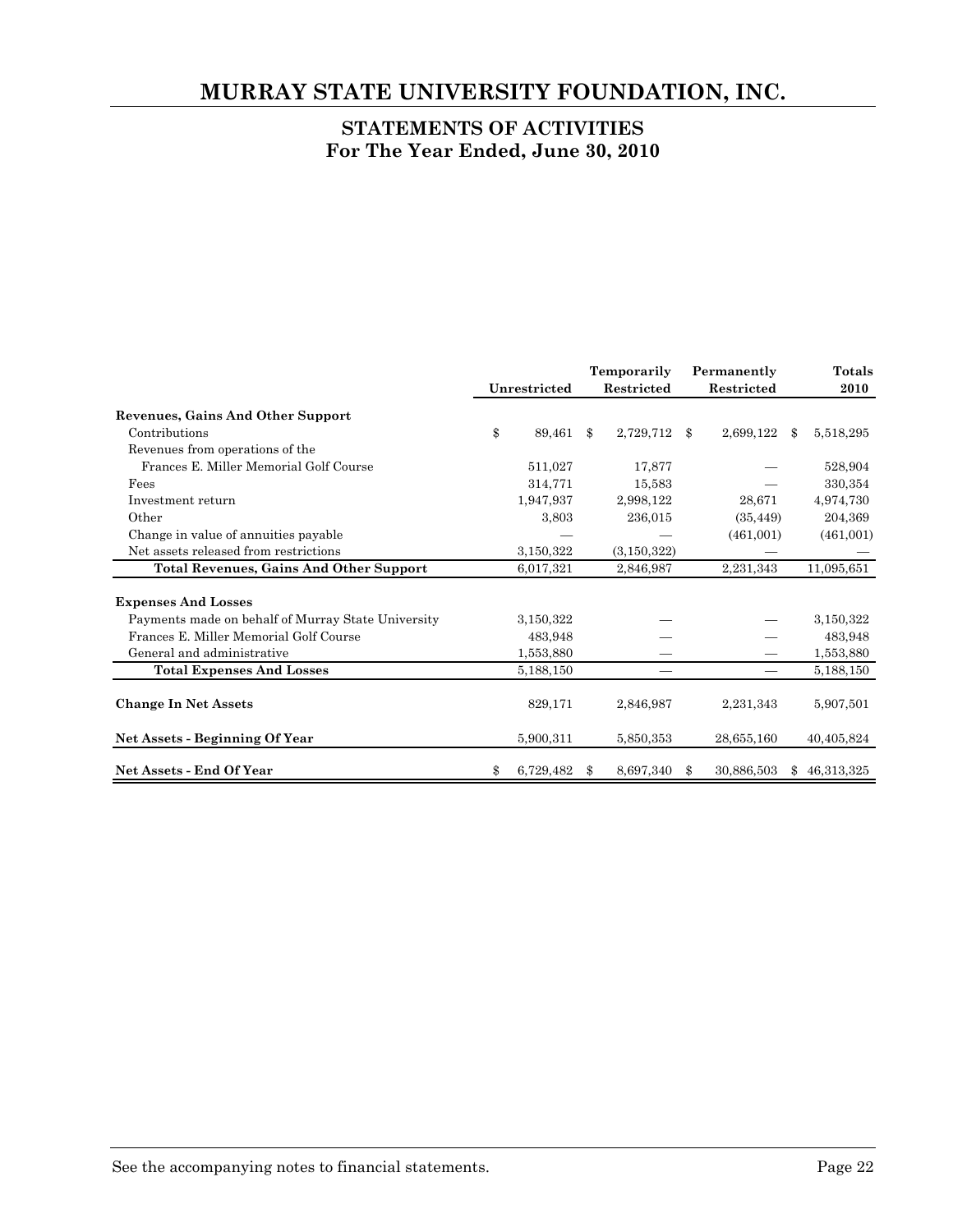# **MURRAY STATE UNIVERSITY FOUNDATION, INC.**

# **STATEMENTS OF ACTIVITIES For The Year Ended, June 30, 2009**

|                                                    | Unrestricted |    | Temporarily<br>Restricted | Permanently<br>Restricted | Totals<br>2009   |
|----------------------------------------------------|--------------|----|---------------------------|---------------------------|------------------|
| <b>Revenues, Gains And Other Support</b>           |              |    |                           |                           |                  |
| Contributions                                      | \$<br>1,771  | \$ | 1,878,647                 | \$<br>1,676,630           | \$<br>3,557,048  |
| Revenues from operations of the                    |              |    |                           |                           |                  |
| Frances E. Miller Memorial Golf Course             | 528,299      |    | 21,041                    |                           | 549,340          |
| Fees                                               | 278,572      |    | 25,387                    |                           | 303,959          |
| Investment return                                  | (2,864,693)  |    | (6,842,067)               | 31,974                    | (9,674,786)      |
| Other                                              | 79,712       |    | (124, 697)                | 82,578                    | 37,593           |
| Change in value of annuities payable               |              |    |                           | (318, 947)                | (318, 947)       |
| Net assets released from restrictions              | 2,633,125    |    | (2,633,125)               |                           |                  |
| <b>Total Revenues, Gains And Other Support</b>     | 656,786      |    | (7,674,814)               | 1,472,235                 | (5,545,793)      |
| <b>Expenses And Losses</b>                         |              |    |                           |                           |                  |
| Payments made on behalf of Murray State University | 2,442,611    |    |                           |                           | 2,442,611        |
| Frances E. Miller Memorial Golf Course             | 485,868      |    |                           |                           | 485,868          |
| General and administrative                         | 1,052,404    |    |                           |                           | 1,052,404        |
| <b>Total Expenses And Losses</b>                   | 3,980,883    |    |                           |                           | 3,980,883        |
| <b>Change In Net Assets</b>                        | (3,324,097)  |    | (7,674,814)               | 1,472,235                 | (9,526,676)      |
| Net Assets - Beginning Of Year                     | 9,224,408    |    | 13,525,167                | 27, 182, 925              | 49,932,500       |
| <b>Net Assets - End Of Year</b>                    | 5,900,311    | Ж, | 5,850,353                 | 28,655,160                | \$<br>40,405,824 |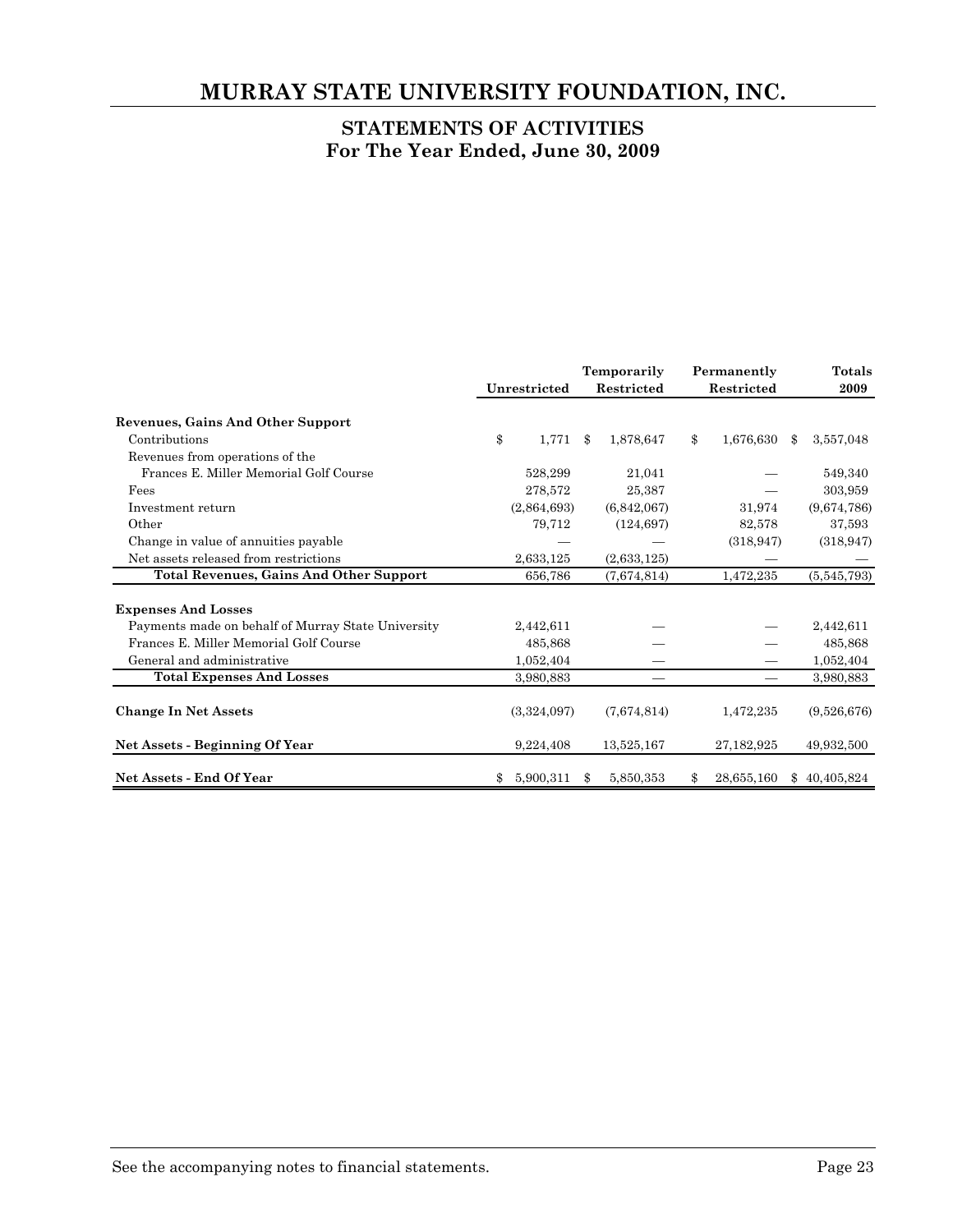# **STATEMENTS OF CASH FLOWS Page 1 of 2**

|                                                                 | <b>For The Years</b> |                |    |                |
|-----------------------------------------------------------------|----------------------|----------------|----|----------------|
|                                                                 |                      | Ended June 30, |    |                |
|                                                                 |                      | 2010           |    | 2009           |
| <b>Cash Flows From Operating Activities</b>                     |                      |                |    |                |
| Tuition and fees                                                | \$                   | 48,876,561     | \$ | 48, 451, 127   |
| Grants and contracts                                            |                      | 8,041,778      |    | 5,956,742      |
| Payments for salaries, wages and fringes                        |                      | (88, 703, 700) |    | (85,582,289)   |
| Payments to suppliers                                           |                      | (33,206,519)   |    | (31,554,468)   |
| Payments for student financial aid                              |                      | (10,897,613)   |    | (10,093,167)   |
| Loans issued to employees                                       |                      | (32, 661)      |    | (43,579)       |
| Collections of loans to employees                               |                      | 31,868         |    | 37,269         |
| Loans issued to students                                        |                      | (214, 952)     |    | (718, 851)     |
| Collections of loans to students                                |                      | 822,436        |    | 674,062        |
| Sales and services of educational activities                    |                      | 4,323,841      |    | 4,752,063      |
| Other operating revenues                                        |                      | 1,862,415      |    | 2,115,722      |
| Auxiliary revenues:                                             |                      |                |    |                |
| Food Service                                                    |                      | 8,839,400      |    | 8,331,148      |
| Housing                                                         |                      | 10,564,836     |    | 9,868,352      |
| Bookstore                                                       |                      | 4,787,547      |    | 5,140,776      |
| Other                                                           |                      | 113,114        |    | 208,565        |
| Auxiliary payments:                                             |                      |                |    |                |
| Payments for salaries, wages and fringes                        |                      | (6,629,334)    |    | (6,037,094)    |
| Payments to suppliers                                           |                      | (12,322,801)   |    | (12, 145, 178) |
| Payments for student financial aid                              |                      | (386, 758)     |    | (468, 723)     |
| <b>Net Cash Used in Operating Activities</b>                    |                      | (64, 130, 542) |    | (61, 107, 523) |
|                                                                 |                      |                |    |                |
| <b>Cash Flows From Noncapital Financing Activities</b>          |                      |                |    |                |
| State appropriations                                            |                      | 48,413,800     |    | 51,884,300     |
| State endowment match                                           |                      | 1,446,263      |    |                |
| Endowment proceeds forwarded to                                 |                      |                |    |                |
| MSU Foundation for investment                                   |                      | (1,417,763)    |    |                |
| Grants and contracts                                            |                      | 25,142,332     |    | 18,069,954     |
| Endowment income                                                |                      | 303,422        |    | 323,783        |
| Gifts for other than capital purposes                           |                      | 641,657        |    | 694,764        |
| Agency transactions                                             |                      | 23,022         |    | 10,208         |
| Net Cash Provided by Noncapital Financing Activities            |                      | 74,552,733     |    | 70,983,009     |
|                                                                 |                      |                |    |                |
| <b>Cash Flows From Capital and Related Financing Activities</b> |                      |                |    |                |
| Proceeds from capital debt, net of discount                     |                      | 1,500,000      |    | 7,500,000      |
| Restricted student fees pledged for debt service                |                      | 642,031        |    | 644,137        |
| Insurance proceeds                                              |                      | 347,961        |    | 16,427         |
| State capital appropriations                                    |                      | 4,100,274      |    | 11,167,753     |
| Purchases of capital assets                                     |                      | (9,941,438)    |    | (25, 802, 869) |
| Capital gifts                                                   |                      | 81,189         |    | 146,085        |
| Principal paid on capital debt and leases                       |                      | (2,995,407)    |    | (2, 942, 157)  |
| Interest paid on capital debt and leases                        |                      | (2,571,550)    |    | (2,341,600)    |
| Net Cash Used in Capital and Related Financing Activities       | \$                   | (8,836,940)    | \$ | (11, 612, 224) |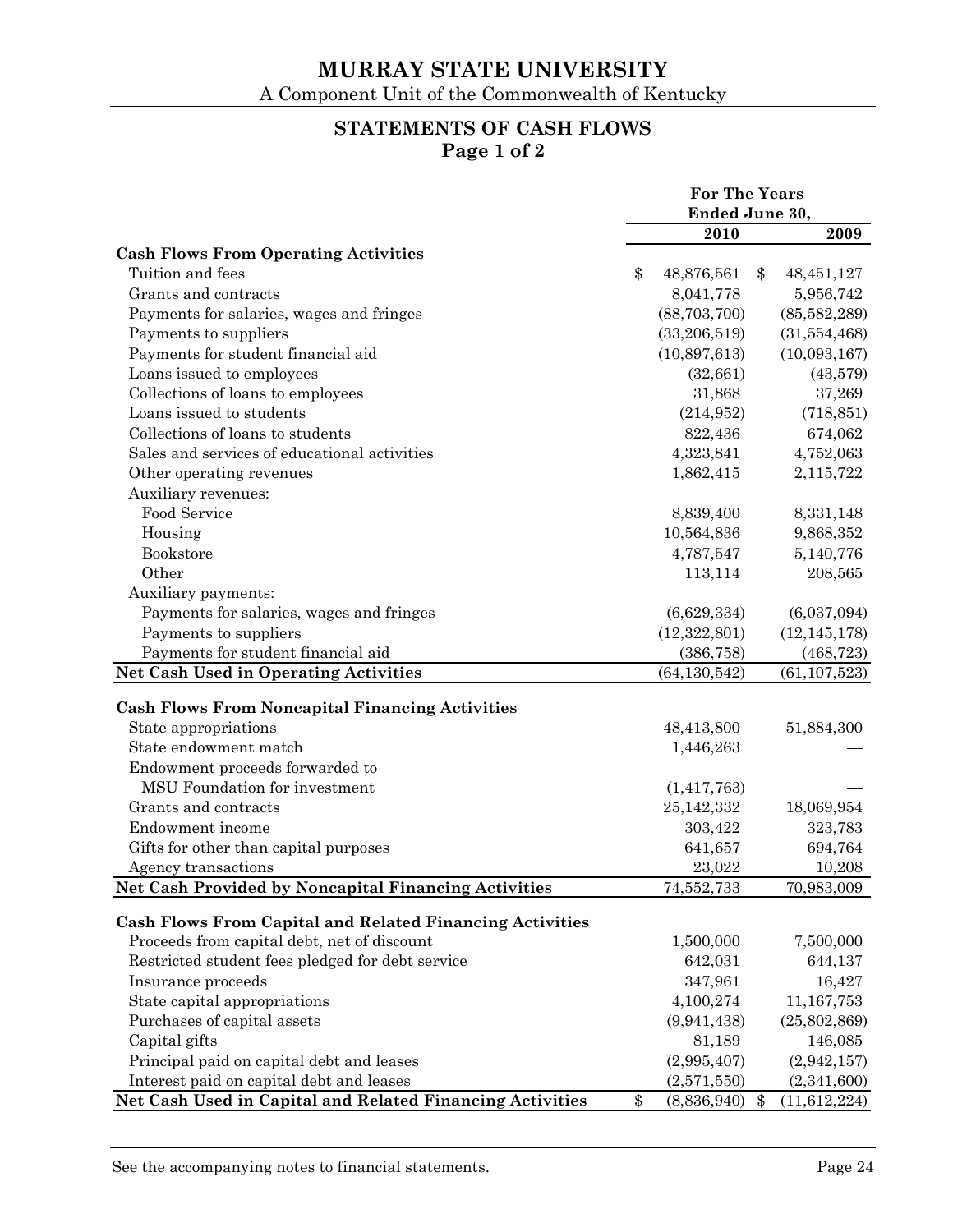# **STATEMENTS OF CASH FLOWS Page 2 of 2**

|                                                         | For The Years |                     |    |                |
|---------------------------------------------------------|---------------|---------------------|----|----------------|
|                                                         |               | Ended June 30,      |    |                |
|                                                         |               | 2010                |    | 2009           |
| <b>Cash Flows From Investing Activities</b>             |               |                     |    |                |
| Proceeds from sales and maturities of investments       | \$            | 3,750,108           | \$ | 2,885,813      |
| Purchases of investments                                |               | (5,813,279)         |    | (2,171,178)    |
| Interest receipts on investments                        |               | 1,838,879           |    | 1,228,831      |
| Net Cash Provided by (Used in) Investing Activities     |               | (224, 292)          |    | 1,943,466      |
| Net Increase in Cash and Cash Equivalents               |               | 1,360,959           |    | 206,728        |
| Cash and Cash Equivalents - Beginning of Year           |               | 70,685,892          |    | 70,479,164     |
| Cash and Cash Equivalents - End of Year                 | \$            | 72,046,851          | \$ | 70,685,892     |
|                                                         |               |                     |    |                |
| Reconciliation of Cash and Cash Equivalents             |               |                     |    |                |
| to the Statement of Net Assets                          |               |                     |    |                |
| Cash and cash equivalents                               | \$            | 51,108,665          | \$ | 45,289,020     |
| Restricted cash and cash equivalents                    |               | 20,938,186          |    | 25,396,872     |
| <b>Total Cash and Cash Equivalents</b>                  | \$            | 72,046,851          | \$ | 70,685,892     |
|                                                         |               |                     |    |                |
| <b>Reconciliation of Operating Loss to</b>              |               |                     |    |                |
| <b>Net Cash Used in Operating Activities</b>            |               |                     |    |                |
| Operating loss                                          | \$            | $(72, 416, 615)$ \$ |    | (69, 463, 774) |
| Adjustments to reconcile operating loss to              |               |                     |    |                |
| net cash used in operating activities:                  |               |                     |    |                |
| Depreciation and amortization expense                   |               | 9,147,531           |    | 8,878,926      |
| Bad debt                                                |               | 541,163             |    | 321,300        |
| Changes in assets and liabilities:                      |               |                     |    |                |
| Accounts and loans receivable, net                      |               | (1,021,110)         |    | (1,454,845)    |
| Inventories                                             |               | (317, 800)          |    | 104,578        |
| Prepaid expenses                                        |               | (385, 776)          |    | (146, 424)     |
| Accounts payable                                        |               | 355,208             |    | (367, 306)     |
| Self-insured health liability                           |               | 108,653             |    | (446, 720)     |
| Accrued payroll                                         |               | 283,491             |    | 1,632,767      |
| Deposits                                                |               | 35,103              |    | 23,168         |
| Deferred revenue                                        |               | (460, 390)          |    | (189, 193)     |
| <b>Net Cash Used in Operating Activities</b>            | \$            | (64, 130, 542)      | \$ | (61, 107, 523) |
|                                                         |               |                     |    |                |
| <b>Supplemental Disclosure of Cash Flow Information</b> |               |                     |    |                |
| Gifts of capital assets                                 | \$            | 148,859             | \$ | 56,341         |
| Accounts payable incurred for capital asset purchases   |               | 1,218,109           |    | 2,572,566      |
| Changes in fair value of investments                    |               | 1,175,007           |    | (1,370,159)    |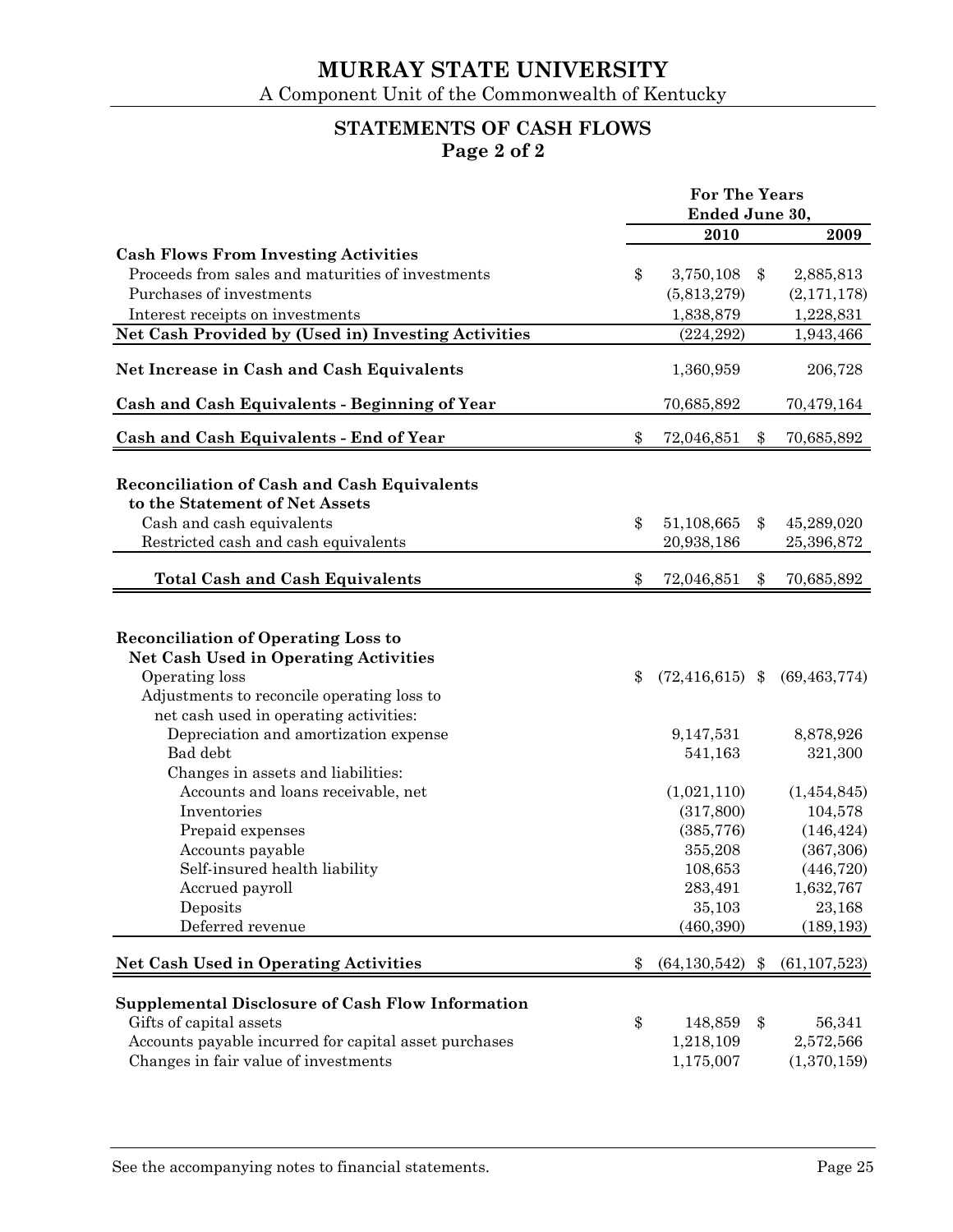### **NOTES TO FINANCIAL STATEMENTS June 30, 2010 And 2009**

## **1. Summary of Significant Accounting Policies**

#### *Nature of Operations*

Murray State University (University) is a state-supported institution of higher education located in Murray, Kentucky, and is accredited by the Southern Association of Colleges and Schools. The University awards graduate and undergraduate degrees from five colleges and one school and serves a student population of approximately 10,100. The University is a component unit of the Commonwealth of Kentucky and is included in the general purpose financial statements of the Commonwealth.

#### *Reporting Entity*

In accordance with the provisions of GASB Statement No. 39 (GASB No. 39), *Determining Whether Certain Organizations are Component Units,* certain organizations are to be reported as component units of a primary government based on the nature and significance of that organization's relationship to the primary government. Application of this statement results in including Murray State University Foundation, Inc. (the Foundation) as a discretely presented component unit of the University. The Foundation is a private nonprofit organization that reports under generally accepted accounting principles set forth by FASB standards. As such, certain revenue recognition criteria and presentation features are different from GASB revenue recognition criteria and presentation features. No modifications have been made to the Foundation's financial information in the University's financial report for these differences.

#### *Basis of Accounting and Financial Statement Presentation*

The University prepares its financial statements as a business type activity in conformity with applicable pronouncements of the Governmental Accounting Standards Board (GASB).

For financial reporting purposes, the University is considered a special purpose government engaged only in business type activities. Accordingly, the University's financial statements have been presented using the economic resources measurement focus and the accrual basis of accounting. Under the accrual basis, revenues are recognized when earned, and expenses are recorded when an obligation has been incurred. All significant intra-agency transactions have been eliminated.

Pursuant to GASB Statement No. 20, Accounting and Financial Reporting for Proprietary Funds and Other Governmental Entities that Use Proprietary Fund Accounting, the University has elected to apply the provisions of all relevant pronouncements of the Financial Accounting Standards Board (FASB) that were issued on or before November 30, 1989, and do not conflict with or contradict (GASB) pronouncements. The University has elected to not apply FASB pronouncements issued after November 30, 1989.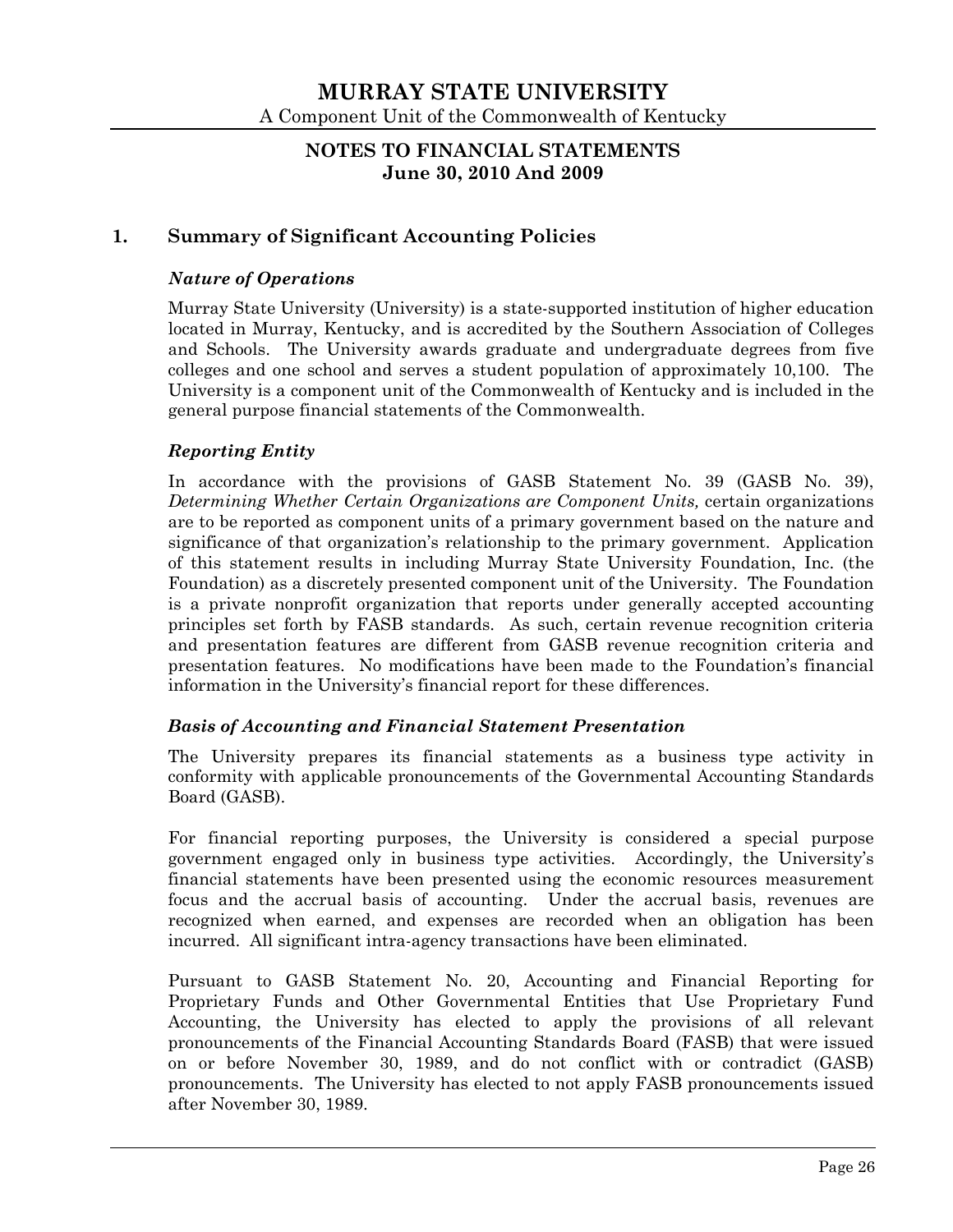Notes To Financial Statements *(Continued)*

#### *Cash and Cash Equivalents*

The University considers all highly liquid investments that are immediately available to the University to be cash equivalents. Funds held by the Commonwealth of Kentucky are considered cash equivalents.

#### *Restricted Cash, Cash Equivalents and Investments*

Cash, cash equivalents and investments that are externally restricted are classified as restricted assets. These assets are used to make debt service payments, maintain sinking or reserve funds, purchase or construct capital or other noncurrent assets or for other restricted purposes.

#### *Investments*

The University accounts for its investments at fair value. Fair value is determined using quoted market prices. Changes in unrealized gain (loss) on the carrying value of investments are reported as a component of investment income in the statements of revenues, expenses and changes in net assets.

Assets held by the Foundation represent those gifts and donations made directly to the University, which are held by the Foundation for investment purposes. The net appreciation and income of donor restricted endowments are available to the University for expenditure to the extent permitted by Kentucky law and the spending policy of the Foundation. The recognition of gifts, donations and endowment pledges are accounted for by the University in accordance with GASB Statement No. 33, *Accounting and Financial Reporting for Non-exchange Transactions* and are recognized when all applicable eligibility requirements are met.

#### *Accounts Receivable*

Accounts receivable consists of tuition and fee charges, other operational activities and auxiliary enterprise services and amounts due from component units. Accounts receivable also include amounts due from the federal government, state and local governments or private sources, for nonexchange type agreements defined in accordance with GASB No. 33 or in connection with reimbursement of allowable expenditures made pursuant to the University's grants and contracts. Accounts receivable are recorded net of estimated uncollectible amounts.

#### *Inventories*

Inventories are stated at the lower of cost (first-in, first-out method) or market.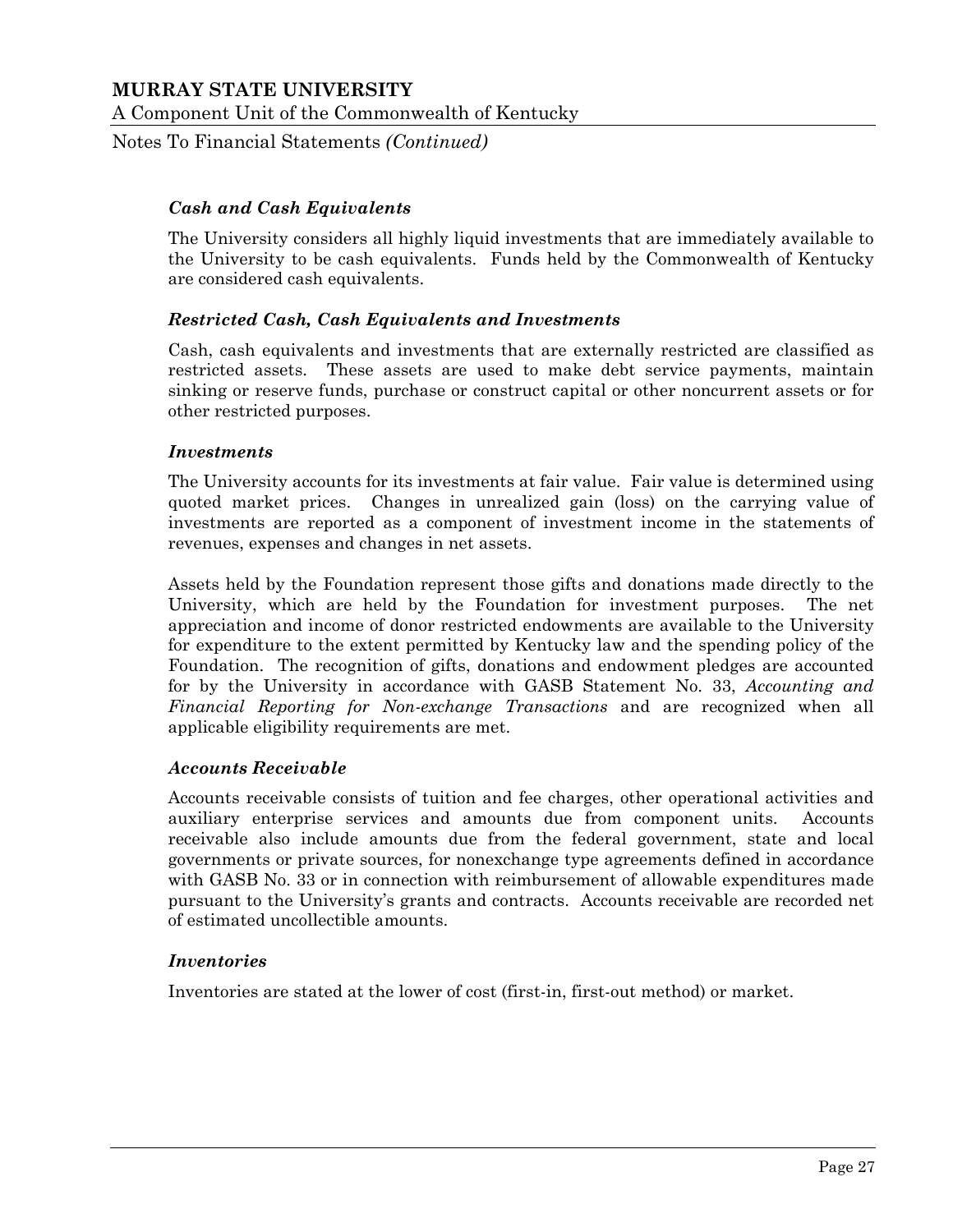Notes To Financial Statements *(Continued)*

#### *Capital Assets*

All capital assets, as defined by University policy, are recorded at cost at the date of acquisition or, if donated, at fair value at the date of donation. Depreciation is computed using the straight-line method over the estimated useful life of the asset and is not allocated to functional expense categories. Assets under capital leases are amortized over the estimated useful life of the asset or the lease term, whichever is shorter. Routine repairs and maintenance are charged to operating expense in the year in which the expense was incurred.

The following estimated useful lives are being used by the University:

|                          | <b>Estimated</b> |
|--------------------------|------------------|
| Asset                    | Life             |
| <b>Buildings</b>         | 40 years         |
| Nonbuilding improvements | $10-20$ years    |
| Equipment                | $5-15$ years     |
| Library holdings         | 10 years         |
| Livestock                | 12 years         |
| Software                 | 8 years          |

The University capitalizes interest costs as a component of construction in progress, based on interest costs of borrowing specifically for the project, net of interest earned on investments acquired with the proceeds of borrowing. Total interest capitalized was \$76,872 and \$367,673 for the years ended June 30, 2010 and 2009, respectively.

The University owns historical collections housed throughout the campus that it does not capitalize, including artifacts in Wrather Museum. These collections adhere to the University's policy to (a) maintain them for public exhibition, education or research; (b) protect, keep unencumbered, care for and preserve them and (c) require proceeds from their sale to be used to acquire other collection items. Generally accepted accounting principles permit collections maintained in this manner to be charged to operations at time of purchase rather than capitalized.

#### *Debt Issuance Costs*

Debt issuance costs incurred have been deferred and are being amortized over the life of the debt using the straight-line method. Total amortization for each of the years ended June 30, 2010 and 2009, was \$36,328 and \$33,050, respectively.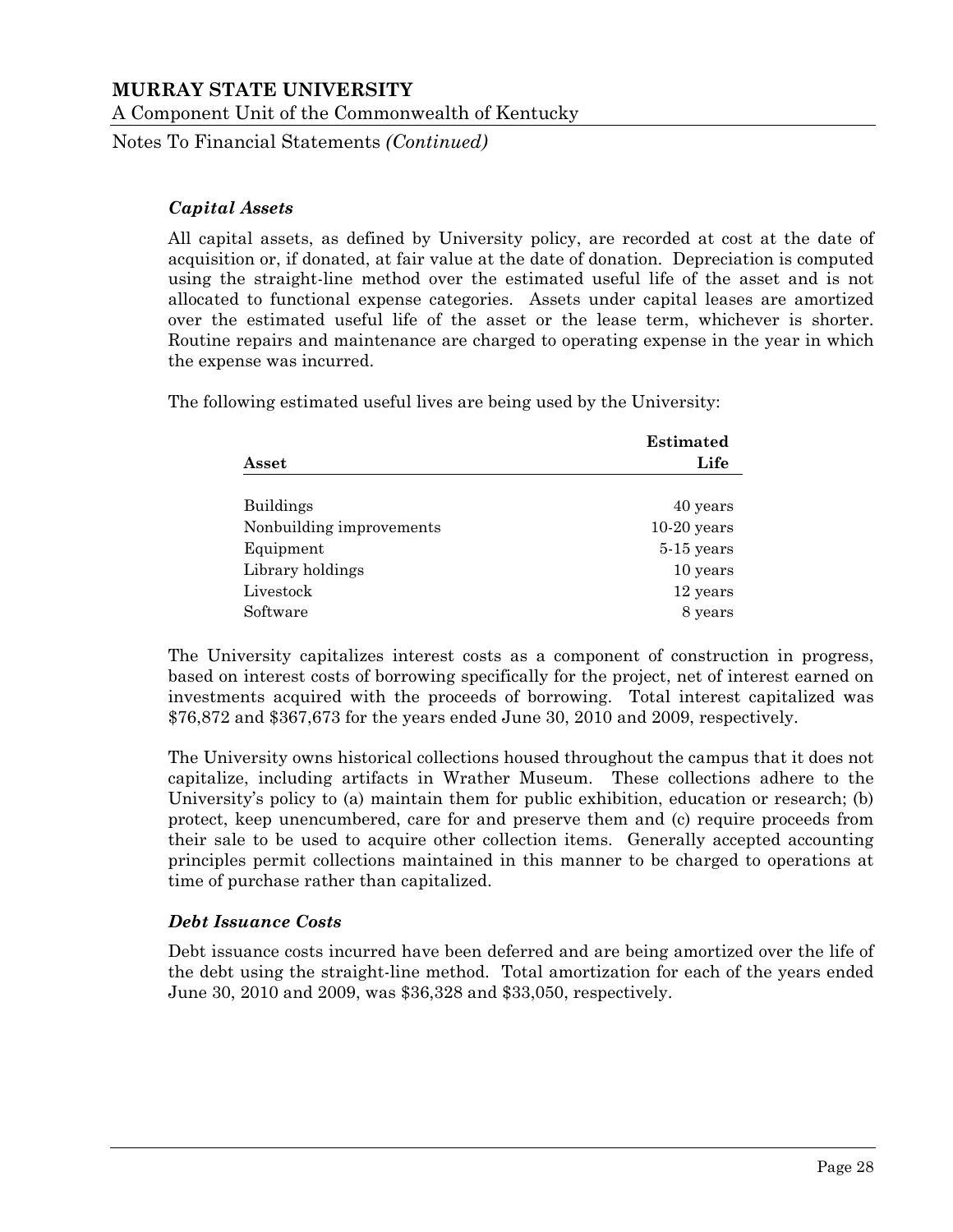Notes To Financial Statements *(Continued)*

#### *Compensated Absences*

Employee vacation pay is accrued at year end for financial statement purposes. The liability and expense incurred are included at year end with accrued payroll, and as a component of compensation and benefit expense. Sick leave benefits expected to be realized as paid time off are recognized as expense when the time off occurs and no liability is accrued for such benefits employees have earned but not yet realized.

#### *Deferred Revenue*

Deferred revenue includes amounts for tuition and fees, international program fees and certain auxiliary activities received prior to the end of the fiscal year but related to the subsequent accounting period. Deferred revenues also include amounts received from state capital appropriations and grant and contract sponsors for which eligibility requirements have not been fully satisfied or that have not yet been earned. Such amounts are recognized in the period to which the service relates or the grant/contract requirements have been met.

#### *Net Assets*

The University's net assets are classified as follows:

*Invested in capital assets, net of related debt*: This represents the University's total investment in capital assets, net of outstanding debt obligations related to those capital assets. To the extent debt has been incurred but not yet expended for capital assets, such amounts are not included as a component of invested in capital assets, net of related debt.

*Restricted net assets – expendable:* Restricted expendable net assets include resources in which the University is legally or contractually obligated to spend in accordance with time or purpose restrictions imposed by external third parties.

*Restricted net assets – nonexpendable:* Nonexpendable restricted net assets consist of endowment and similar type funds in which donors or other outside sources have stipulated, as a condition of the gift instrument, that the principal is to be maintained inviolate and in perpetuity and invested for the purpose of producing present and future income, which may either be expended or added to principal.

*Unrestricted net assets:* Unrestricted net assets represent resources derived from student tuition and fees, state appropriations, sales and services of educational departments, auxiliary enterprises and other sources. These resources are used for transactions relating to the educational and general operations of the University, and may be used at the discretion of the Board of Regents to meet current expenses or for any purpose. These resources also include auxiliary enterprises, which are substantially self-supporting activities that provide services for students, faculty and staff.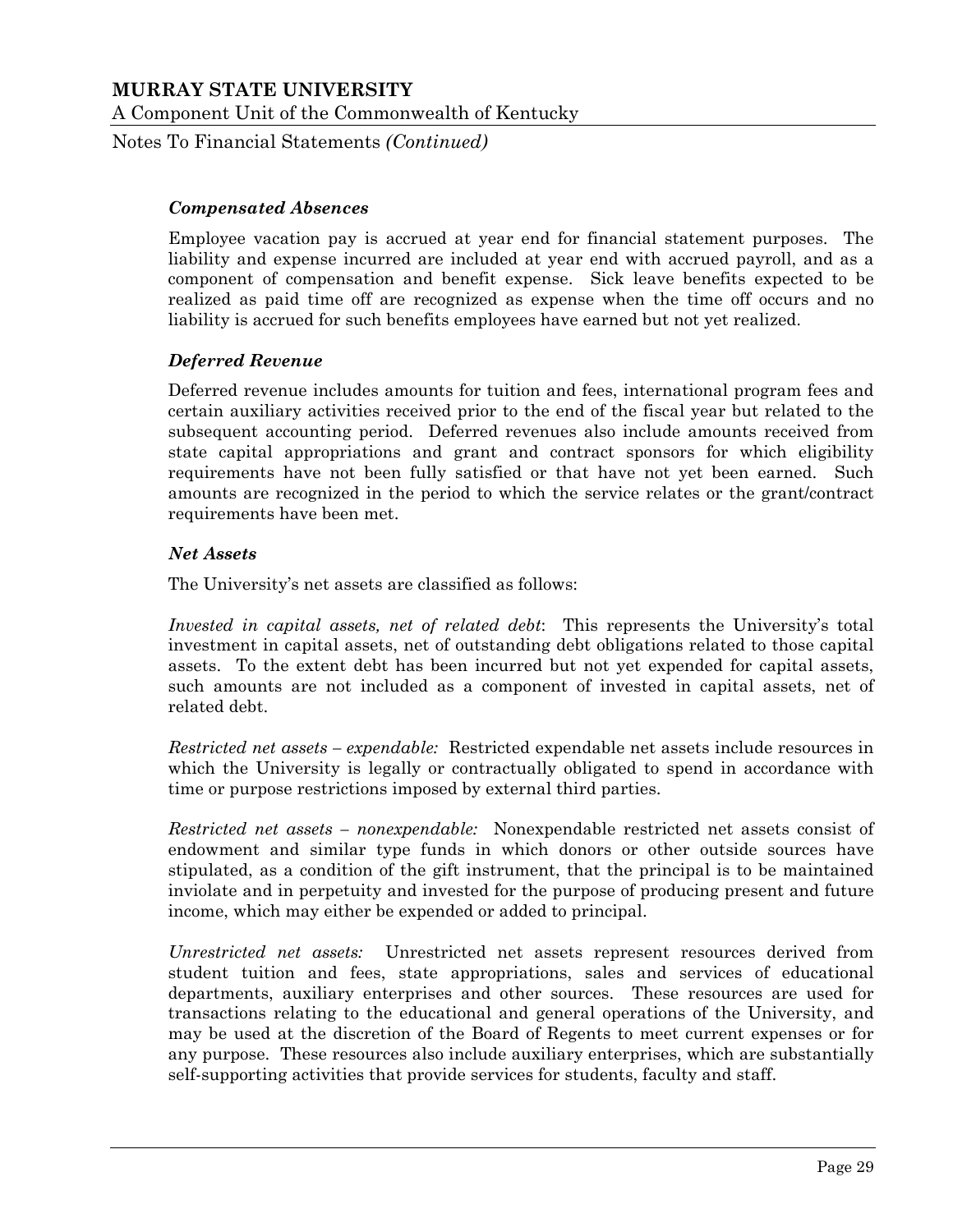Notes To Financial Statements *(Continued)*

#### *Release of Restricted Net Assets*

When an expense is incurred for which both restricted and unrestricted net assets are available, the University's policy is to allow each departmental unit the flexibility to determine whether to first apply restricted or unrestricted resources based on the most advantageous application of resources in the particular circumstances.

#### *Classification of Revenues*

The University has classified its revenues as either operating or nonoperating revenues according to the following criteria:

Operating revenues: Operating revenues include activities that have the characteristics of exchange transactions, such as (1) student tuition and fees, net of discounts and allowances, (2) sales and services of auxiliary enterprises, net of discounts and allowances, (3) federal, state and local grants and contracts (excluding Pell and similarly funded federal and state grants for student financial aid) and (4) interest on institutional student loans.

Nonoperating revenues: Nonoperating revenues include activities that have the characteristics of nonexchange transactions. In a nonexchange transaction, the University receives value without directly giving equal value back, such as a gift or grant for which there is no return requirement. Additionally, certain significant revenues relied upon for operations, such as state appropriations, Pell and similarly funding federal and state grants for student financial aid, investment income and endowment income, are recorded as nonoperating revenues, in accordance with GASB No. 35.

#### *Tuition Discounts and Allowances*

Student tuition and fee revenues, and certain other revenues from students, are reported net of discounts and allowances. Discounts and allowances are the difference between the stated charge for goods and services provided by the University and the amount that is payable by students. Certain grants, including federal, state or nongovernmental programs, are recorded as either operating or nonoperating revenues, while Pell grants are recorded as nonoperating revenues in the University's financial statements. To the extent that revenues from such programs are used to satisfy tuition and fees and other student charges, the University has recorded a discount and allowance. Financial aid expense represents payments made to students.

#### *Income Taxes*

The University is a component of the Commonwealth of Kentucky and is not subject to federal income tax as described in section 115 of the Internal Revenue Code. However, the University is subject to federal income tax on any unrelated business taxable income.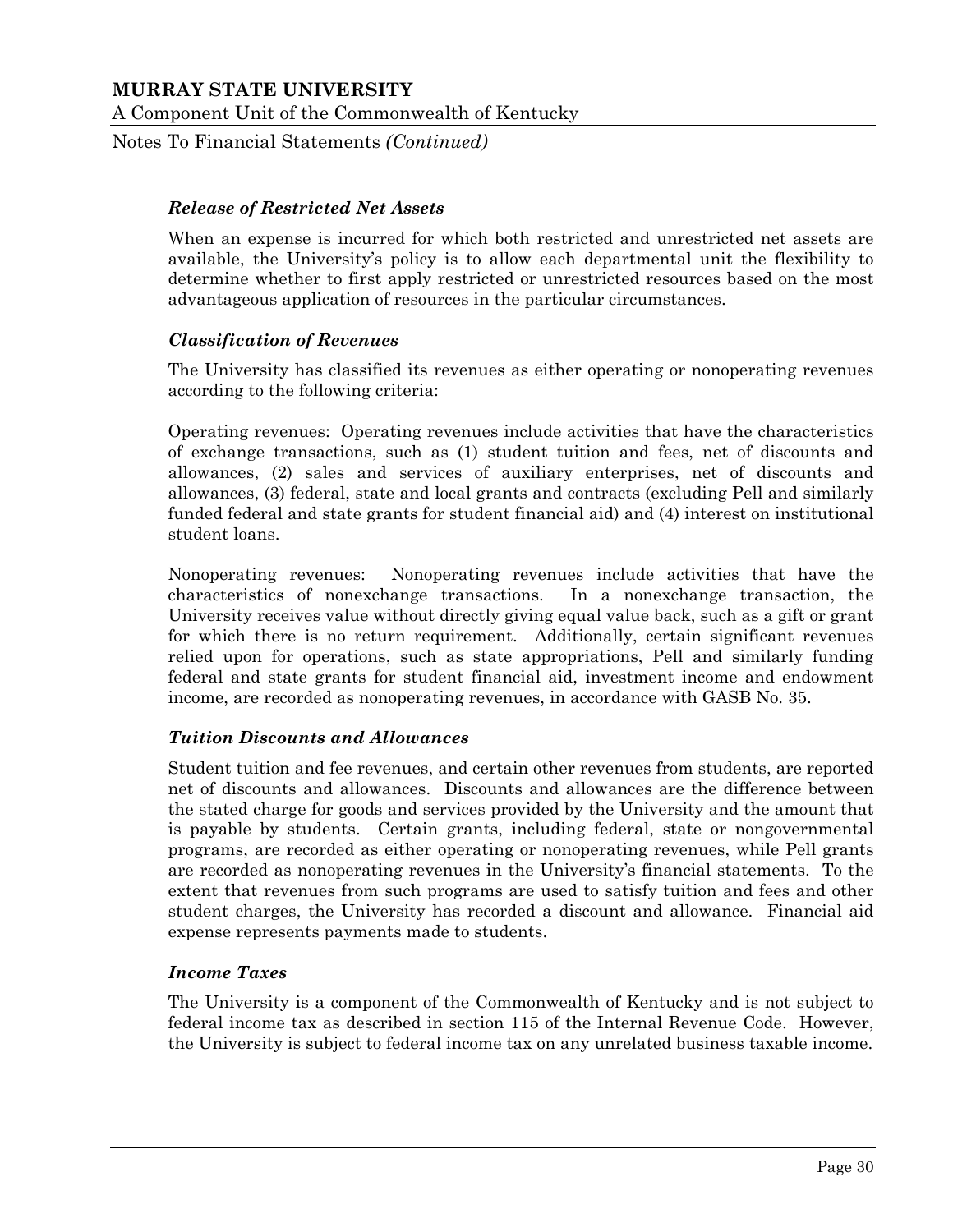Notes To Financial Statements *(Continued)*

#### *Use of Estimates*

The preparation of financial statements in conformity with accounting principles generally accepted in the United States of America requires management to use estimates and assumptions. The accompanying financial statements include estimates for items such as allowances for doubtful accounts and loans receivable, self-insurance liabilities and other accrued liabilities. Actual results could differ from those estimates.

#### **2. Accounts Receivable**

Accounts receivable as of June 30 consisted of:

|                                           | 2010            | 2009            |
|-------------------------------------------|-----------------|-----------------|
| Current accounts receivable:              |                 |                 |
| Student tuition and fees                  | \$<br>4,217,159 | \$<br>3,108,290 |
| Grants and contracts                      | 3,234,361       | 2,897,913       |
| Auxiliary fees                            | 1,084,866       | 916,300         |
| MSU and Racer Foundations                 | 822,269         | 1,089,842       |
| Employee computer loans                   | 17,770          | 16,978          |
| Outside sales                             | 499,364         | 446,056         |
| State agencies                            |                 |                 |
| Commonwealth of $KY$ – science complex    |                 |                 |
| phase III                                 | 41,962          | 1,931,700       |
| Capital construction receivable – vendors |                 | 444             |
| Allowance for doubtful accounts           | (2,171,579)     | (1,813,398)     |
| Total current accounts receivable         | 7,746,172       | \$<br>8,594,125 |

#### **3. Inventories**

Inventories as of June 30 consisted of:

|                                     | 2010            | 2009            |
|-------------------------------------|-----------------|-----------------|
| University bookstore - resale       | 1,726,485<br>\$ | 1,375,918       |
| Physical plant - supplies           | 440,286         | 490,624         |
| Food services - resale and supplies | 100,777         | 84,053          |
| Central stores - supplies           | 10,899          | 10,052          |
| Total inventories                   | 2,278,447<br>\$ | 1,960,647<br>\$ |
|                                     |                 |                 |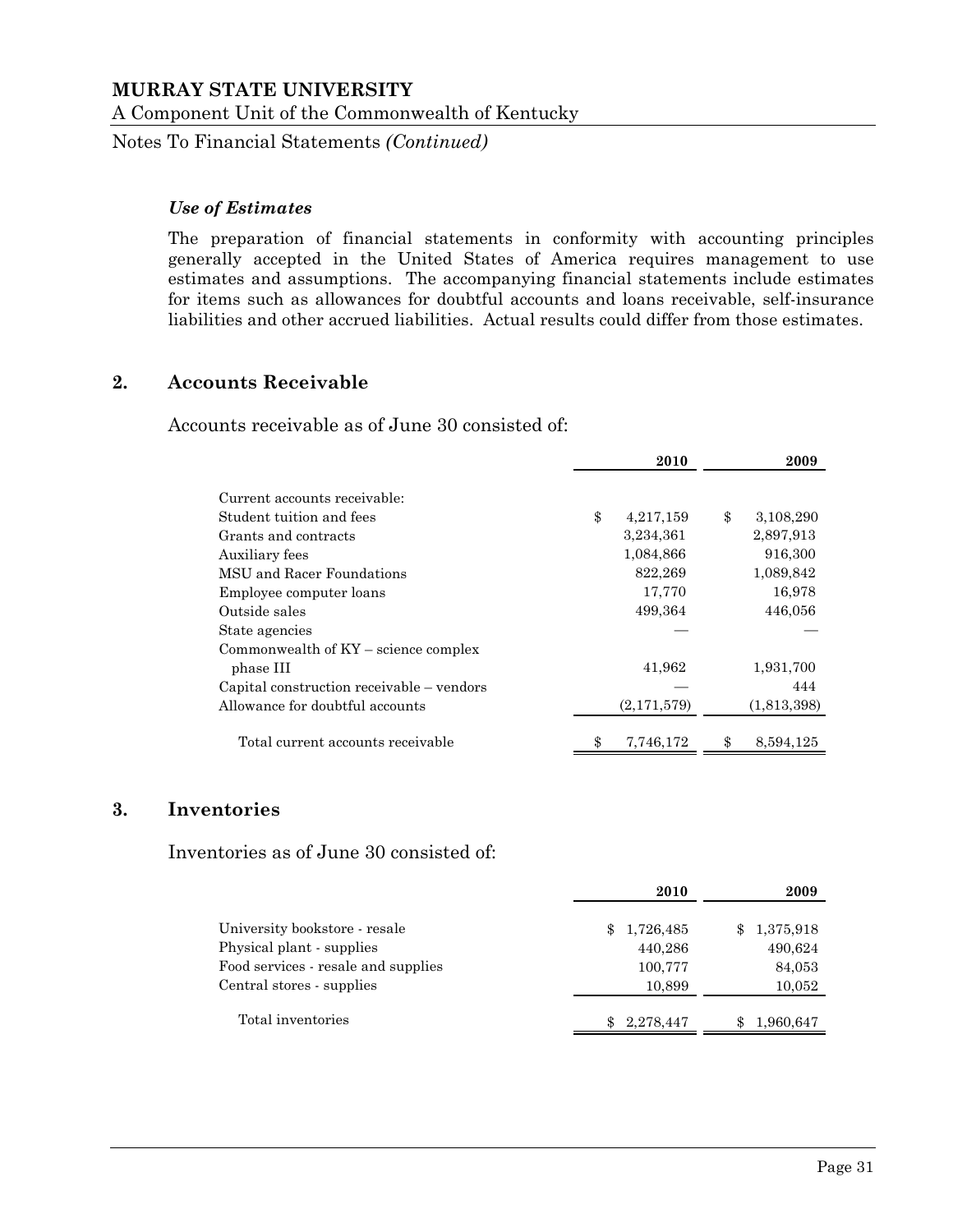Notes To Financial Statements *(Continued)*

#### **4. Loans Receivable**

Student loans made through the Federal Perkins Loan Program (Program) comprise substantially all of the loans receivable at June 30, 2010 and 2009. The Program provides for service cancellation of a loan at rates of 12.5% to 30% per year up to a maximum of 100% if the participant complies with certain provisions. The federal government reimburses the University for amounts cancelled under these provisions.

As the University determines that loans are uncollectible and not eligible for reimbursement by the federal government, the loans are written off and assigned to the U.S. Department of Education. The University has provided an allowance for uncollectible loans which, in management's opinion, is sufficient to absorb loans that will ultimately be written off. The allowance for uncollectible loans at June 30, 2010 and 2009 amounted to \$210,416.

Loans receivable as of June 30 consisted of:

|                                        | 2010         | 2009         |
|----------------------------------------|--------------|--------------|
| Current loans receivable:              |              |              |
| University loan programs               | \$<br>78,480 | \$<br>79,951 |
| Federal nursing program                | 84,133       | 86,075       |
| Federal Perkins program                | 622,294      | 741,326      |
| Total current loans receivable, net    | 784,907      | 907,352      |
| Noncurrent loans receivable:           |              |              |
| Federal nursing program                | 356,467      | 344,970      |
| Federal Perkins program                | 2,898,517    | 3,395,053    |
| Total noncurrent loans receivable, net | 3,254,984    | 3,740,023    |
| Total loans receivable, net            | 4,039,891    | 4,647,375    |

#### **5. Deposits, Investments and Investment Income (Loss)**

#### *Deposits*

At June 30, 2010 and 2009, the carrying amounts of the University's bank balances and deposits were \$72,046,851 and \$70,685,892, respectively.

Effective October 3, 2008, the Federal Deposit Insurance Corporation (FDIC) increased its insurance limits on time and savings, as well as demand deposits to \$250,000 each. Deposits in excess of these amounts are secured by pledging Treasury or U.S. Government Agency securities having a quoted value equal to the total deposits less the FDIC insured amount as per Kentucky state statute KRS 41.240.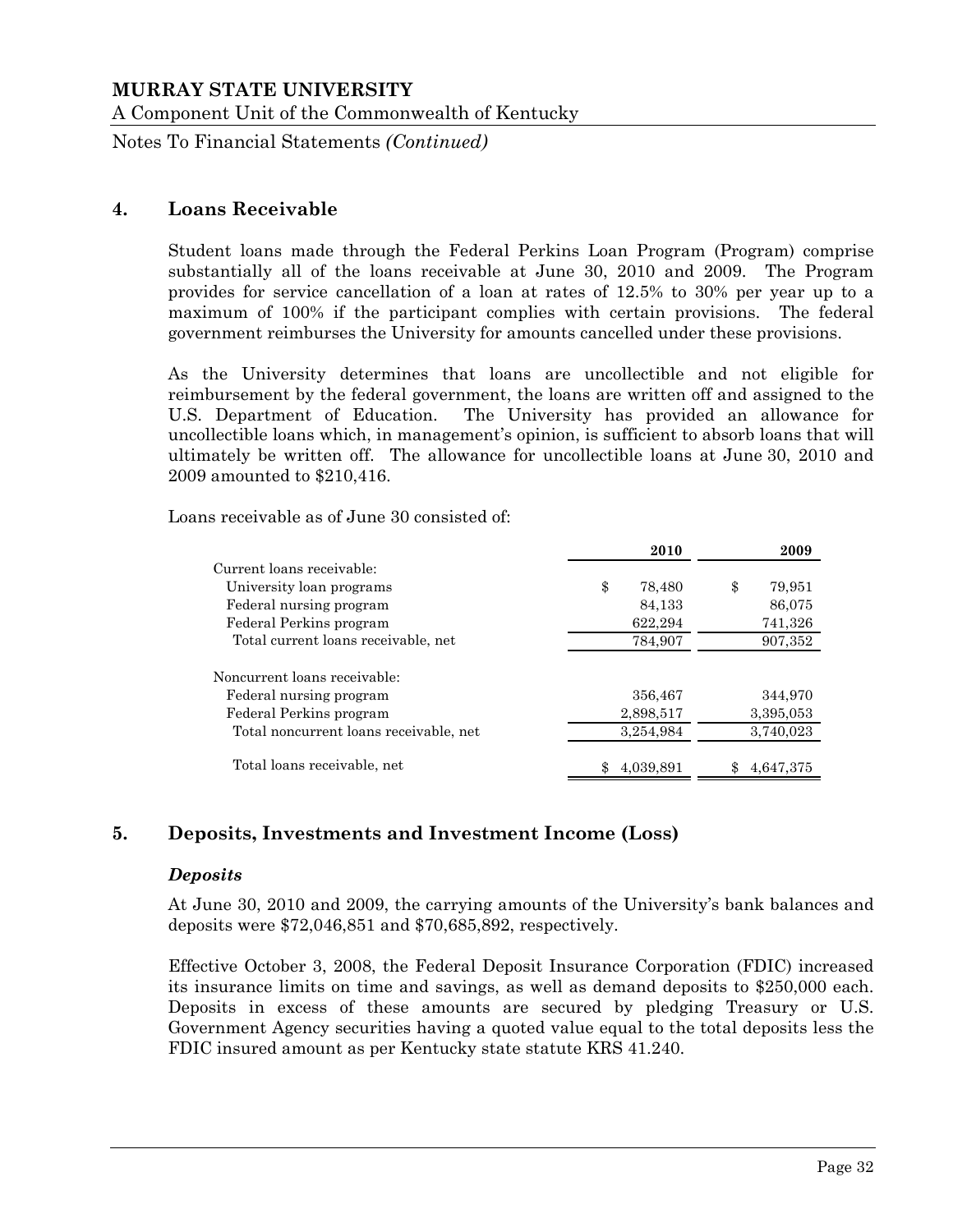Notes To Financial Statements *(Continued)*

The University also maintains cash deposits with the Commonwealth of Kentucky, as overseen by the State Investment Commission (Commission). The Commission is charged with the oversight of the Commonwealth's investment programs pursuant to KRS 42.500. The Commonwealth's investments are categorized into three distinct classifications or "pools." The Short-Term Pool consists primarily of General Fund cash balances and provides liquidity for the remaining pools. The Long-Term Pool invests the Budget Reserve Trust Fund account and any other funds deemed appropriate for the pool where liquidity is not a serious concern. The remaining fund is the Bond Proceeds Pool where capital construction bond proceeds are invested until expended for their intended purpose. Shares of the pool represent a divisible interest in the underlying securities and are not federally insured. However, all such investments in excess of FDIC are required to be fully collateralized by the U.S. Treasury and/or U.S. agency securities or other similar investments as provided by KRS 41.240. The pools have not been approved by the Securities and Exchange Commission. The University's shares within the pools may indirectly expose it to risks associated with fixed income investments; however, specific information about any such transactions is not available to the University.

Custodial credit risk for deposits is the risk that, in the event of a bank failure, the University's deposits may not be returned to the University. The University does not have a formal deposit policy for custodial credit risk other than compliance with the provisions of state law.

Cash and cash equivalents as of June 30 consisted of:

|                                             | 2010             | 2009            |
|---------------------------------------------|------------------|-----------------|
| Depository accounts:                        |                  |                 |
| Local bank deposits, collateral held as a   |                  |                 |
| pledge in the University's name             | \$<br>13,142,865 | \$<br>6,570,328 |
| Cash on hand                                | 71,422           | 81,051          |
| Foreign currency deposits                   | 142,739          | 401,859         |
| State Investment Pool - collateral required |                  |                 |
| by KRS 41.240                               | 58,689,825       | 63,632,654      |
|                                             |                  |                 |
| Total deposits                              | 72,046,851       | 70,685,892      |

Cash and cash equivalents as presented in the balance sheet captions as of June 30 include:

|                                                                            | 2010                     | 2009                     |
|----------------------------------------------------------------------------|--------------------------|--------------------------|
| Cash and cash equivalents, current<br>Restricted cash and cash equivalents | 51,108,665<br>20,938,186 | 45,289,020<br>25,396,872 |
| Total deposits                                                             | 72,046,851               | 70,685,892               |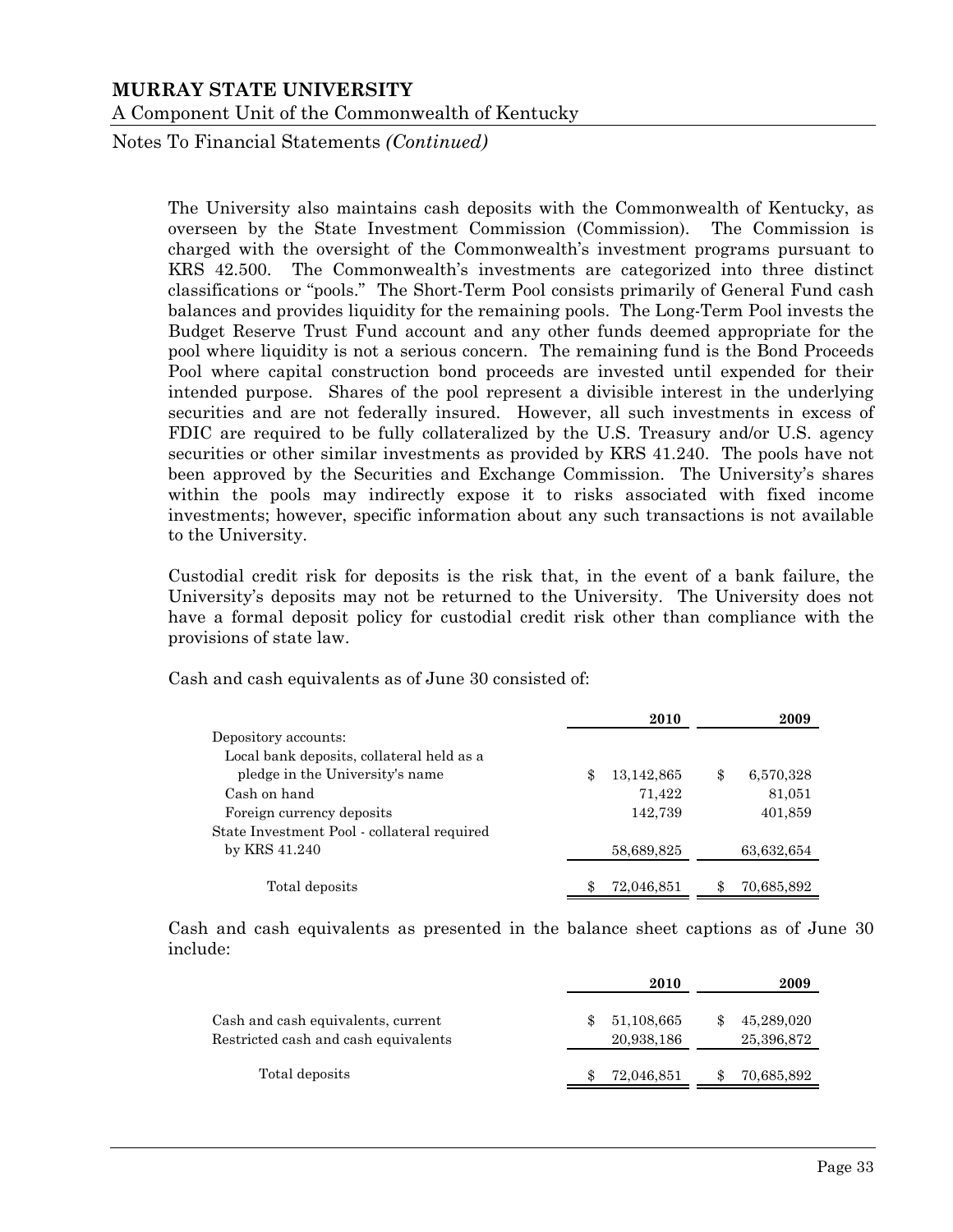A Component Unit of the Commonwealth of Kentucky

Notes To Financial Statements *(Continued)*

#### *Investments*

Investments carried at fair value as of June 30 consisted of:

|                                          | 2010            |    | 2009         |
|------------------------------------------|-----------------|----|--------------|
| Money market funds restricted for        |                 |    |              |
| capital purposes                         | \$<br>8,901,189 | -S | 7,730,488    |
| Restricted assets held by the Foundation | 17,922,936      |    | 15,612,703   |
| Total investments                        | 26,824,125      |    | 23, 343, 191 |

Restricted investments for capital purposes are comprised of amounts invested for sinking fund and debt service reserves. Investments in U.S. Government securities and the collateral for repurchase agreements are registered in the name of Murray State University or held in the University's name by its agents and trustees. The University may legally invest in direct obligations of and other obligations guaranteed as to principal by the U.S. Treasury and U.S. agencies and instrumentalities and in bank repurchase agreements. It may also invest to a limited extent in equity securities.

University investments held by the Foundation are comprised of private donations received directly by the University and state endowment matching funds. These consist of endowment funds, as well as expendable restricted funds. Assets held by the Foundation are invested primarily in an investment pool managed by the Foundation and are carried at fair value.

The assets in the Foundation investment pool are invested as of June 30 as follows:

|                                         | 2010         | 2009 |
|-----------------------------------------|--------------|------|
| Percentage of pool invested in:         |              |      |
| Mutual funds in equity securities       | $\%$<br>55 - | 56 % |
| Mutual funds in fixed income securities | 45           | 41   |
| Other                                   |              | З    |
| Total investments                       | $\%$         |      |

*Interest Rate Risk*. Interest rate risk is the risk that changes in interest rates will adversely affect the fair value of an investment. The University does not, within its investment policy, formally limit investment maturities as a means of managing its exposure to fair value losses arising from increasing interest rates. The money market mutual funds are investments with a maturity of less than one year because they are redeemable in full immediately. In addition, the funds held in the State Investment Pool have a maturity of less than one year because they are redeemable in full immediately.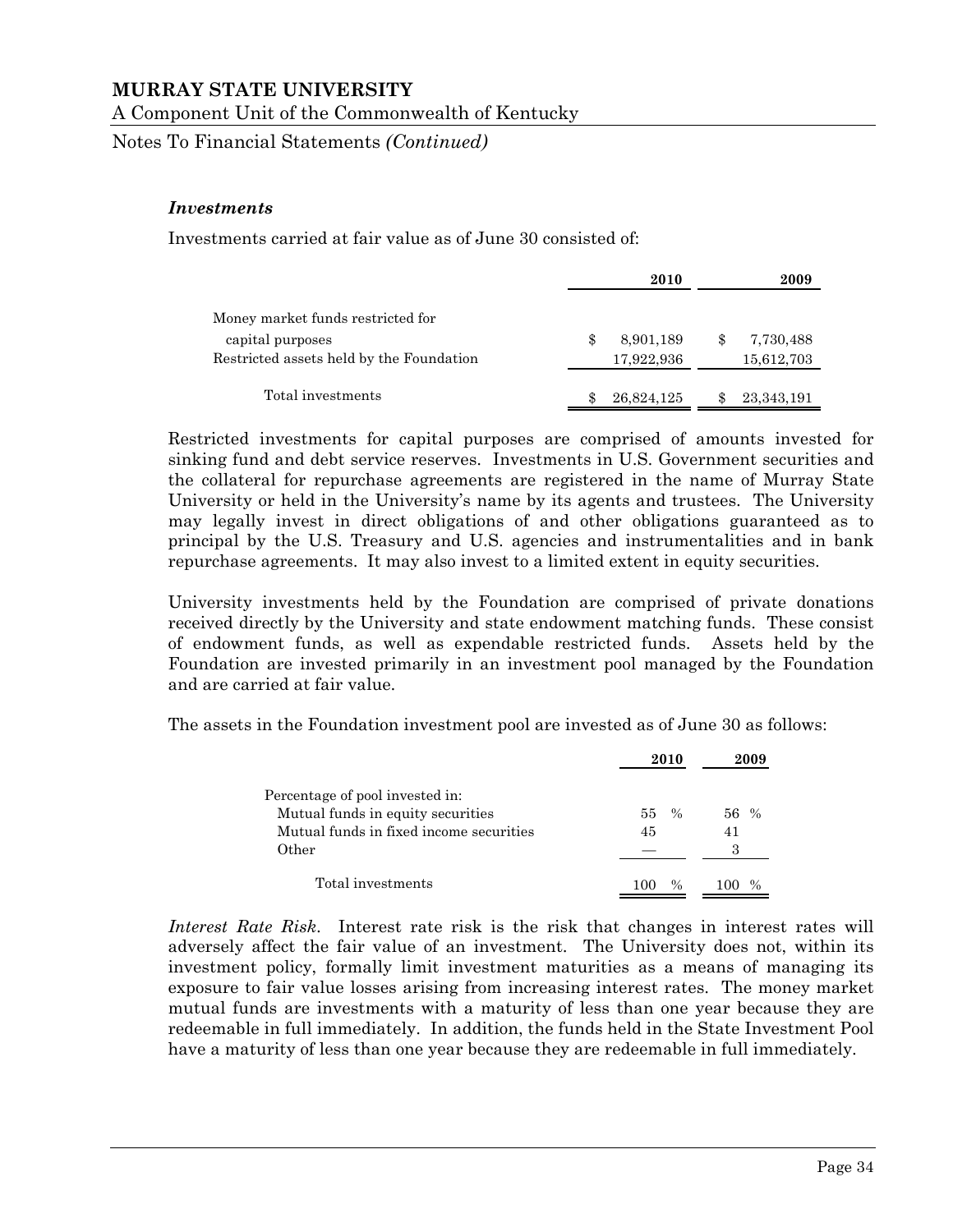Notes To Financial Statements *(Continued)*

*Credit Risk*. Credit risk is the risk that the issuer or other counterparty to an investment will not fulfill its obligations. The University's investment policy requires investments to be in compliance with state statute. The University has no further policy that would limit its investment choices. Credit ratings for the money market mutual funds and State Investment Pool are not available and are therefore, considered unrated.

*Concentration of Credit Risk*. Concentration of credit risk is the risk of loss attributed to the magnitude of a government's investment in a single user. The University places no limit on the amount that may be invested in any one issuer. The University does not hold more than 5% of its investments with a single issuer other than those investments held in mutual funds.

#### *Investment Income (Loss)*

Investment income (loss) for the years ended June 30 consisted of:

|                                                   | 2010            | 2009            |
|---------------------------------------------------|-----------------|-----------------|
| Assets held by the University:<br>Interest income | \$<br>1,717,368 | \$<br>2,555,474 |
| Assets held by MSU Foundation:                    |                 |                 |
| Investment income restricted reserve              |                 |                 |
| funds                                             | 4,432           | 2,218           |
| Investment income (loss) endowment funds          | 307,495         | (1,028,965)     |
| Net decrease in fair value of restricted          |                 |                 |
| reserve investments                               |                 | (1,015,320)     |
| Net increase (decrease) in fair value             |                 |                 |
| of endowment investments                          | 1,175,007       | (1,370,159)     |
| Total investment income (loss)                    | \$<br>3,204,302 | (856, 752)      |

#### **6. Endowments**

Changes in endowment assets for the years ended June 30 are as follows:

|                                                          | 2010       | 2009             |
|----------------------------------------------------------|------------|------------------|
| Endowment assets, beginning of year<br>Investment return | 14,578,960 | 15,846,751       |
| Investment income                                        |            | 2,218            |
| Net appreciation (depreciation)                          | 1,175,007  | (1,370,159)      |
| Total investment return                                  | 1,175,007  | (1,367,941)      |
| Contributions                                            | 1,454,082  | 100,150          |
| Endowment assets, end of year                            | 17,208,049 | \$<br>14,578,960 |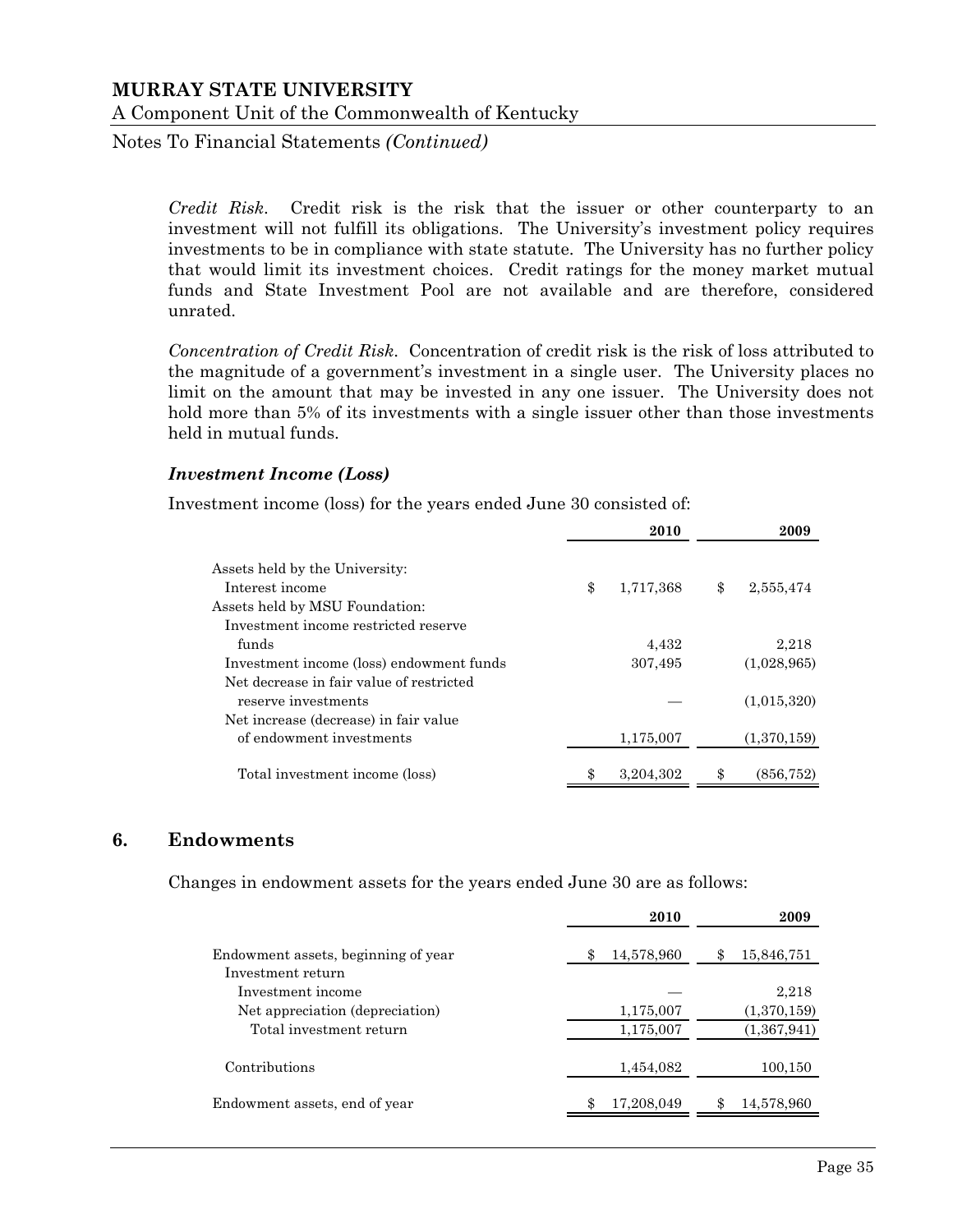A Component Unit of the Commonwealth of Kentucky

Notes To Financial Statements *(Continued)*

# **7. Capital Assets**

Capital asset activity for the year ended June 30, 2010, was as follows:

|                                                                                                        | <b>Balance</b><br>June 30, 2009                                               | <b>Additions</b>                                     | <b>Transfers</b>                            | Deletions/<br>Retirements                            | <b>Balance</b><br>June 30, 2010                                               |
|--------------------------------------------------------------------------------------------------------|-------------------------------------------------------------------------------|------------------------------------------------------|---------------------------------------------|------------------------------------------------------|-------------------------------------------------------------------------------|
| Land<br>Construction in progress<br>Museum and collectibles                                            | \$<br>9,596,196<br>15,146,889<br>551,643                                      | \$<br>9,179,895<br>6,983                             | \$<br>73,229<br>(17,803,283)                | \$<br>(20)<br>(1,560,578)                            | \$<br>9,669,405<br>4,962,923<br>558,626                                       |
| Total capital assets not being<br>depreciated                                                          | 25,294,728                                                                    | 9,186,878                                            | (17, 730, 054)                              | (1,560,598)                                          | 15,190,954                                                                    |
| <b>Buildings</b><br>Nonbuilding improvements<br>Equipment<br>Library holdings<br>Livestock<br>Software | 230,665,610<br>11,298,409<br>23,461,063<br>29,671,839<br>716,750<br>1,803,325 | 1,545,948<br>668,756<br>50,000                       | 16,657,168<br>114,811<br>829,381<br>128,694 | (1,004,956)<br>(388, 396)<br>(223, 518)<br>(225,000) | 246,317,822<br>11,413,220<br>25,447,996<br>30,117,077<br>541,750<br>1,932,019 |
| Total other capital assets                                                                             | 297,616,996                                                                   | 2,264,704                                            | 17,730,054                                  | (1,841,870)                                          | 315,769,884                                                                   |
| Total capital assets before<br>depreciation                                                            | 322,911,724                                                                   | 11,451,582                                           |                                             | (3, 402, 468)                                        | 330,960,838                                                                   |
| Less accumulated depreciation:<br><b>Buildings</b><br>Improvements other than                          | 106,290,726                                                                   | 5,745,275                                            |                                             | (947, 154)                                           | 111,088,847                                                                   |
| buildings<br>Equipment<br>Library holdings<br>Livestock<br>Software                                    | 6,114,856<br>18,014,232<br>23,721,169<br>174,516<br>225,416                   | 527,830<br>1,593,004<br>995,607<br>44,313<br>241,502 |                                             | (374, 036)<br>(212, 343)<br>(57,083)                 | 6,642,686<br>19,233,200<br>24,504,433<br>161,746<br>466,918                   |
| Total accumulated depreciation                                                                         | 154,540,915                                                                   | 9,147,531                                            |                                             | (1,590,616)                                          | 162,097,830                                                                   |
| Capital assets, net                                                                                    | 168,370,809                                                                   |                                                      |                                             |                                                      | 168,863,008<br>\$                                                             |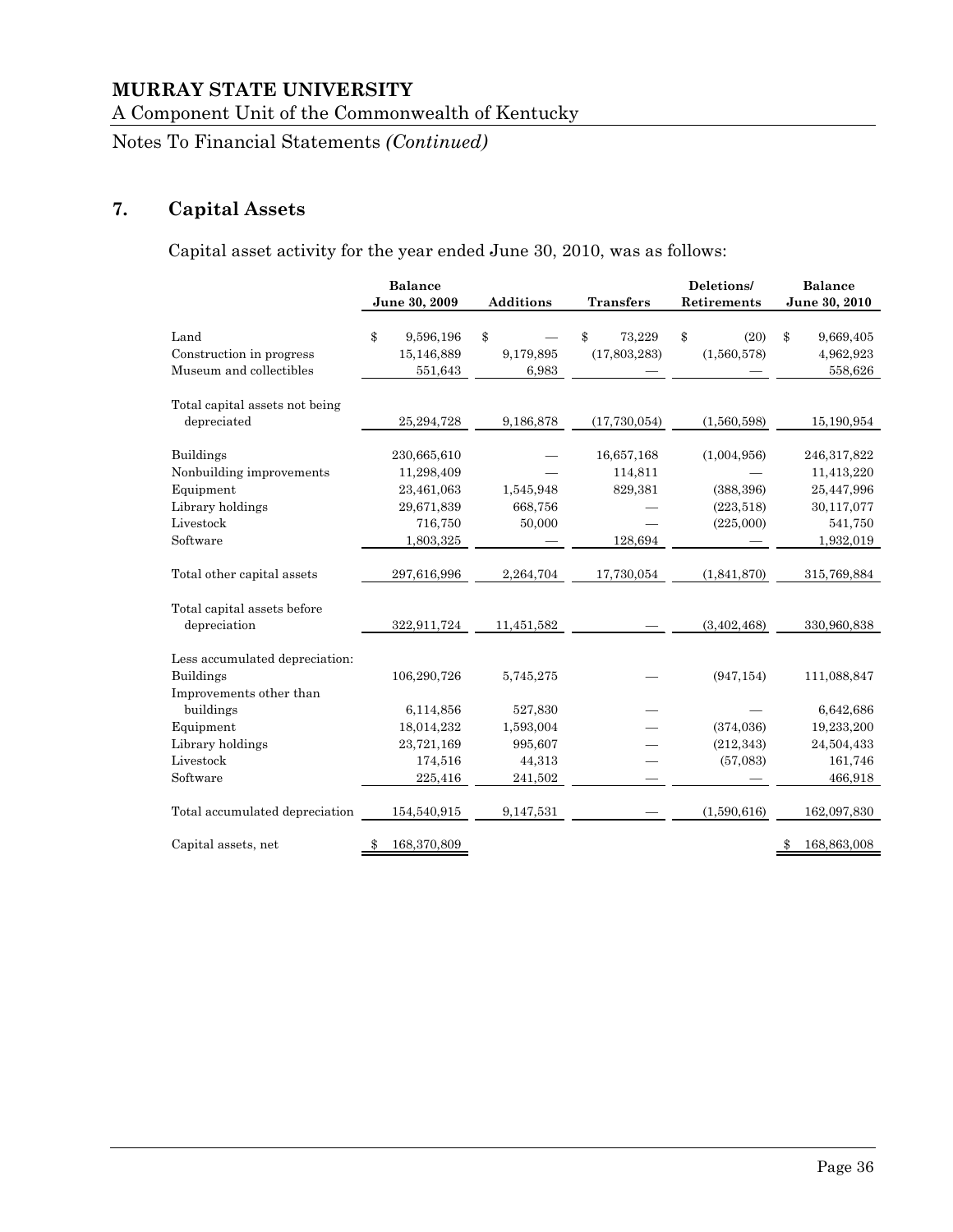#### A Component Unit of the Commonwealth of Kentucky

# Notes To Financial Statements *(Continued)*

# Capital asset activity for the year ended June 30, 2009, was as follows:

|                                                                                                        | <b>Balance</b><br>June 30, 2008                                  | <b>Additions</b>                            | <b>Transfers</b>                   | Deletions/<br>Retirements            | <b>Balance</b><br>June 30, 2009                                               |
|--------------------------------------------------------------------------------------------------------|------------------------------------------------------------------|---------------------------------------------|------------------------------------|--------------------------------------|-------------------------------------------------------------------------------|
| Land<br>Construction in progress<br>Museum and collectibles                                            | \$<br>8,596,196<br>19,008,886<br>532,393                         | \$<br>29,426,243<br>19,250                  | 1,000,000<br>(31, 555, 555)        | \$<br>(1,732,685)                    | \$<br>9,596,196<br>15,146,889<br>551,643                                      |
| Total capital assets not being<br>depreciated                                                          | 28, 137, 475                                                     | 29,445,493                                  | (30, 555, 555)                     | (1,732,685)                          | 25, 294, 728                                                                  |
| <b>Buildings</b><br>Nonbuilding improvements<br>Equipment<br>Library holdings<br>Livestock<br>Software | 203,089,003<br>10,345,706<br>22,451,164<br>29,008,765<br>726,750 | 1,009,899<br>841,794                        | 27,799,527<br>952,703<br>1,803,325 | (222, 920)<br>(178, 720)<br>(10,000) | 230,665,610<br>11,298,409<br>23,461,063<br>29,671,839<br>716,750<br>1,803,325 |
| Total other capital assets                                                                             | 265,621,388                                                      | 1,851,693                                   | 30,555,555                         | (411, 640)                           | 297,616,996                                                                   |
| Total capital assets before<br>depreciation                                                            | 293,758,863                                                      | 31,297,186                                  |                                    | (2, 144, 325)                        | 322,911,724                                                                   |
| Less accumulated depreciation:<br><b>Buildings</b><br>Improvements other than                          | 100,977,395                                                      | 5,490,278                                   |                                    | (176, 947)                           | 106,290,726                                                                   |
| buildings<br>Equipment<br>Library holdings<br>Livestock                                                | 5,569,524<br>16,488,974<br>22,851,336<br>121,454                 | 545,332<br>1,523,554<br>1,039,617<br>54,729 |                                    | 1,704<br>(169, 784)<br>(1,667)       | 6,114,856<br>18,014,232<br>23,721,169<br>174,516                              |
| Software                                                                                               |                                                                  | 225,416                                     |                                    |                                      | 225,416                                                                       |
| Total accumulated depreciation<br>Capital assets, net                                                  | 146,008,683<br>147,750,180<br>\$                                 | 8,878,926                                   |                                    | (346, 694)                           | 154,540,915<br>168,370,809<br>\$                                              |

# **8. Accounts Payable**

Accounts payable at June 30 consisted of:

|                                   | 2010             | 2009      |
|-----------------------------------|------------------|-----------|
| Current accounts payable:         |                  |           |
| Vendors                           | 4,496,488<br>\$  | 6,111,251 |
| Payroll benefits and withholdings | 1,640,615        | 1,322,183 |
| MSU Foundation                    | 94,181           | 65,426    |
| Loans                             | 11,265           | 57,102    |
|                                   |                  |           |
| Total accounts payable            | 6,242,549<br>\$. | 7,555,962 |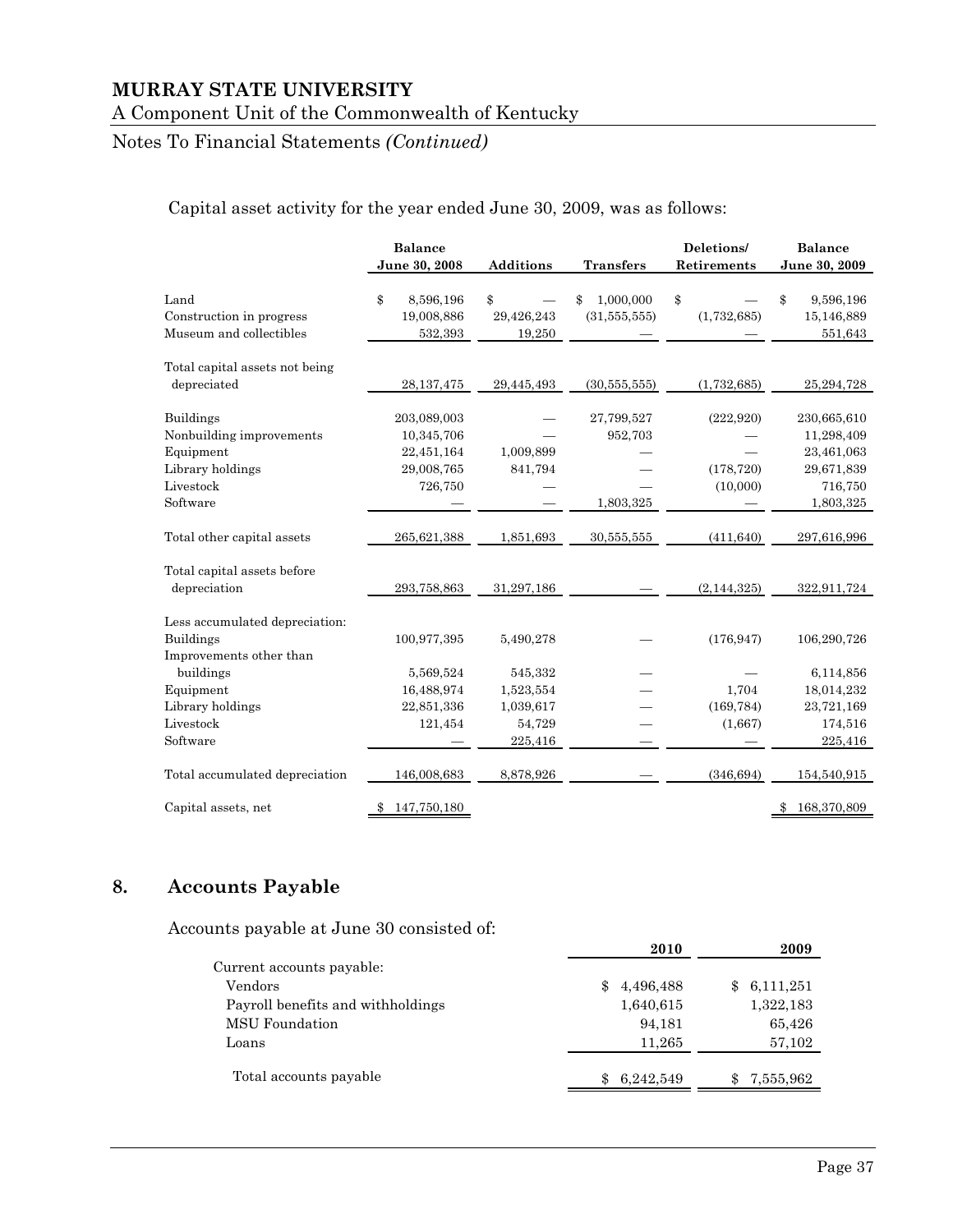A Component Unit of the Commonwealth of Kentucky

Notes To Financial Statements *(Continued)*

# **9. Employee Benefits**

#### *Kentucky Teachers Retirement System*

All employees required to hold a degree and occupying full-time positions, defined as seven-tenths (7/10) of normal full-time service on a daily or weekly basis are required by state law to participate in the Kentucky Teachers Retirement System (KTRS) or an optional retirement plan, as allowed by KRS161.567. KTRS, a cost sharing, multipleemployer, public employee retirement system, provides retirement benefits based on an employee's final average salary and number of years of service. Benefits are subject to certain reductions if the employee retires before reaching age 60 or has less than 27 years of participation in the plan. The plan also provides for disability, death and survivor benefits and medical insurance.

The KTRS issues a publicly available financial report that includes financial statements and required supplementary information. That report may be obtained by writing to Kentucky Teachers Retirement System, 479 Versailles Road, Frankfort, Kentucky 40601-3800 or by calling (502) 848-8500.

Funding for the plan is provided from eligible employees who contribute 6.16% of their salary through payroll deductions and the University, which also contributes 13.84% of current eligible employees' salaries to the KTRS. Employees who join KTRS after July 1, 2008, contribute 6.16% of their salary plus an additional 1% (nonrefundable) for the medical insurance fund for a total of 7.16%, and the University also contributes 14.84% of current eligible employees' salaries to the KTRS. Kentucky Revised Statutes and the KTRS Board of Trustees establish contribution requirements of the plan members and the University. The University's contributions to KTRS for the fiscal years ended June 30, 2010, 2009 and 2008, were \$4,402,970, \$4,570,119 and \$4,180,478, respectively, and were equal to the required contributions.

#### *Kentucky Employee Retirement System*

Substantially, all other full-time University employees are required by law to participate in the Kentucky Employee Retirement System (KERS), a cost sharing multipleemployer, public employee retirement system. KERS provides retirement benefits based on an employee's final average salary and number of years of service. Benefits are subject to certain reductions if the employee retires before reaching age 65 or has less than 27 years of service. The plan also provides for disability, death and survivor benefits and medical insurance.

The KERS issues a publicly available financial report that includes financial statements and required supplementary information. That report is obtainable by writing to Kentucky Employees Retirement System, 1260 Louisville Road, Perimeter Park West, Frankfort, Kentucky 40601 or by calling (502) 564-4646.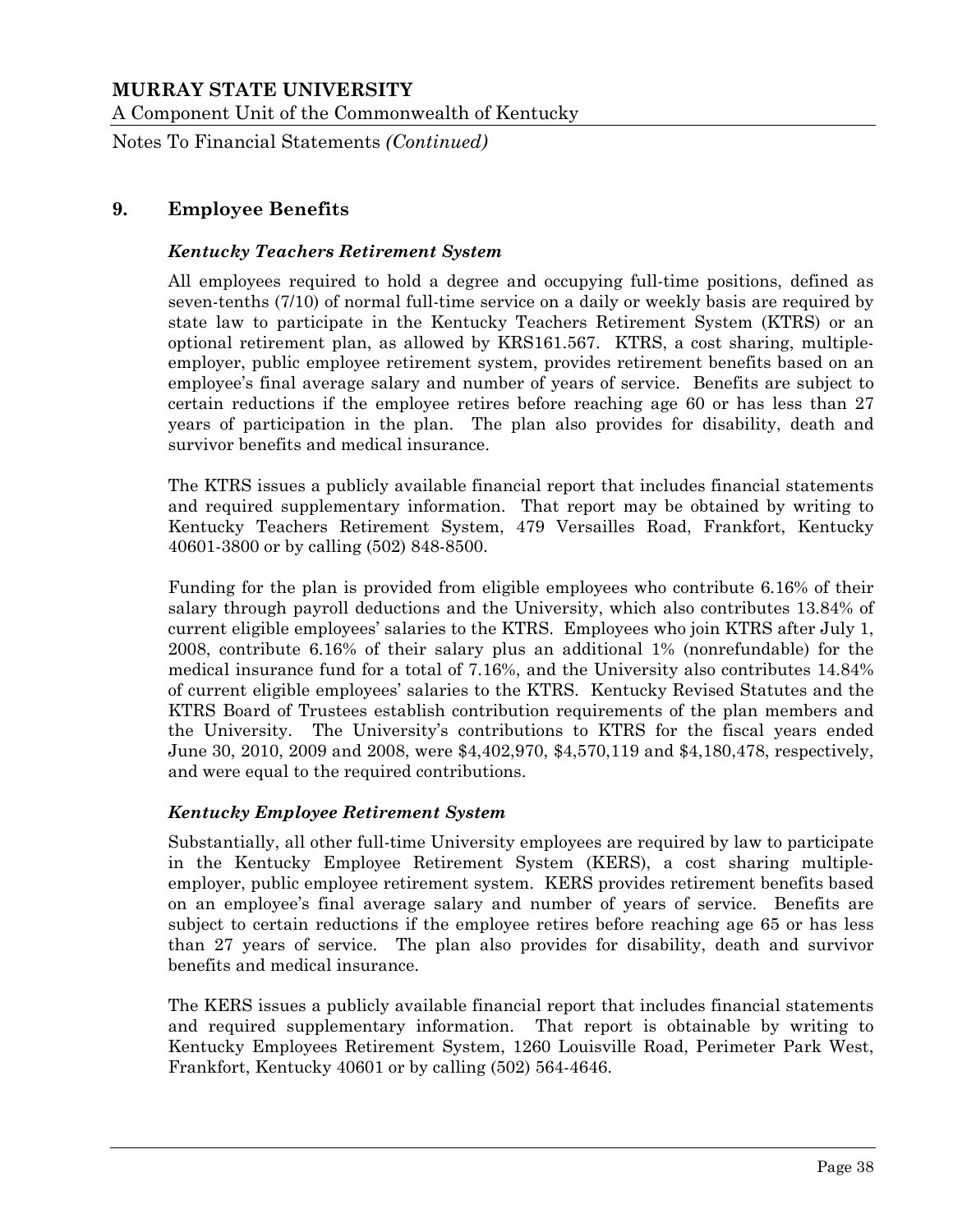Notes To Financial Statements *(Continued)*

Funding of the plan is from eligible employees who contribute 5% of their salary through payroll deductions and the University, which also contributes 11.61% of current eligible employees' salaries to the nonhazardous KERS fund. Additionally, nonhazardous employees who began participating with KERS on or after September 1, 2008, contribute a total of 6%, consisting of 5% credited to the member's account, plus 1% to be deposited to the KRS insurance fund. Employees covered by the hazardous KERS fund contribute 8% of gross salary and the University contributes 24.69% of gross salaries. Hazardous employees who began participating with KERS on or after September 1, 2008, contribute a total of 9% of gross salary, with 8% credited to the member's account and 1% deposited to the KRS insurance fund. The Kentucky Revised Statutes and the Board of Trustees of the Kentucky Retirement Systems determine contribution rates each biennium. The University's contributions to KERS for the years ended June 30, 2010, 2009 and 2008, were \$1,843,849, \$1,662,025 and \$1,368,904, respectively, and were equal to the required contributions.

#### *University Health Self-Insurance Program*

The University maintains a self-insurance program for employees' health insurance. For the fiscal year ended June 30, 2010, the University paid approximately 93% of total plan expenses for permanent full-time employees and their families. The University's contribution to cover claims paid under the plan for years ended June 30, 2010 and 2009, totaled \$7,185,732 and \$5,272,538, respectively. Stop loss and administrative fees are disclosed in the chart below. The University's stop-loss insurance limits its exposure for claims to \$100,000 per individual.

Changes in the liability for self insurance for the years ended June 30 are as follows:

|                                                                              | 2010          | 2009          |
|------------------------------------------------------------------------------|---------------|---------------|
| Liability, beginning of year<br>Accruals for current year claims and changes | \$<br>805,439 | 1,252,159     |
| in estimate (includes employee and                                           |               |               |
| employer contributions)                                                      | 8,638,963     | 6,761,123     |
| Administrative and stop-loss fees                                            | (842, 123)    | (966, 974)    |
| Claims paid                                                                  | (7,688,187)   | (6, 240, 869) |
| Liability, end of year                                                       | \$<br>914,092 | 805,439       |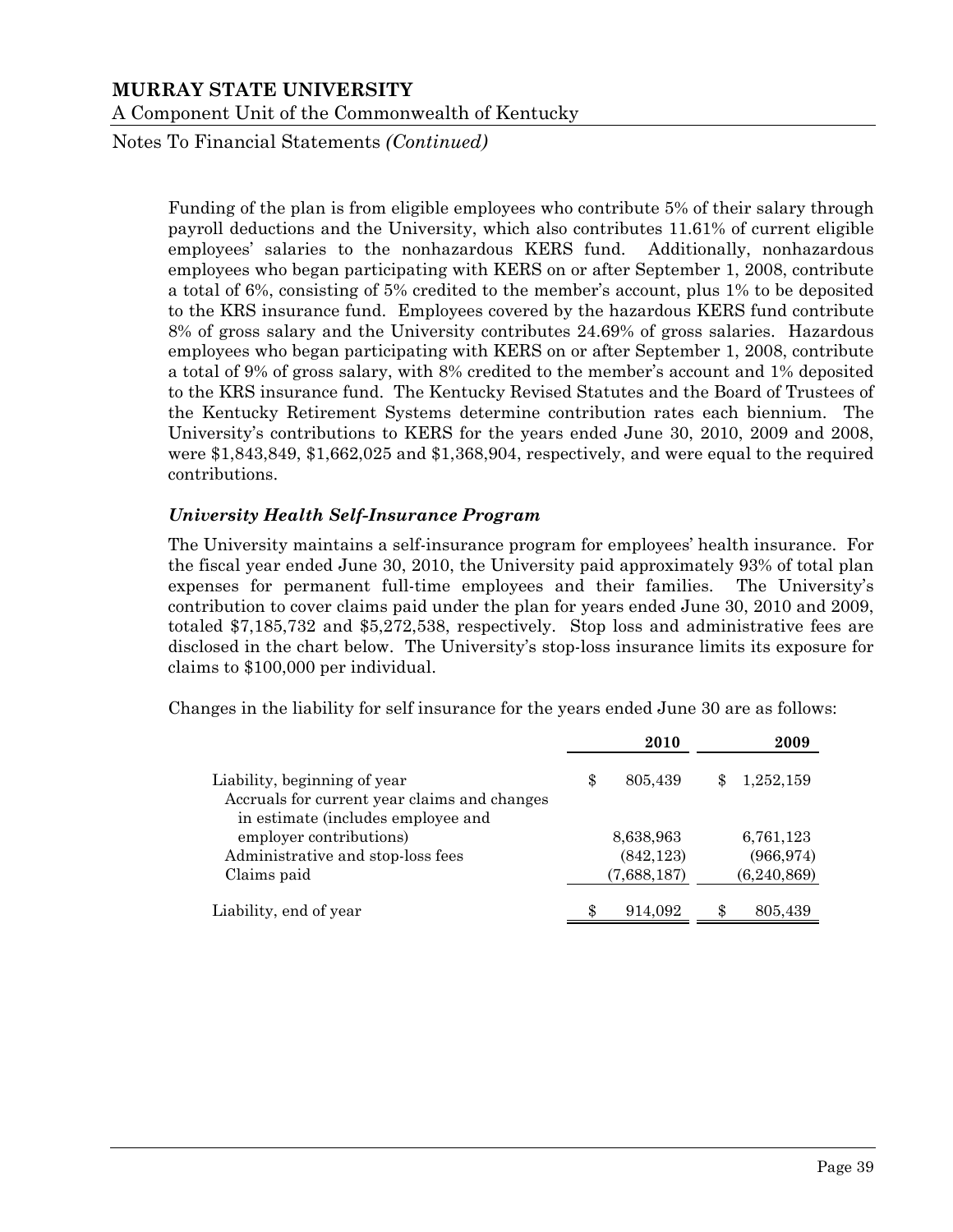A Component Unit of the Commonwealth of Kentucky

Notes To Financial Statements *(Continued)*

# **10. Deferred Revenue**

Deferred revenue as of June 30 consisted of:

|                                                       | 2010      | 2009              |
|-------------------------------------------------------|-----------|-------------------|
| Current deferred revenue:<br>Prepaid tuition and fees | 1,854,427 | 1,860,077         |
| International studies programs                        |           | 555,311           |
| Grants and contracts<br>Auxiliary enterprises         | 752,742   | 610,853<br>41,318 |
| Capital state appropriations                          | 18,372    | 220,317           |
| Total current deferred revenue                        | 2,625,541 | 3,287,876         |

## **11. Revenue Bonds, Notes Payable and Capital Leases**

The following is a summary of long-term obligation transactions for the University for the year ended June 30, 2010:

|                                                 | <b>Beginning</b><br><b>Balance</b> |     | <b>Additions</b> | <b>Deductions</b>           | Ending<br><b>Balance</b>       |              | Amounts<br>Due Within<br><b>One Year</b> | Long-Term<br>Portion           |
|-------------------------------------------------|------------------------------------|-----|------------------|-----------------------------|--------------------------------|--------------|------------------------------------------|--------------------------------|
| Bonds payable<br>Less bond discounts            | \$<br>45,980,000<br>(703, 405)     | \$  |                  | \$<br>(1,900,000)<br>44,437 | \$<br>44,080,000<br>(658, 968) | $\mathbb{S}$ | 2,280,000<br>(44, 437)                   | \$<br>41,800,000<br>(614, 531) |
| Bonds payable, net<br>of discounts              | 45,276,595                         |     |                  | (1,855,563)                 | 43,421,032                     |              | 2,235,563                                | 41,185,469                     |
| City of Murray<br>payable<br>Master lease notes | 9,550,000                          |     |                  | (150,000)                   | 9,400,000                      |              | 165,000                                  | 9,235,000                      |
| payable<br>Capital leases                       | 5,282,715<br>1,253,000             |     | 1,500,000        | (714, 407)<br>(231,000)     | 6,068,308<br>1,022,000         |              | 745,767<br>124,000                       | 5,322,541<br>898,000           |
| Total bonds, notes<br>and capital leases        | 61,362,310                         | \$. | 1,500,000        | \$<br>(2,950,970)           | \$<br>59,911,340               | \$           | 3,270,330                                | \$<br>56,641,010               |

The following is a summary of long-term obligation transactions for the University for the year ended June 30, 2009: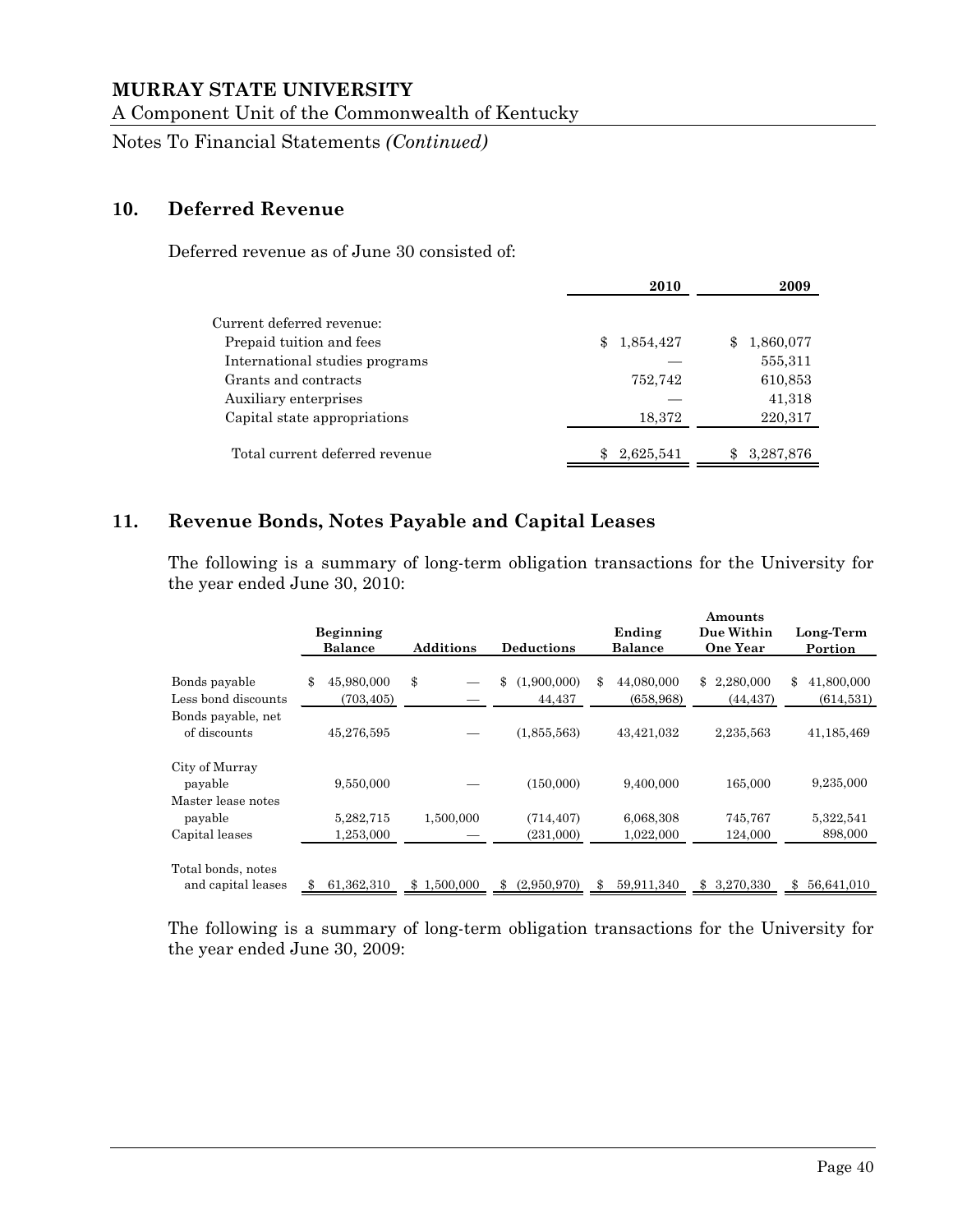# A Component Unit of the Commonwealth of Kentucky

# Notes To Financial Statements *(Continued)*

|                                                 |                                |                          |                             |                                | Amounts                      |                                |
|-------------------------------------------------|--------------------------------|--------------------------|-----------------------------|--------------------------------|------------------------------|--------------------------------|
|                                                 | <b>Beginning</b>               |                          |                             | Ending                         | Due Within                   | Long-Term                      |
|                                                 | <b>Balance</b>                 | <b>Additions</b>         | <b>Deductions</b>           | Balance                        | <b>One Year</b>              | Portion                        |
| Bonds payable<br>Less bond discounts            | 40.345,000<br>\$<br>(650, 781) | \$7,665,000<br>(92, 439) | (2,030,000)<br>\$<br>39,815 | 45,980,000<br>\$<br>(703, 405) | \$<br>1,900,000<br>(44, 437) | \$<br>44,080,000<br>(658, 968) |
| Bonds payable, net<br>of discounts              | 39,694,219                     | 7,572,561                | (1,990,185)                 | 45,276,595                     | 1,855,563                    | 43,421,032                     |
| City of Murray<br>payable<br>Master lease notes | 9,685,000                      |                          | (135,000)                   | 9,550,000                      | 150,000                      | 9,400,000                      |
| payable                                         | 6,059,870                      |                          | (777, 155)                  | 5,282,715                      | 714,407                      | 4,568,308                      |
| Capital leases                                  | 1,253,000                      |                          |                             | 1,253,000                      | 231,000                      | 1,022,000                      |
| Total bonds, notes<br>and capital leases        | 56,692,089                     | 7,572,561<br>\$          | (2,902,340)<br>\$           | 61,362,310<br>\$               | 2,950,970<br>\$.             | 58,411,340<br>ዳ                |

# **Maturity Information**

A schedule of the mandatory principal and interest payments (excluding bond discounts) is presented below:

| Years<br>Ending<br>June 30 | <b>Bonds</b>    | <b>Notes</b>    | <b>Total Principal</b> |    | Interest   | <b>Total Payments</b> |
|----------------------------|-----------------|-----------------|------------------------|----|------------|-----------------------|
|                            |                 |                 |                        |    |            |                       |
| 2011                       | \$<br>2,280,000 | \$<br>1,034,767 | \$<br>3,314,767        | \$ | 2,496,548  | \$<br>5,811,315       |
| 2012                       | 2,360,000       | 1,072,079       | 3,432,079              |    | 2,369,702  | 5,801,781             |
| 2013                       | 2,080,000       | 1,126,942       | 3,206,942              |    | 2,236,560  | 5,443,502             |
| 2014                       | 2,160,000       | 1,182,850       | 3,342,850              |    | 2,109,833  | 5,452,683             |
| 2015                       | 2,240,000       | 1,240,843       | 3,480,843              |    | 1,976,147  | 5,456,990             |
| 2016-2020                  | 12,545,000      | 4,022,827       | 16,567,827             |    | 7,735,639  | 24,303,466            |
| 2021-2025                  | 11,980,000      | 2,150,000       | 14,130,000             |    | 4,579,520  | 18,709,520            |
| 2026-2030                  | 8,435,000       | 2,705,000       | 11,140,000             |    | 1,488,109  | 12,628,109            |
| 2031-2033                  |                 | 1,955,000       | 1,955,000              |    | 162,789    | 2,117,789             |
| Total                      | 44,080,000      | 16,490,308      | \$<br>60,570,308       | ድ  | 25,154,847 | \$<br>85,725,155      |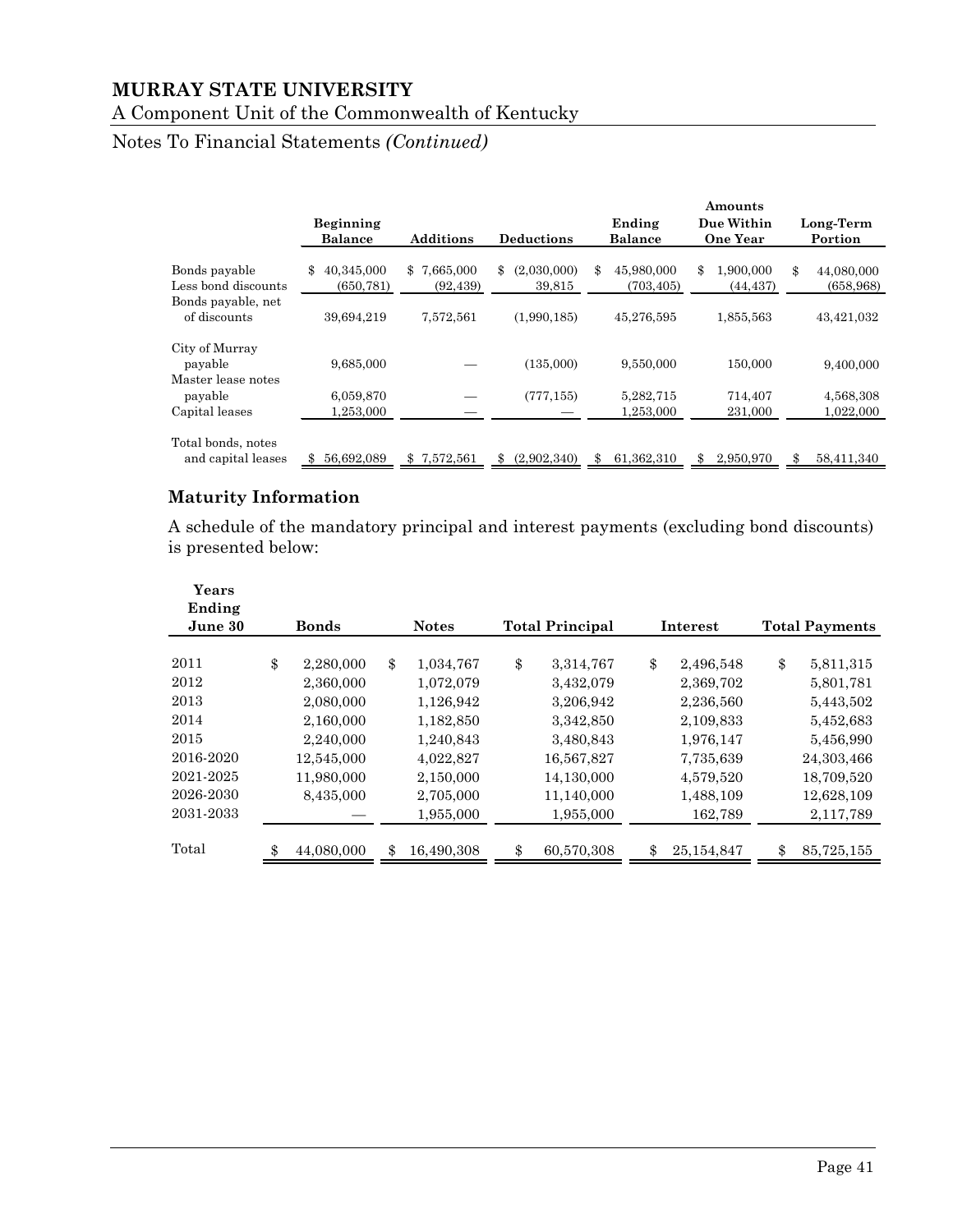A Component Unit of the Commonwealth of Kentucky

# Notes To Financial Statements *(Continued)*

Long-term liability activity for the year ended June 30, 2010, was as follows:

|                                                                                                                                                                                                                               |      | Original<br><b>Issue</b> |    |            |               | <b>Balance Due</b><br>June 30, 2010 |           | Interest<br>Expense,<br><b>Current Year</b> | <b>Bonds/Notes/</b><br><b>Leases Maturing</b><br>2010-2011 |  |  |
|-------------------------------------------------------------------------------------------------------------------------------------------------------------------------------------------------------------------------------|------|--------------------------|----|------------|---------------|-------------------------------------|-----------|---------------------------------------------|------------------------------------------------------------|--|--|
| <b>Housing and Dining System Revenue</b><br><b>Bonds Payable</b><br>Series M bonds dated June 1, 1997,<br>with interest from $4.00\%$ to $5.40\%$ ;<br>final principal payment due<br>September 1, 2017; Winslow<br>Cafeteria | \$   | 825,000                  | \$ | 430,000    | \$<br>22,926  | \$                                  | 45,000    |                                             |                                                            |  |  |
| Series N bonds dated April 1, 1999,<br>with interest from 4.35% to 4.90%;<br>final principal payment due<br>September 1, 2019; fire safety for<br>residence halls                                                             |      | 6,370,000                |    | 3,860,000  | 172,101       |                                     | 315,000   |                                             |                                                            |  |  |
| Series O bonds dated June 1, 2001,<br>with interest from $4.00\%$ to $5.00\%$ ;<br>final principal payment due<br>September 1, 2021; Hart Hall                                                                                |      | 1,610,000                |    | 1,200,000  | 58,847        |                                     | 75,000    |                                             |                                                            |  |  |
| Series P bonds dated June 1, 2003,<br>with interest from $1.10\%$ to $4.10\%$ ;<br>final principal payment due<br>September 1, 2023; Winslow<br>Cafeteria                                                                     |      | 2,500,000                |    | 1,895,000  | 67,232        |                                     | 110,000   |                                             |                                                            |  |  |
| Series Q bonds dated December 1, 2005,<br>with interest from $4.00\%$ to $4.59\%$ ;<br>final principal payment due<br>September 1, 2027; Clark Hall                                                                           |      | 15,800,000               |    | 14,730,000 | 624,812       |                                     | 570,000   |                                             |                                                            |  |  |
| Total housing and dining system<br>revenue bonds payable                                                                                                                                                                      | - 55 | 27,105,000               | S  | 22,115,000 | \$<br>945,918 | \$                                  | 1,115,000 |                                             |                                                            |  |  |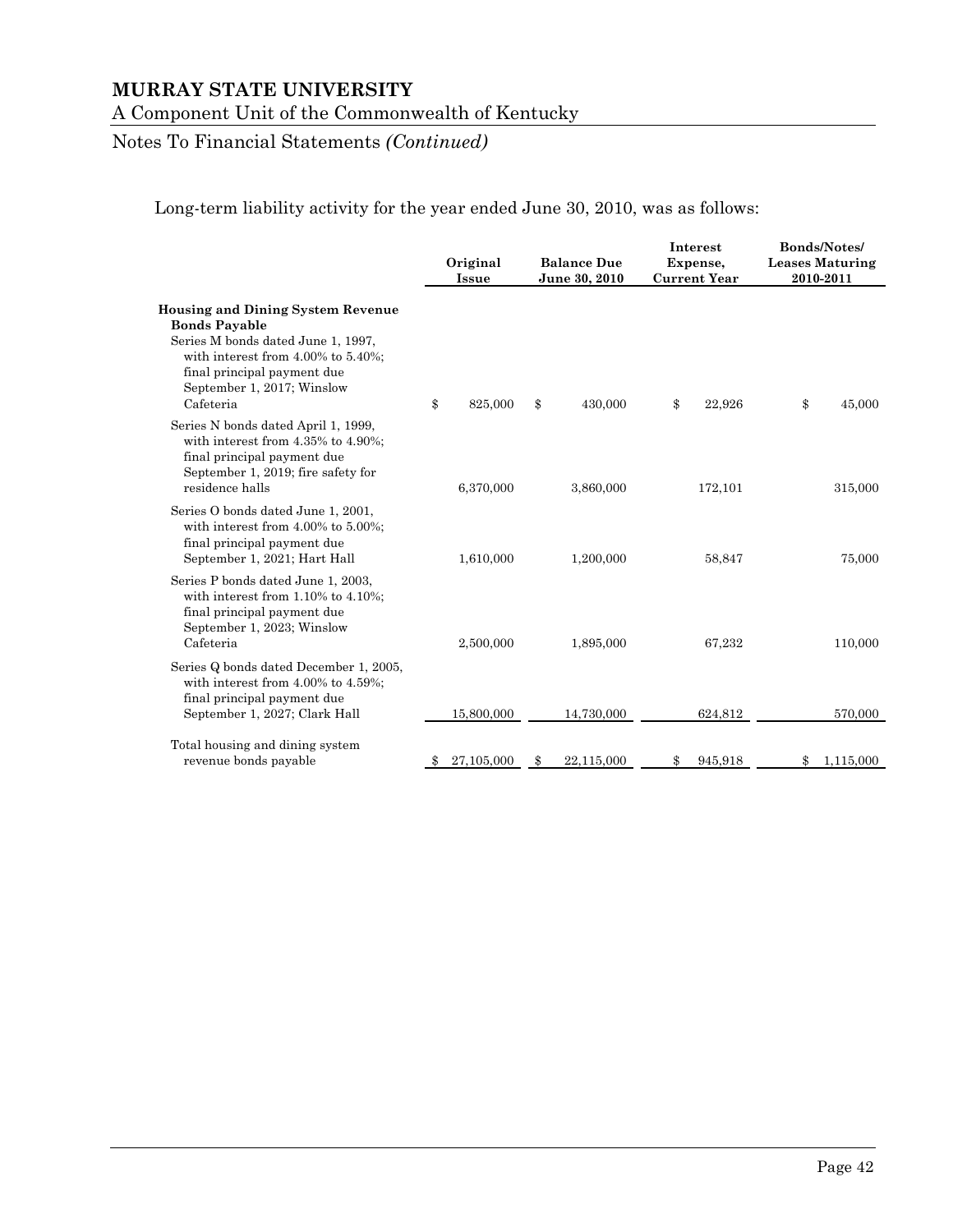A Component Unit of the Commonwealth of Kentucky

# Notes To Financial Statements *(Continued)*

| Original<br><b>Issue</b> | <b>Balance Due</b><br>June 30, 2010       | Interest<br>Expense,<br><b>Current Year</b> | Bonds/Notes/<br><b>Leases Maturing</b><br>2010-2011 |
|--------------------------|-------------------------------------------|---------------------------------------------|-----------------------------------------------------|
| 2,855,000                | 720,000                                   | 35,594                                      | 355,000                                             |
| \$                       | \$                                        | \$                                          | \$                                                  |
| 14,550,000               | 13,580,000                                | \$                                          | 515,000                                             |
| \$                       | \$                                        | 591,747                                     | \$                                                  |
| 7,665,000                | 7,665,000                                 | 263,650                                     | 295,000                                             |
| 22,215,000               | 21,245,000                                | \$                                          | \$                                                  |
| \$                       | \$                                        | 855,397                                     | 810,000                                             |
| 52,175,000<br>\$         | 44,080,000<br>\$<br>(658, 968)            | 1,836,909<br>\$                             | 2,280,000<br>\$<br>(44, 437)                        |
| 52,175,000               | 43,421,032                                | 1,836,909                                   | 2,235,563                                           |
| \$                       | \$                                        | \$                                          | \$                                                  |
| 10,000,000               | 9,400,000                                 | 439,395                                     | 165,000                                             |
| \$                       | \$                                        | \$                                          | \$                                                  |
|                          | <b>Consolidated Educational Buildings</b> |                                             |                                                     |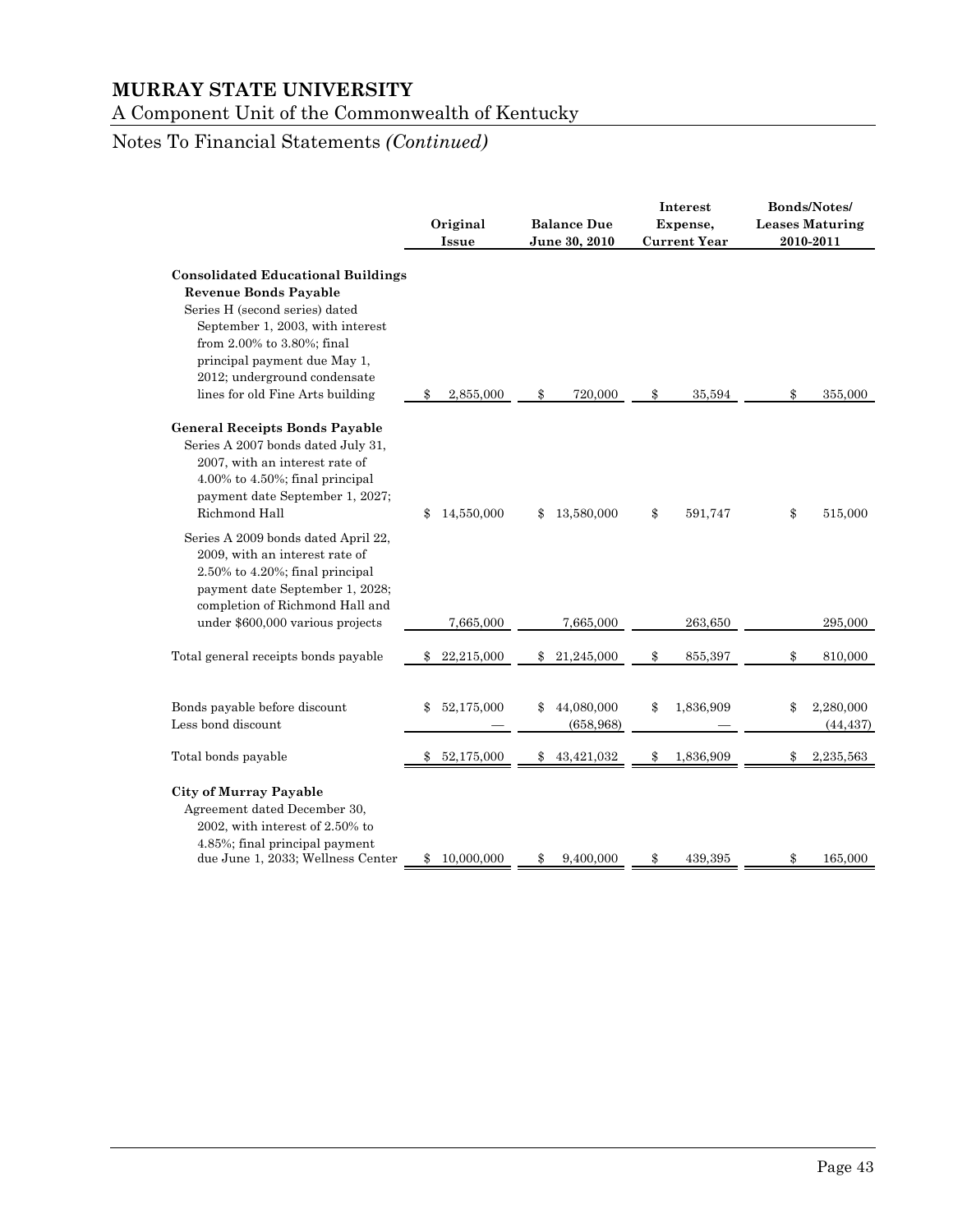A Component Unit of the Commonwealth of Kentucky

#### Notes To Financial Statements *(Continued)*

|                                                                                                                                                                                    | Original<br>Issue |    | <b>Balance Due</b><br>June 30, 2010 |               |           |                 |  |  |  |  | Interest<br>Expense,<br><b>Current Year</b> | Bonds/Notes/<br><b>Leases Maturing</b><br>2010-2011 |
|------------------------------------------------------------------------------------------------------------------------------------------------------------------------------------|-------------------|----|-------------------------------------|---------------|-----------|-----------------|--|--|--|--|---------------------------------------------|-----------------------------------------------------|
| <b>Master Lease Payable</b><br>Deferred maintenance - Master lease<br>dated May 10, 2002, with interest<br>from 3.56% to 4.79%; final<br>principal payment due<br>December 3, 2010 | 2,232,000<br>\$   | \$ | 16,544                              | \$            | 4,433     | \$<br>16,544    |  |  |  |  |                                             |                                                     |
| Campus energy performance<br>upgrade - Master lease dated<br>February 10, 2005, with interest of<br>3.94%; final principal payment<br>due August 10, 2017                          | 6,707,876         |    | 4,551,764                           |               | 190,664   | 532,754         |  |  |  |  |                                             |                                                     |
| Energy savings projects - Master<br>lease dated June 29, 2010, with<br>interest of 2.85%; final principal<br>payment due June 29, 2017                                             | 1,500,000         |    | 1,500,000                           |               |           | 196,469         |  |  |  |  |                                             |                                                     |
| Total master lease payable                                                                                                                                                         | 10,439,876        |    | 6,068,308                           | \$.           | 195,097   | 745,767         |  |  |  |  |                                             |                                                     |
| <b>Capital Leases</b><br>University of Kentucky dated<br>June 25, 1998, with interest rate<br>at 5.14%; final principal payment<br>due January 1, 2017; Crisp Center               | 2,200,000         | \$ | 1,022,000                           | \$            | 61,118    | \$<br>124,000   |  |  |  |  |                                             |                                                     |
| Less: Capitalized Interest                                                                                                                                                         | -\$               | \$ |                                     | \$            | (76, 871) | \$              |  |  |  |  |                                             |                                                     |
| <b>Total All Bond Issues, Notes Payable</b><br>and Capital Leases                                                                                                                  | \$74,814,876      | \$ | 59,911,340                          | $\mathbf{\$}$ | 2,455,648 | \$<br>3,270,330 |  |  |  |  |                                             |                                                     |

The revenue bond indentures require the University to make deposits to sinking and reserve funds in annual amounts to meet the principal and interest payments due within the next 12 months, as well as maintain a reserve balance as a percentage of outstanding balances. As of June 30, 2010 and 2009, the sinking fund and reserve fund requirements have been funded as required.

#### *Capital Leases*

The University leases certain equipment and facilities, under capital lease agreements. The recorded cost of these assets and accumulated depreciation thereon were as follows:

|                                                                |    | 2010                     |    | 2009                     |
|----------------------------------------------------------------|----|--------------------------|----|--------------------------|
| Capital lease assets, at cost<br>Less accumulated depreciation | \$ | 2,200,000<br>(1,650,000) | \$ | 2,200,000<br>(1,595,000) |
| Net book value                                                 | S  | 550,000                  | Ъ  | 605,000                  |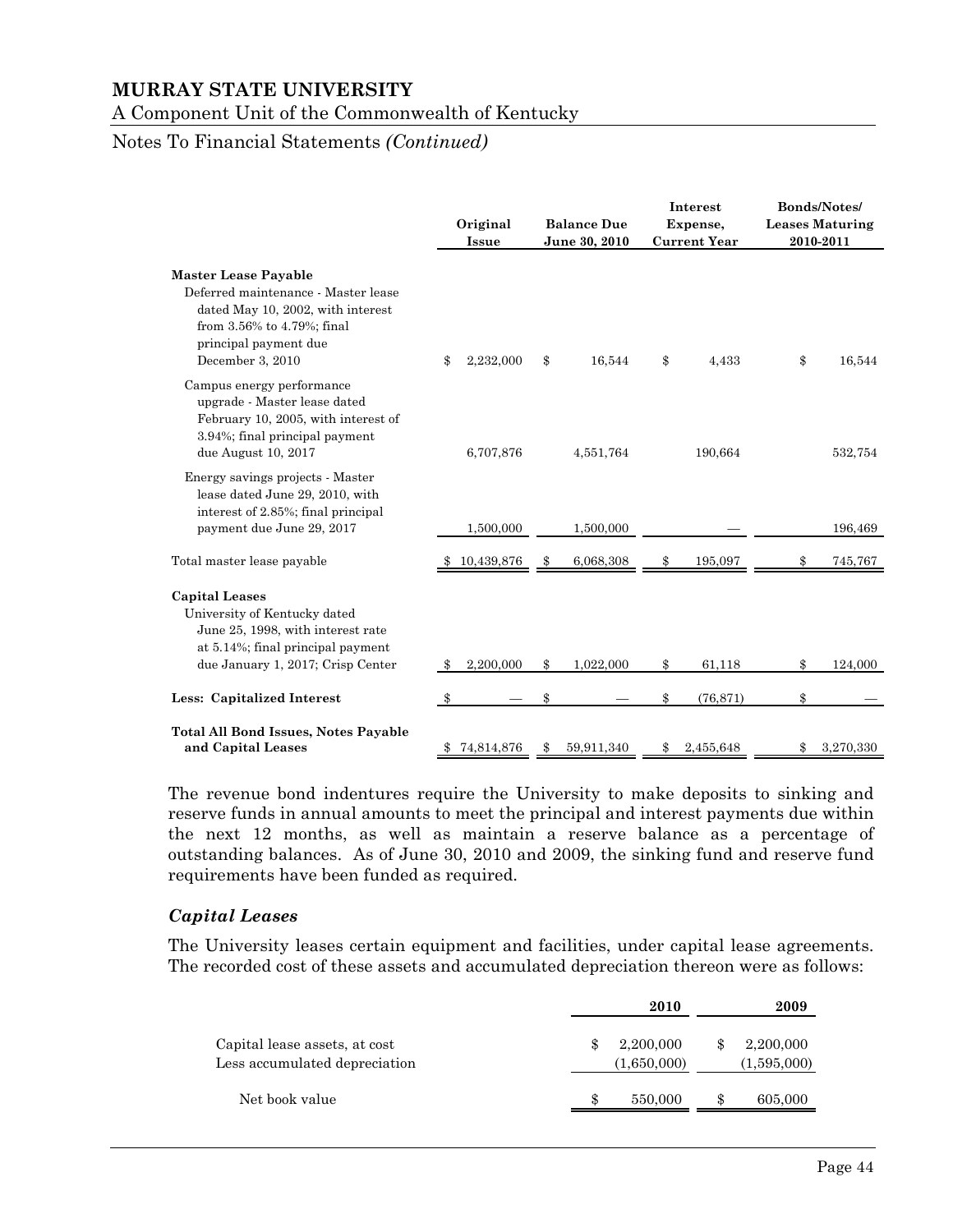Notes To Financial Statements *(Continued)*

Remaining minimum annual lease payments pursuant to these leases are as follows:

| <b>Years Ending June 30</b>                | Total         |
|--------------------------------------------|---------------|
|                                            |               |
| 2011                                       | \$<br>179,030 |
| 2012                                       | 179,532       |
| 2013                                       | 179,576       |
| 2014                                       | 179,179       |
| 2015                                       | 179,349       |
| 2016-2017                                  | 358,339       |
|                                            | 1,255,005     |
| Less amount representing interest          | (233,005)     |
| Present value of capital lease obligations | 1,022,000     |

#### **12. Deposits**

The deposits held as of June 30 consisted of:

|                               | 2010        | 2009        |
|-------------------------------|-------------|-------------|
| Current:                      |             |             |
| Horse stall rentals           | \$<br>5,580 | \$<br>5,380 |
| Racer card declining balances | 92,051      | 93,826      |
| Housing deposits              | 182,961     | 167,075     |
| Agency account balances       | 101,832     | 78,810      |
| Total current deposits        | 382,424     | 345,091     |
| Noncurrent:                   |             |             |
| Housing deposits              | 287,011     | 291,016     |
|                               |             |             |
| Total deposits                | 669,435     | 636,107     |

Noncurrent housing deposit additions were \$81,870 and \$183,866 for the years ended June 30, 2010 and 2009, respectively. Noncurrent housing deposit deductions were \$85,875 and \$192,885 for the years ended June 30, 2010 and 2009, respectively.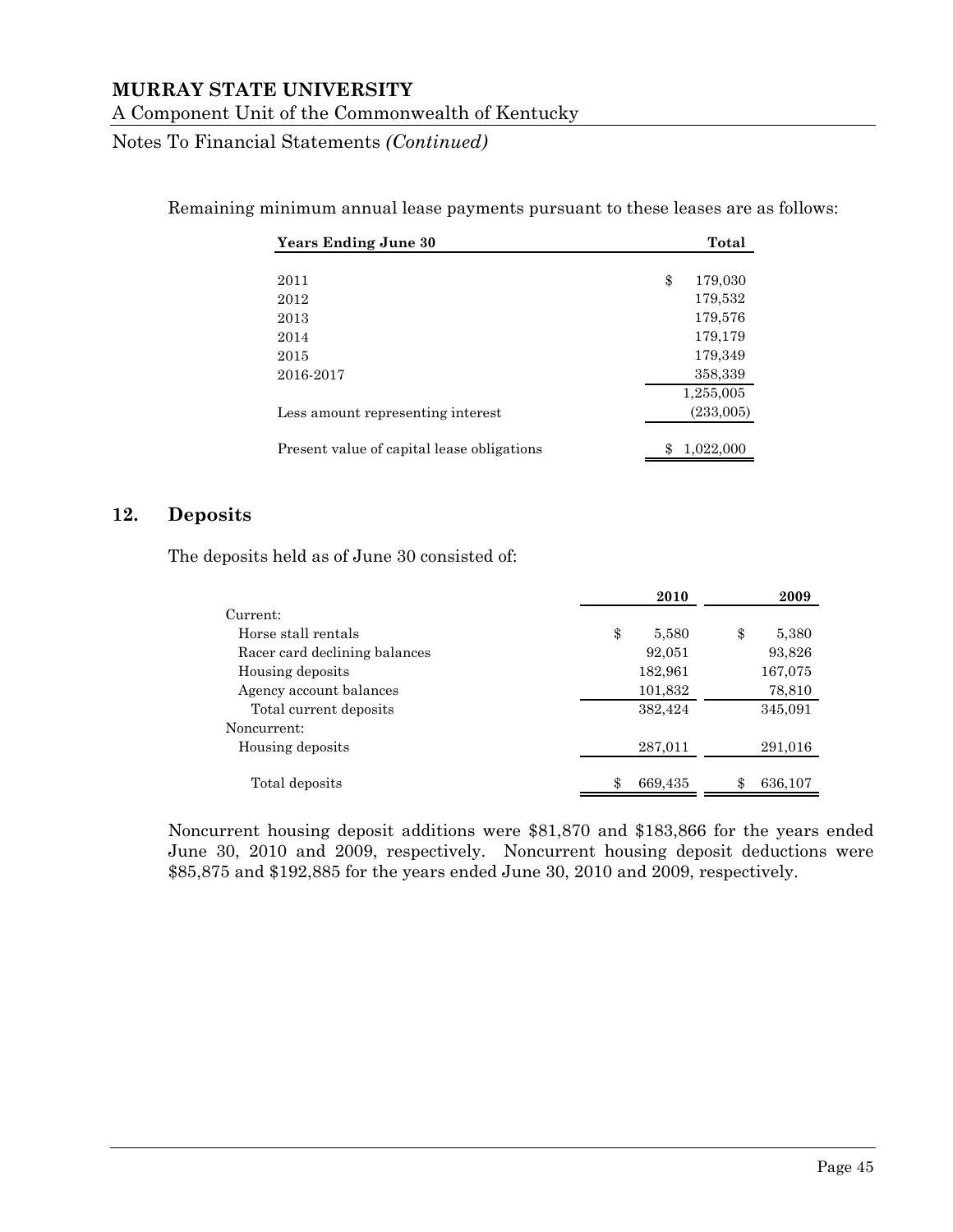A Component Unit of the Commonwealth of Kentucky

Notes To Financial Statements *(Continued)*

#### **13. Unrestricted Net Assets**

The University's designations of unrestricted net assets at June 30 consisted of:

|                               | 2010            | 2009             |
|-------------------------------|-----------------|------------------|
| Unrestricted net assets       |                 |                  |
| Allocated for:                |                 |                  |
| Prior year carryovers         |                 |                  |
| Renovation and maintenance    | \$<br>2,531,697 | \$<br>2,725,918  |
| Departmental operations       | 13,089,360      | 14,441,179       |
| Encumbrances                  | 620,055         | 807,896          |
| Working capital               | 6,586,123       | 5,386,844        |
| Revenue contingency           | 2,420,690       | 2,594,215        |
| General contingency           | 20,973,560      | 12,943,266       |
| Self insurance                | 914,092         | 900,000          |
| Total unrestricted net assets | 47,135,577      | 39,799,318<br>\$ |

## **14. Component Units**

#### *Murray State University Foundation, Inc.*

Murray State University Foundation, Inc. (Foundation) is a Kentucky nonprofit corporation formed to receive, invest and expend funds for the enhancement and improvement of the University. It is a legally separate, tax-exempt component unit of the University that manages certain endowments and investments on behalf of the University. The Foundation has a Board of Trustees separate from that of the University; however, the President and certain other officers of the University are also officers of the Foundation. Although the University does not control the timing or amount of receipts from the Foundation, the majority of resources or income thereon that the Foundation holds and invests is restricted to the activities of the University by the donors. Because these restricted resources held by the Foundation can only be used by, or for the benefit of, the University, the Foundation is considered a component unit of the University and is discretely presented in the University's financial statement package.

During the years ended June 30, 2010 and 2009, the Foundation made payments of \$3,150,322 and \$2,442,611, respectively, on behalf of the University from restricted sources. Accounts receivable at June 30, 2010 and 2009, from the Foundation were \$405,264 and \$667,679, respectively. Accounts payable to the Foundation as of June 30, 2010 and 2009, respectively, were not significant. Complete financial statements for the Foundation can be obtained from the MSU Foundation Office, 100 Nash House, Murray, Kentucky 42071.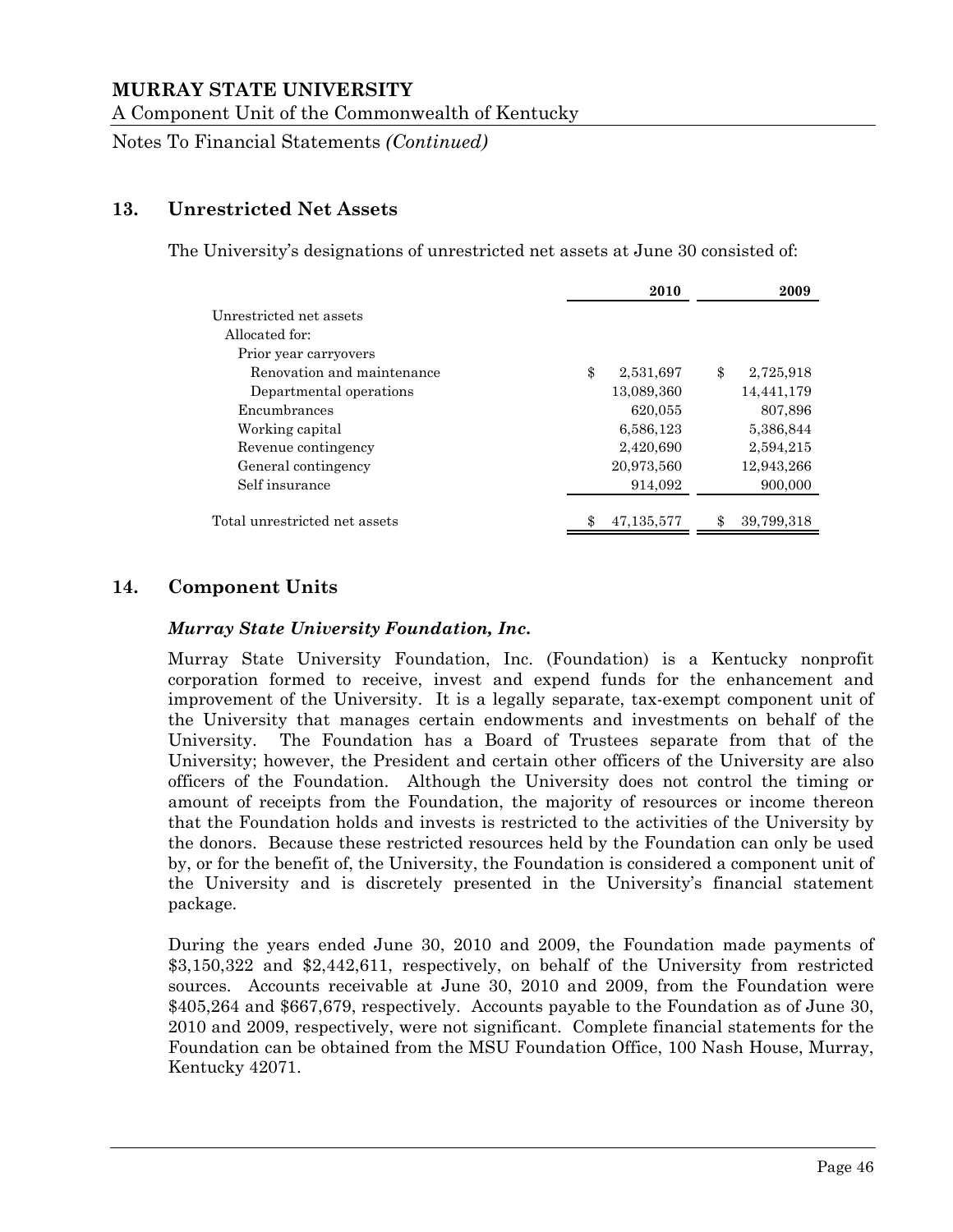Notes To Financial Statements *(Continued)*

Significant notes to the Foundation's financial statements are as follows:

#### *a) Investments and Investment Return*

Investments at June 30 consisted of:

|                                       | 2010             | 2009             |
|---------------------------------------|------------------|------------------|
| Money market mutual funds             | \$<br>2,580,639  | \$<br>1,419,192  |
| Certificates of deposit               | 33,200           | 283,200          |
| Equity securities                     | 27,888,891       | 24,617,889       |
| Cash value of life insurance policies | 412,459          | 383,481          |
| Mutual funds                          | 17,015,238       | 14,996,362       |
| Asset-backed bonds                    | 523,349          | 427,285          |
| Mortgage-backed bonds                 | 3,859,969        | 3,856,443        |
| Government bonds                      | 5,644,923        | 4,025,407        |
| Municipal bonds                       | 464,707          | 208,765          |
| Corporate bonds                       | 3,013,868        | 4,340,581        |
|                                       | 61,437,243<br>\$ | 54,558,605<br>\$ |

Total investment return is comprised of the following:

|                                                                    |   | 2010      | 2009            |
|--------------------------------------------------------------------|---|-----------|-----------------|
| Interest and dividend income                                       | S | 1,468,855 | \$<br>1,599,017 |
| Realized gains (losses) on investments<br>reported at fair value   |   | 2,880     | (3,878,456)     |
| Unrealized gains (losses) on investments<br>reported at fair value |   | 3,502,995 | (7,395,347)     |
|                                                                    |   | 4,974,730 | (9,674,786)     |

The Foundation's temporarily and permanently restricted net assets include various endowment funds established by donors.

#### *b) Assets Held for Others*

Assets held for others represent resources in the possession of, but not under the control of, the Foundation. Assets held for others as of June 30 were as follows:

|                                                                                 |   | 2010                           | 2009                                 |
|---------------------------------------------------------------------------------|---|--------------------------------|--------------------------------------|
| Murray State University<br>Murray State University Alumni Association<br>Others | Я | 17,922,937<br>849,171<br>9.731 | \$<br>15,613,869<br>694,954<br>9,752 |
|                                                                                 |   | 18,781,839                     | 16,318,575                           |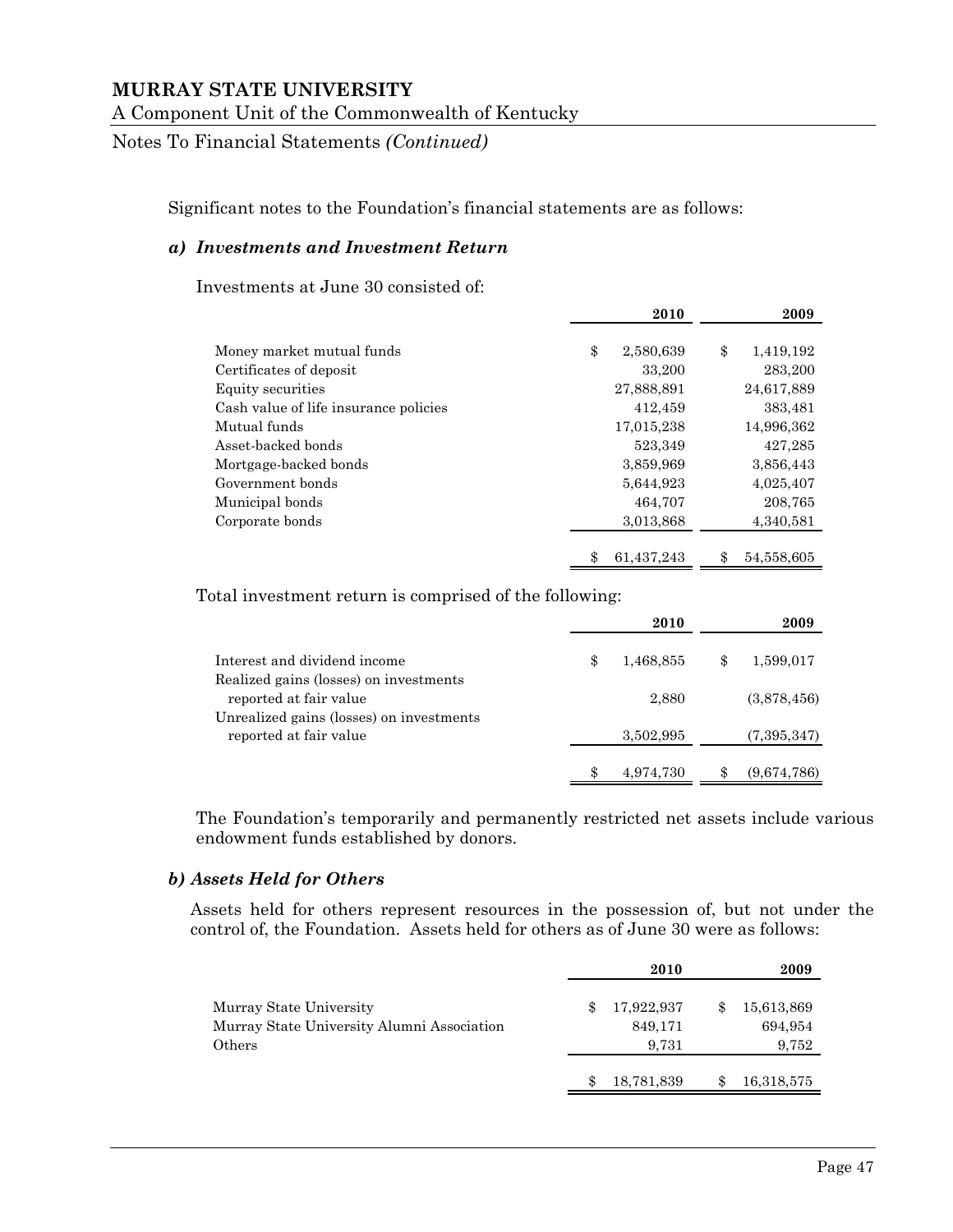Notes To Financial Statements *(Continued)*

#### *c) Annuities and Trusts Payable*

The Foundation has been the recipient of several gift annuities which require future payments to the donor or their named beneficiaries. The assets received from donors are recorded at fair value on the date of the gift. The Foundation has recorded a liability at June 30, 2010 and 2009, of \$770,750 and \$691,355, respectively, which represents the present value of the future annuity obligations. The liability has been determined using discount rates ranging from 2% to 7.6%.

The Foundation administers several charitable remainder unitrusts and annuity trusts. A charitable remainder trust provides for the payment of distributions to the grantor or other designated beneficiaries over the trust's term (usually the designated beneficiary's lifetime), either in the form of a percentage of the fair value of the trust's assets (unitrust) or in the form of a specified dollar amount (annuity trust). At the end of the trust's term, the remaining assets are available for the Foundation's use. The portion of the trust attributable to the future interest of the Foundation is recorded in the statement of activities as temporarily restricted contributions in the period the trust is established. Assets (investments) held in the charitable remainder trusts are recorded at fair value in the Foundation's statement of financial position. The present value of the estimated future payments were \$2,769,718 and \$2,741,897 at June 30, 2010 and 2009, respectively, which was calculated using discount rates ranging from 5% to 8%, and applicable mortality tables.

#### *d) Net Assets*

#### **Temporarily Restricted Net Assets**

Temporarily restricted net assets at June 30 are available for the following purposes:

|                                   |     | 2010      | 2009      |
|-----------------------------------|-----|-----------|-----------|
| Scholarships                      | \$. | 2,840,592 | 101,474   |
| Instruction/institutional support |     | 5,587,453 | 5,571,537 |
| Chairs and professorships         |     | 269,295   | 177,342   |
|                                   |     | 8,697,340 | 5,850,353 |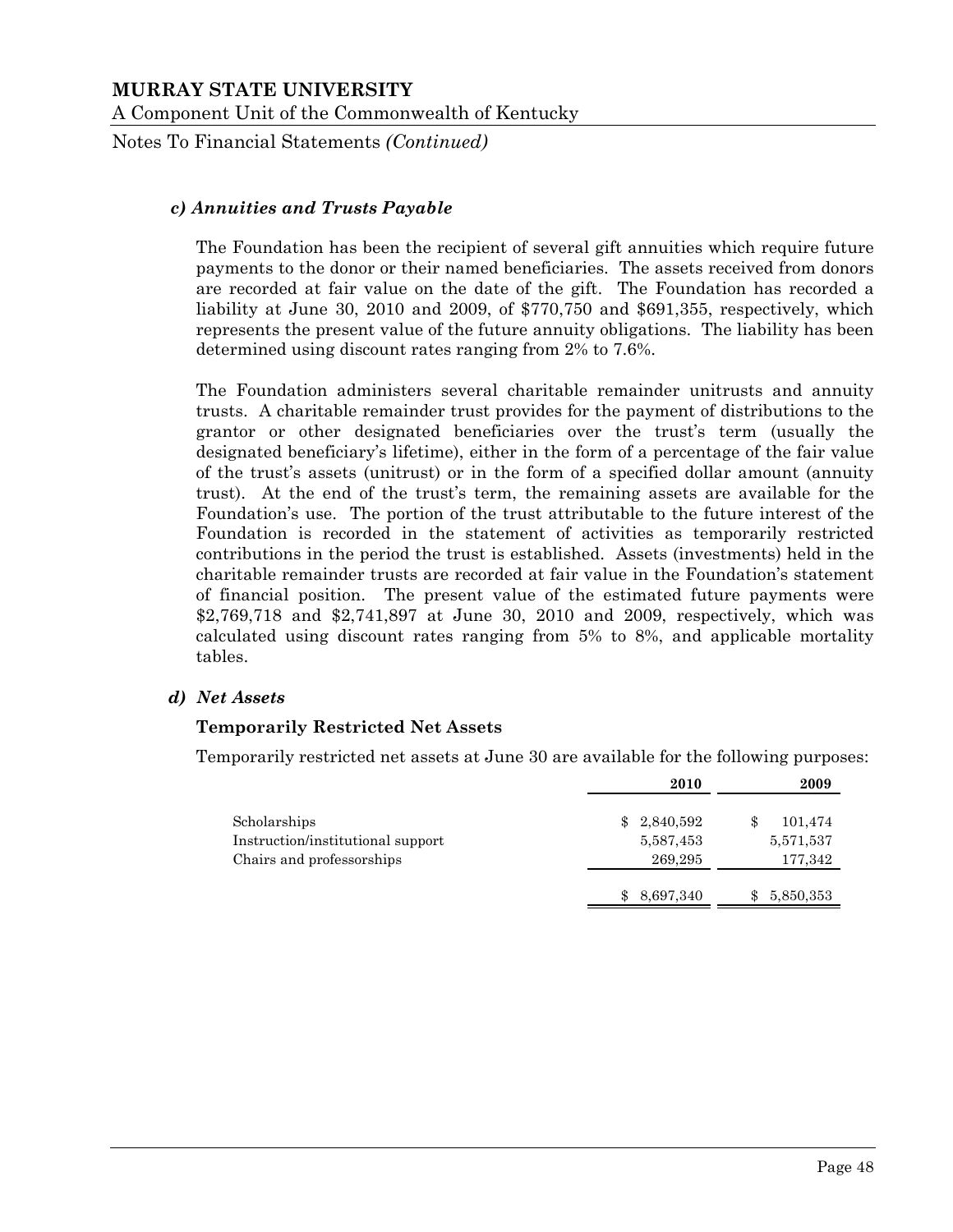Notes To Financial Statements *(Continued)*

| Permanently restricted net assets at June 30 are restricted to: |                    |                  |
|-----------------------------------------------------------------|--------------------|------------------|
|                                                                 | 2010               | 2009             |
| Investment in perpetuity, the income of                         |                    |                  |
| which is expendable to support:                                 |                    |                  |
| Scholarships                                                    | \$<br>24, 345, 204 | \$<br>22,512,074 |
| Instruction/institutional support                               | 4,930,290          | 4,640,656        |
| Chairs and professorships                                       | 1,090,326          | 992,772          |
| Operations of the Golf Course                                   | 190,855            | 190,621          |
| Any activity of the Foundation                                  | 329,828            | 319,037          |
|                                                                 |                    |                  |
|                                                                 | 30,886,503         | 28,655,160       |

Net assets were released from donor restrictions by incurring expenses satisfying the restricted purposes or by occurrence of other events specified by donors.

#### *Murray State University Athletic Foundation, Inc.*

Murray State University Athletic Foundation, Inc. (Racer Foundation) is a Kentucky nonprofit corporation formed to enhance the academic and athletic experience of the University student-athlete. The Racer Foundation has a Board of Directors separate from that of the University. The University does not control the timing or amount of receipts from the Racer Foundation, the majority of resources or income thereon that the Racer Foundation holds and invests. The resources held by the Racer Foundation can only be used by, or for the benefit of, the University. The Racer Foundation is considered a component unit of the University. The Racer Foundation financial statements are not presented in the University's financial statements since they were not material to the University's financial statements.

Accounts receivable from the Racer Foundation was \$417,005 for each of the years ended June 30, 2010 and 2009. Complete financial statements for the Racer Foundation can be obtained from the MSU Athletic Foundation Office, Stewart Stadium, Murray, Kentucky 42071.

#### **15. Risk Management**

The University is exposed to various risks of loss related to torts; theft of, damage to and destruction of assets; error and omission; employee injuries and illnesses; natural disasters and employee health and accident benefits. Commercial insurance coverage is purchased for claims arising from such matters other than those related to workers' compensation, natural disasters and employee health benefits. Settled claims have not exceeded this commercial coverage in any of the three preceding years. The Commonwealth of Kentucky self insures workers' compensation benefits for all state employees, including University employees. Claims are administered by the Risk Management Services Corporation.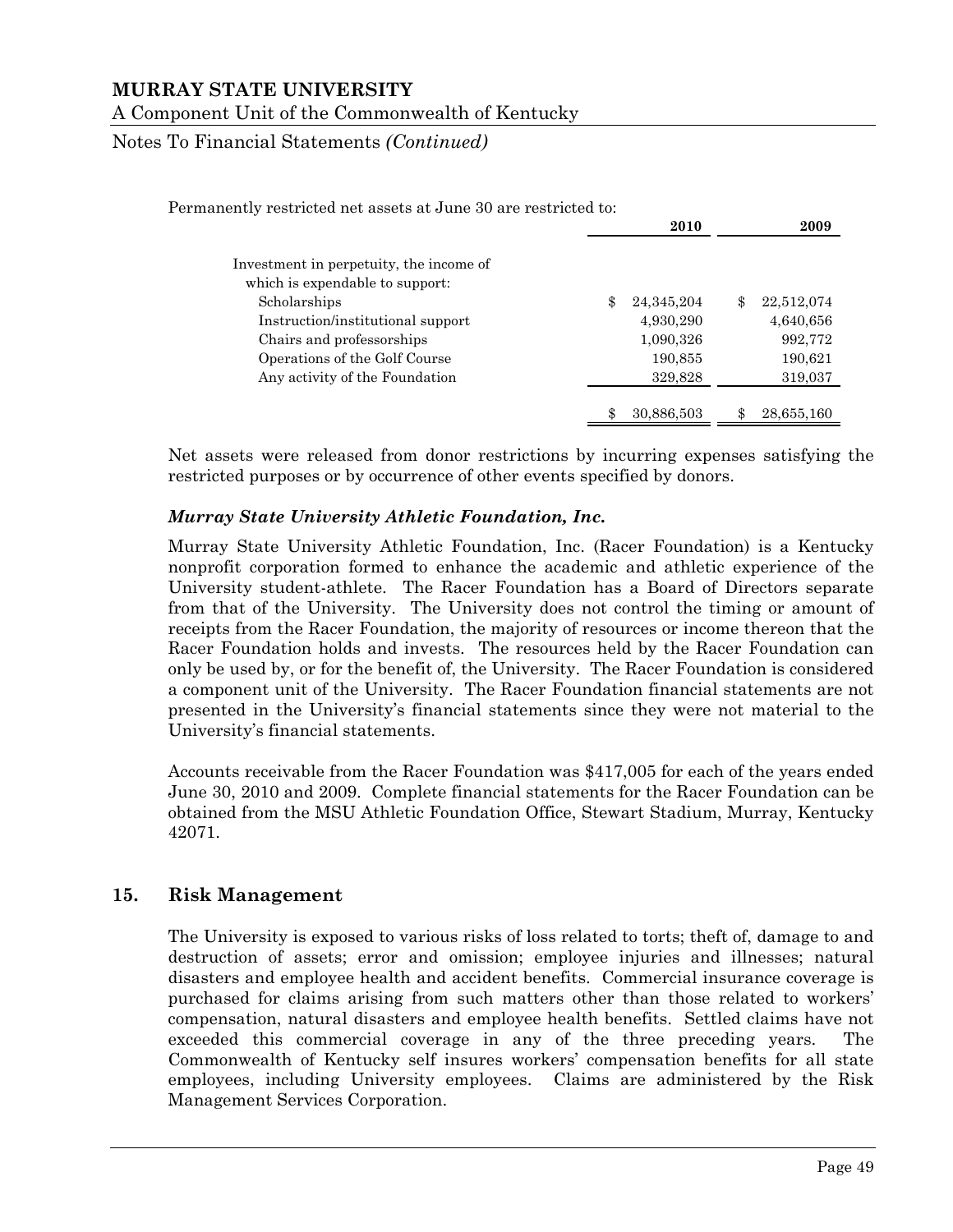Notes To Financial Statements *(Continued)*

#### *Claims and Litigation*

The University is a defendant in various lawsuits. It is the opinion of management and its legal counsel, based in part on the doctrine of sovereign immunity and other statutory provisions, that the ultimate outcome of litigation will not have a material effect on the future operations or financial position of the University.

#### *Commitments*

The University has outstanding commitments under construction contracts of approximately \$2,185,000 and \$5,658,000 as of June 30, 2010 and 2009, respectively.

#### *Government Grants*

The University is currently participating in numerous grants from various departments and agencies of the federal and state governments. The expenditures of grant proceeds must be for allowable and eligible purposes. Single Audits and audits by the granting department or agency may result in requests for reimbursement of unused grant proceeds or disallowed expenditures. Upon notification of final approval by the granting department or agency, the grants are considered closed.

# **16. Natural Expense Classifications with Functional Classifications**

The University's operating expenses by functional classification for the years ended June 30 was as follows:

|                |                                |                  |                  | Year Ended June 30, 2010 |               |                  |  |  |  |  |
|----------------|--------------------------------|------------------|------------------|--------------------------|---------------|------------------|--|--|--|--|
|                | <b>Natural Classification</b>  |                  |                  |                          |               |                  |  |  |  |  |
| Fund           | Noncapitalized<br>Compensation |                  |                  |                          |               |                  |  |  |  |  |
| Classification | and Benefits                   | Operations       | <b>Utilities</b> | Equipment                | Scholarships  | Total            |  |  |  |  |
| Instruction    | 47,499,044<br>\$               | \$<br>6,449,637  | \$<br>136,967    | \$<br>384,457            | \$<br>399,601 | \$<br>54,869,706 |  |  |  |  |
| Research       | 1,304,341                      | 1,475,944        | 6,564            | 177,744                  | 14,803        | 2,979,396        |  |  |  |  |
| Public service | 5,591,044                      | 1,835,378        | 259,975          | 217,120                  |               | 7,903,517        |  |  |  |  |
| Libraries      | 1,411,659                      | 416,625          | 3                | 97,737                   |               | 1,926,024        |  |  |  |  |
| Academic       |                                |                  |                  |                          |               |                  |  |  |  |  |
| support        | 4,254,996                      | 1,794,433        | 229,297          | 230,586                  | 3,679         | 6,512,991        |  |  |  |  |
| Student        |                                |                  |                  |                          |               |                  |  |  |  |  |
| services       | 9,487,828                      | 5,927,341        | 89,196           | 75,647                   | 69,242        | 15,649,254       |  |  |  |  |
| Institutional  |                                |                  |                  |                          |               |                  |  |  |  |  |
| support        | 13,981,123                     | 966,682          | 119,349          | 161,648                  | 26,212        | 15,255,014       |  |  |  |  |
| Operations and |                                |                  |                  |                          |               |                  |  |  |  |  |
| maintenance    | 5,892,669                      | 5,344,467        | 5,549,321        | 50,786                   |               | 16,837,243       |  |  |  |  |
| Financial aid  |                                |                  |                  |                          | 10,897,613    | 10,897,613       |  |  |  |  |
| Depreciation   |                                | 7,946,348        |                  |                          |               | 7,946,348        |  |  |  |  |
| Auxiliary      | 6,629,334                      | 12,298,093       |                  | 24,709                   | 386,757       | 19,338,893       |  |  |  |  |
| Auxiliary      |                                |                  |                  |                          |               |                  |  |  |  |  |
| depreciation   |                                | 1,201,183        |                  |                          |               | 1,201,183        |  |  |  |  |
| Total expenses | 96,052,038                     | 45,656,131<br>\$ | 6,390,672<br>\$  | 1,420,434<br>\$          | \$11,797,907  | \$161,317,182    |  |  |  |  |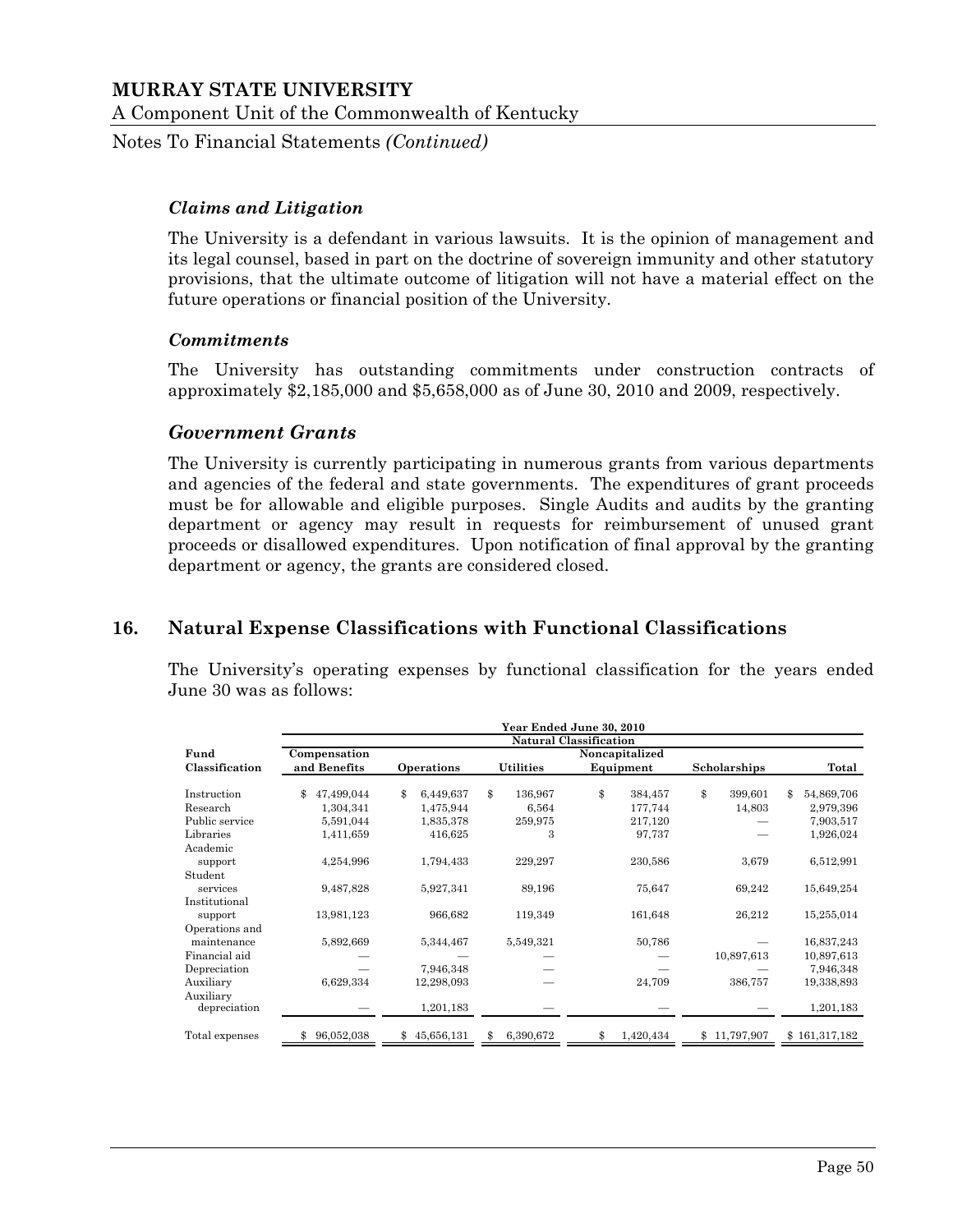Notes To Financial Statements *(Continued)*

|                |                                |                  |                  | Year Ended June 30, 2009 |                  |                  |  |  |  |  |
|----------------|--------------------------------|------------------|------------------|--------------------------|------------------|------------------|--|--|--|--|
|                | <b>Natural Classification</b>  |                  |                  |                          |                  |                  |  |  |  |  |
| Fund           | Noncapitalized<br>Compensation |                  |                  |                          |                  |                  |  |  |  |  |
| Classification | and Benefits                   | Operations       | <b>Utilities</b> | Equipment                | Scholarships     | Total            |  |  |  |  |
| Instruction    | 46,791,401<br>\$               | 7,162,005<br>\$  | \$<br>156,852    | \$<br>930,407            | \$<br>376,006    | \$<br>55,416,671 |  |  |  |  |
| Research       | 1,049,971                      | 433,294          |                  | 24,896                   | 9,391            | 1,517,552        |  |  |  |  |
| Public service | 5,146,837                      | 1,653,510        | 312,279          | 136,714                  | 1,363            | 7,250,703        |  |  |  |  |
| Libraries      | 1,422,648                      | 736,699          | 91               | 95,919                   |                  | 2,255,357        |  |  |  |  |
| Academic       |                                |                  |                  |                          |                  |                  |  |  |  |  |
| support        | 4,035,910                      | 2,376,899        | 72,317           | 243,470                  | 1,088            | 6,729,684        |  |  |  |  |
| Student        |                                |                  |                  |                          |                  |                  |  |  |  |  |
| services       | 8,614,885                      | 5,198,170        | 99,572           | 161,331                  | 55,196           | 14,129,154       |  |  |  |  |
| Institutional  |                                |                  |                  |                          |                  |                  |  |  |  |  |
| support        | 13,373,407                     | 629,502          | 317,301          | 131,309                  |                  | 14,451,519       |  |  |  |  |
| Operations and |                                |                  |                  |                          |                  |                  |  |  |  |  |
| maintenance    | 5,515,043                      | 4,614,556        | 5,900,958        | 22,395                   |                  | 16,052,952       |  |  |  |  |
| Financial aid  |                                |                  |                  |                          | 10,093,167       | 10,093,167       |  |  |  |  |
| Depreciation   |                                | 8,091,601        |                  |                          |                  | 8,091,601        |  |  |  |  |
| Auxiliary      | 6,062,911                      | 11,890,453       |                  | 254,724                  | 468,723          | 18,676,811       |  |  |  |  |
| Auxiliary      |                                |                  |                  |                          |                  |                  |  |  |  |  |
| depreciation   |                                | 787,325          |                  |                          |                  | 787,325          |  |  |  |  |
| Total expenses | 92,013,013                     | 43,574,014<br>\$ | 6,859,370<br>\$  | 2,001,165                | 11,004,934<br>\$ | \$155,452,496    |  |  |  |  |

# **17. Segment Information**

A segment is an identifiable activity reported as a stand-alone entity for which one or more revenue bonds are outstanding. A segment has a specifically identifiable revenue stream pledged in support of revenue bonds and has related expenses, gains and losses and assets and liabilities that are required by an external party to be accounted for separately. The University has two reportable segments: the Murray State University Housing and Dining System and the Susan E. Bauernfeind Student Recreation and Wellness Center.

#### *Housing and Dining System*

The University's Housing and Dining System was established by the 1965 Trust Indenture. The Housing and Dining System, as defined by this trust indenture, includes all student housing, dining and student center facilities and related enterprises facilities that now exist at the main campus in Murray, Kentucky. The University issues revenue bonds for this system to finance certain activities of its housing and dining auxiliary enterprise. These bonds will be payable from and will constitute a charge upon the gross revenue to be derived by the University from the operation of its Housing and Dining System. The revenues of the system consist of the gross amount of rentals received by the University for the use and occupancy of the facilities of the housing system and the net income from dining operations. These revenues do not include those generated by the University bookstore.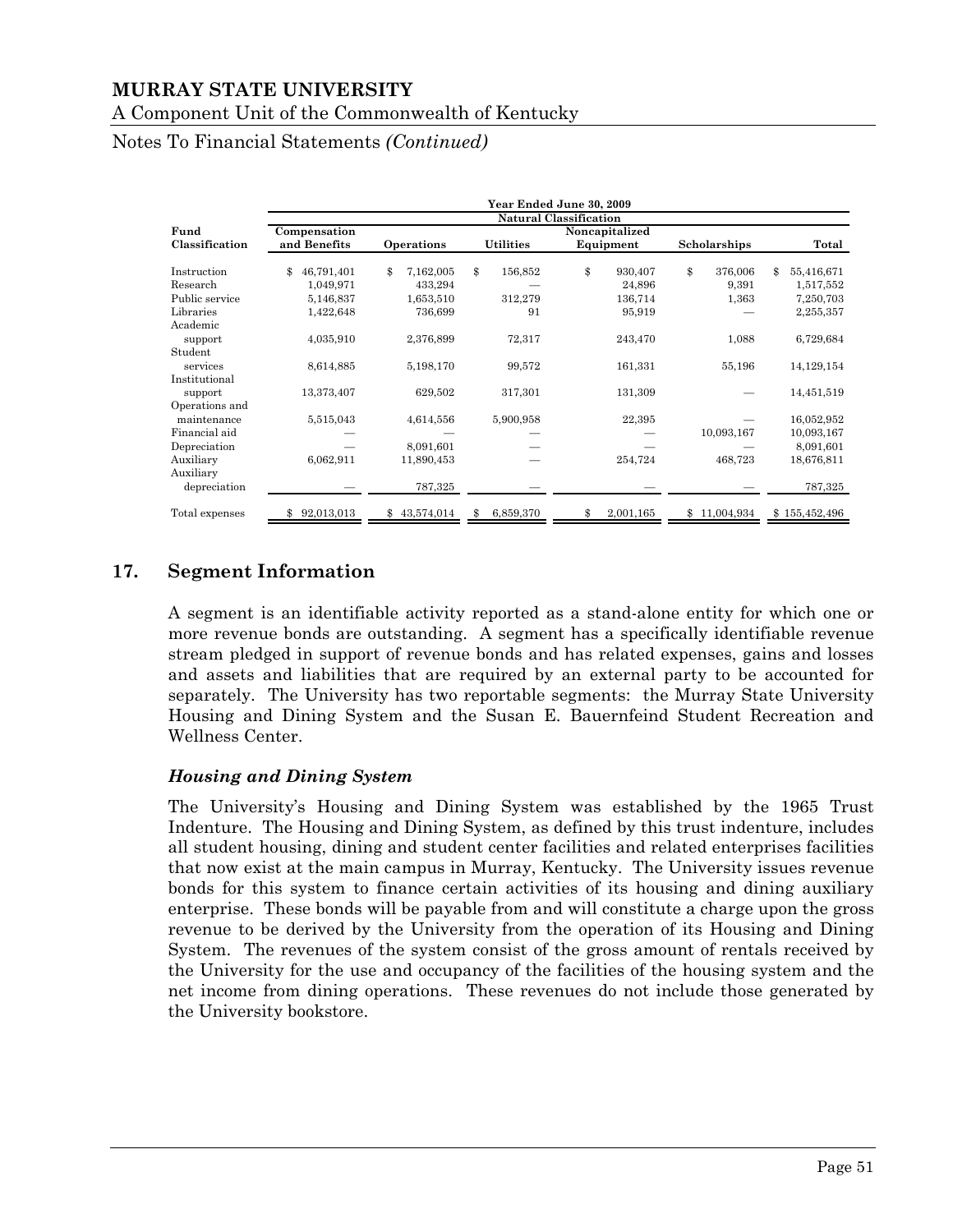Notes To Financial Statements *(Continued)*

Condensed financial information as of and for the years ended June 30 of the University's Housing and Dining segment is as follows:

|                                    | 2010            | 2009            |
|------------------------------------|-----------------|-----------------|
| Assets                             |                 |                 |
| Current assets                     | \$<br>4,276,905 | \$<br>3,406,938 |
| Noncurrent assets                  | 7,872,613       | 7,728,737       |
| Capital assets, net of accumulated |                 |                 |
| depreciation                       | 18,050,111      | 18,733,204      |
| Total assets                       | 30,199,629      | 29,868,879      |
| Liabilities                        |                 |                 |
| Current liabilities                | 569,579         | 521,916         |
| Noncurrent liabilities             | 22,366,567      | 23,424,625      |
| Total liabilities                  | 22,936,146      | 23,946,541      |
| Net assets                         |                 |                 |
| Invested in capital assets, net of |                 |                 |
| related debt                       |                 |                 |
| Restricted                         |                 |                 |
| Expendable capital                 | 3,179,558       | 3,277,879       |
| Expendable debt service            | 4,199,095       | 3,988,776       |
| Unrestricted                       | (115, 170)      | (1, 344, 317)   |
| Total net assets                   | \$<br>7,263,483 | 5,922,338<br>\$ |

#### *Housing and Dining System – Statements of Net Assets*

#### *Housing and Dining System - Condensed Statements of Revenues, Expenses and Changes in Net Assets*

|                               | 2010             | 2009             |
|-------------------------------|------------------|------------------|
| Operating revenues            | 19,483,224<br>\$ | 18,253,933<br>\$ |
| Operating expenses            | (14,350,354)     | (13,593,314)     |
| Depreciation expense          | (746, 641)       | (785, 827)       |
| Operating income              | 4,386,229        | 3,874,792        |
| Nonoperating expenses         | (3,045,084)      | (2,028,481)      |
| Change in net assets          | 1,341,145        | 1,846,311        |
| Net assets, beginning of year | 5,922,338        | 4,076,027        |
| Net assets, end of year       | \$<br>7,263,483  | \$<br>5,922,338  |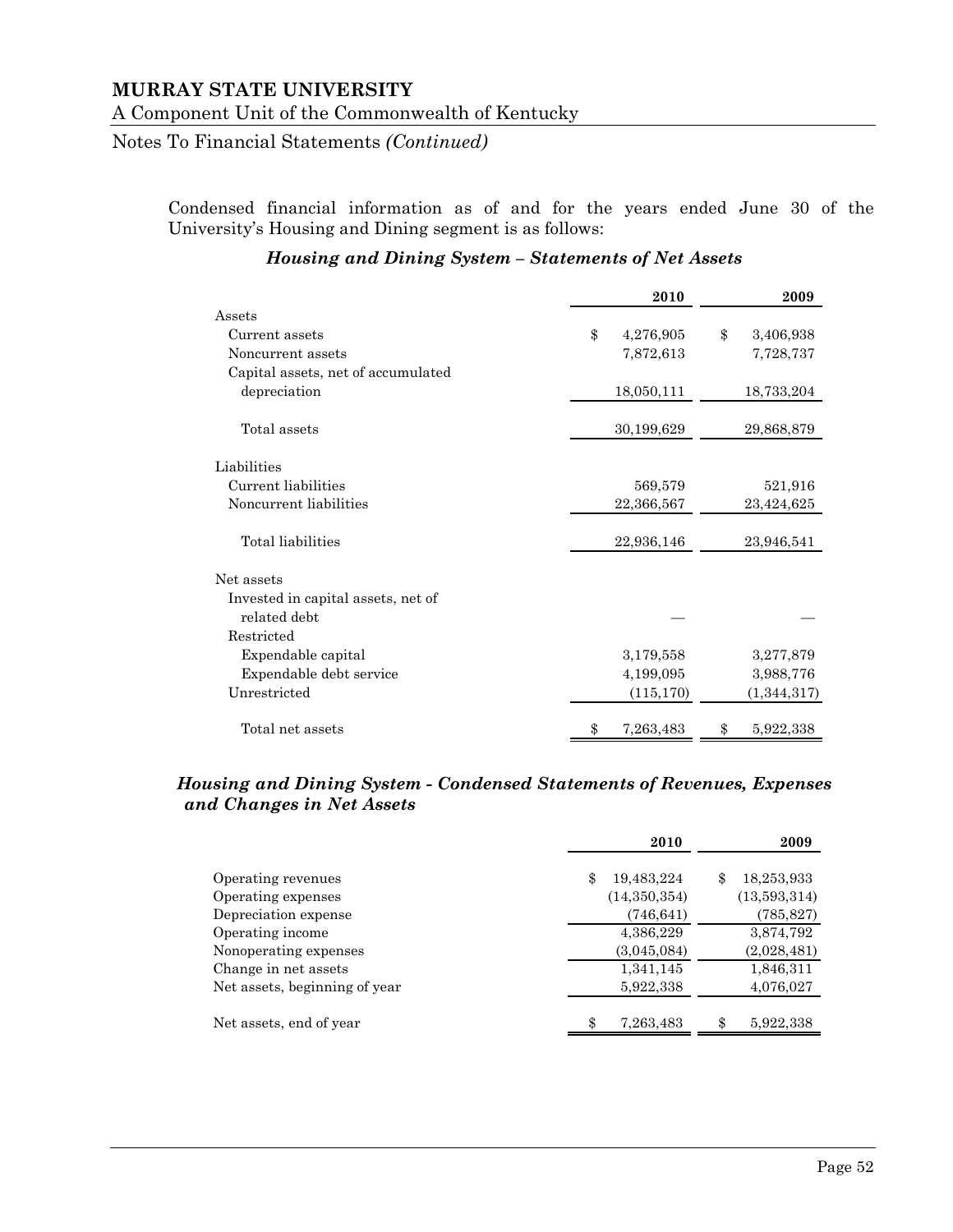Notes To Financial Statements *(Continued)*

|                                                                  | 2010                           | 2009                     |
|------------------------------------------------------------------|--------------------------------|--------------------------|
| Cash flows from                                                  |                                | \$                       |
| Operating activities<br>Noncapital financing activities          | \$<br>5,011,911<br>(2,225,763) | 4,920,377<br>(1,235,082) |
| Capital and related financing activities<br>Investing activities | (2,088,481)<br>121,624         | (3,013,561)<br>230,786   |
| Net increase in cash<br>Cash, beginning of year                  | 819,291<br>6,023,554           | 902,520<br>5,121,034     |
| Cash, end of year                                                | \$<br>6,842,845                | 6,023,554                |

#### *Housing and Dining System - Condensed Statements of Cash Flows*

#### *Susan E. Bauernfeind Student Recreation and Wellness Center*

The University entered into an agreement with the City of Murray, Kentucky on December 30, 2002, to finance the construction of a student recreation/wellness center. The University established a \$3.00 per credit hour student fee, effective for the Fall 2002 semester, to be designated as the Wellness Center Fee. A portion of the revenues from this fee will be used to fund all debt and debt related expenses according to the terms and provisions of the Memorandum of Agreement between the University and the City of Murray.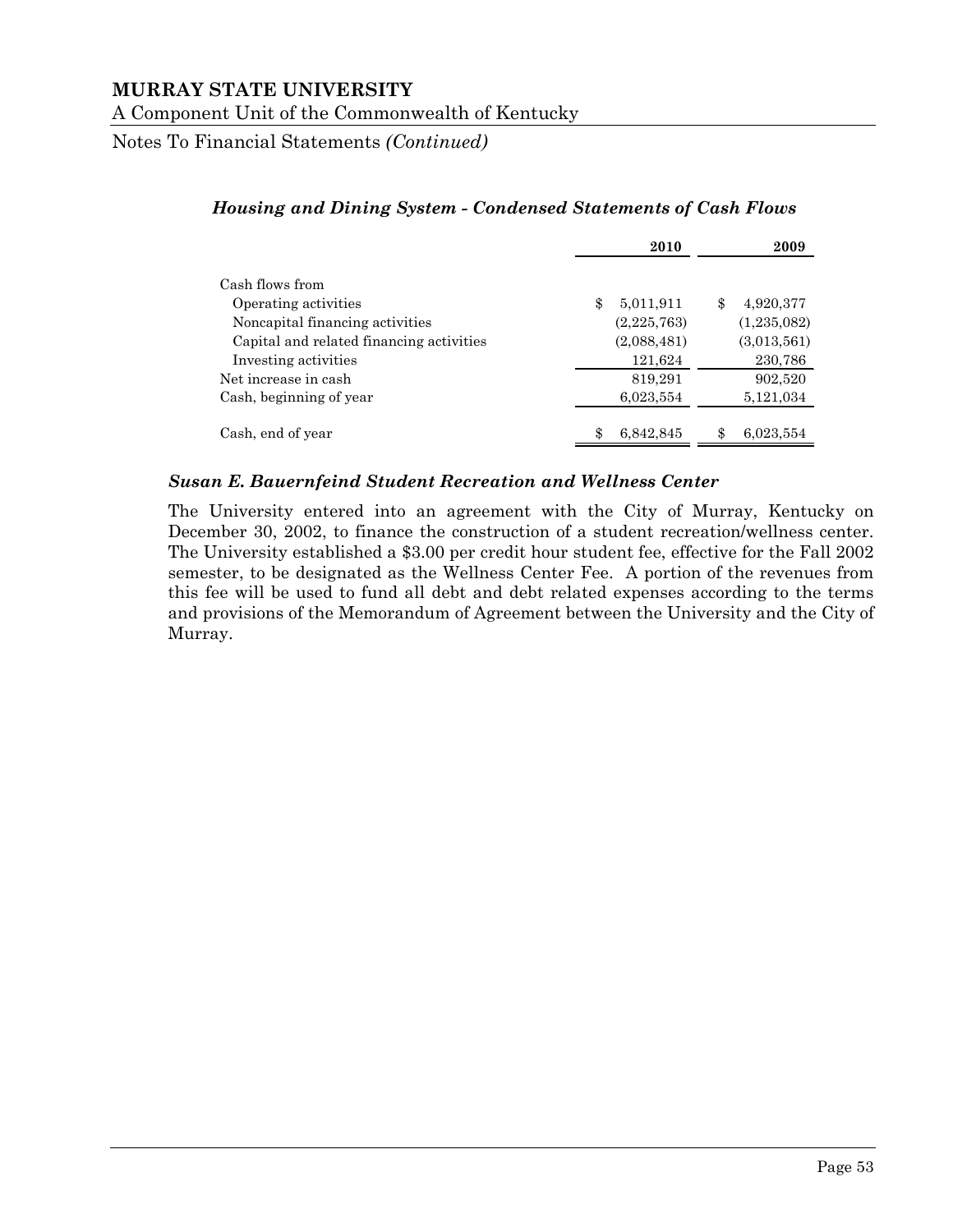Notes To Financial Statements *(Continued)*

Condensed financial information as of and for the years ended June 30 of the University's Wellness Center segment are as follows:

|                                    | 2010          | 2009            |
|------------------------------------|---------------|-----------------|
| Assets                             |               |                 |
| Current assets                     | \$<br>105,074 | \$<br>59,709    |
| Noncurrent assets                  | 1,420,616     | 1,333,715       |
| Capital assets, net of accumulated |               |                 |
| depreciation                       | 9,124,945     | 9,393,660       |
| Total assets                       | 10,650,635    | 10,787,084      |
| Liabilities                        |               |                 |
| Current liabilities                | 54,062        | 55,173          |
| Noncurrent liabilities             | 9,400,000     | 9,550,000       |
| Total liabilities                  | 9,454,062     | 9,605,173       |
| Net assets                         |               |                 |
| Invested in capital assets, net of |               |                 |
| related debt                       | 1,022         | 131,741         |
| Restricted                         |               |                 |
| Expendable capital                 | 470,928       | 457,433         |
| Expendable debt service            | 625,298       | 539,313         |
| Unrestricted                       | 99,325        | 53,424          |
| Total net assets                   | 1,196,573     | 1,181,911<br>S. |

#### *Wellness Center - Condensed Statements of Net Assets*

#### *Wellness Center - Condensed Statements of Revenues, Expenses and Changes in Net Assets*

|                               | 2010            | 2009         |
|-------------------------------|-----------------|--------------|
| Operating revenues            | \$<br>60,464    | \$<br>68,526 |
| Operating expenses            | (555, 991)      | (488, 445)   |
| Depreciation expense          | (268, 715)      | (268, 715)   |
| Operating loss                | (764, 242)      | (688, 634)   |
| Nonoperating revenues         | 778,904         | 763,920      |
| Change in net assets          | 14,662          | 75,286       |
| Net assets, beginning of year | 1,181,911       | 1,106,625    |
| Net assets, end of year       | 1,196,573<br>\$ | 1,181,911    |